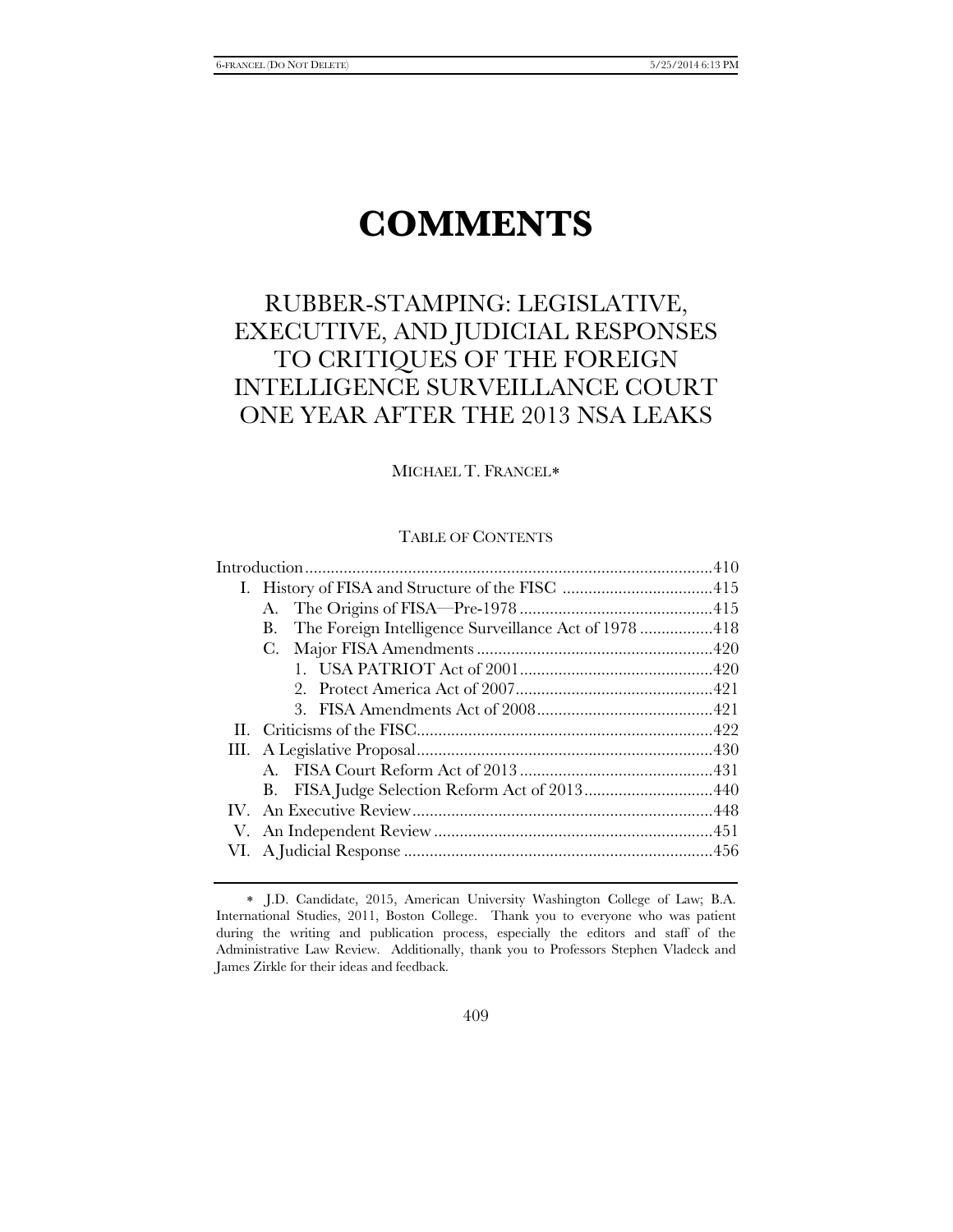#### **INTRODUCTION**

The Constitutional system of checks and balances has not adequately controlled intelligence activities. Until recently the Executive branch has neither delineated the scope of permissible activities nor established procedures for supervising intelligence agencies. Congress has failed to exercise sufficient oversight, seldom questioning the use to which its [appropriations] were being put. Most domestic intelligence issues have not reached the courts, and in those cases when they have reached the courts, the judiciary has been reluctant to grapple with them.

—Church Committee Reports, 1976[1](#page-1-0)

In the summer of 2013, the most expansive and comprehensive system of American foreign and domestic surveillance programs was propelled into the public spotlight by the revelations and disclosures of a National Security Agency (NSA) contractor named Edward Snowden. Snowden brought the constitutional implications of the programs to the forefront of the American political and social debate, with many politicians calling for a complete overhaul of the intelligence and surveillance programs. At the center of the debate were the Foreign Intelligence Surveillance Act (FISA)[2](#page-1-1) and the court that it established, the Foreign Intelligence Surveillance Court (FISC).[3](#page-1-2)

On June 5, 2013, *The Guardian* reported that "The National Security Agency is currently collecting the telephone records of millions of U.S. customers of Verizon . . . under a top secret court order issued in April.["4](#page-1-3)  The Order referred to was the Secondary Order issued by the FISC on April 2[5](#page-1-4), 2013<sup>5</sup> that required that Verizon's Custodian of Records provide the NSA with "telephony metadata" from communications between the United States and abroad and completely within the United States.[6](#page-1-5) The

<span id="page-1-0"></span><sup>1.</sup> INTELLIGENCE ACTIVITIES AND THE RIGHTS OF AMERICANS, FINAL REP. OF THE SENATE SELECT COMM. TO STUDY GOVERNMENTAL OPERATIONS WITH RESPECT TO INTELLIGENCE ACTIVITIES, S. REP. NO. 94-755, Book II, at 6 (1976) [hereinafter CHURCH COMMITTEE REPORTS].

<span id="page-1-1"></span><sup>2.</sup> Foreign Intelligence Surveillance Act (FISA) of 1978, Pub. L. No. 95-511, 92 Stat. 1783 (codified as amended in scattered sections of 50 U.S.C. (2006)).

<sup>3.</sup> *See id.* § 1803.

<span id="page-1-3"></span><span id="page-1-2"></span><sup>4.</sup> Glenn Greenwald, *NSA Collecting Phone Records of Millions of Verizon Customers Daily*, THE GUARDIAN, June 5, 2013, http://www.theguardian.com/world/2013/jun/06/nsaphone-records-verizon-court-order?CMP=twt\_fd.

<span id="page-1-5"></span><span id="page-1-4"></span><sup>5.</sup> Foreign Intelligence Surveillance Court (FISC) Secondary Order, BR 13–80, Judge Roger Vinson (Apr. 25, 2013), *available at* http://www.theguardian.com/world/interactive /2013/jun/06/verizon-telephone-data-court-order.

<sup>6.</sup> *Id.* at 2. The Secondary Order stated that telephony metadata included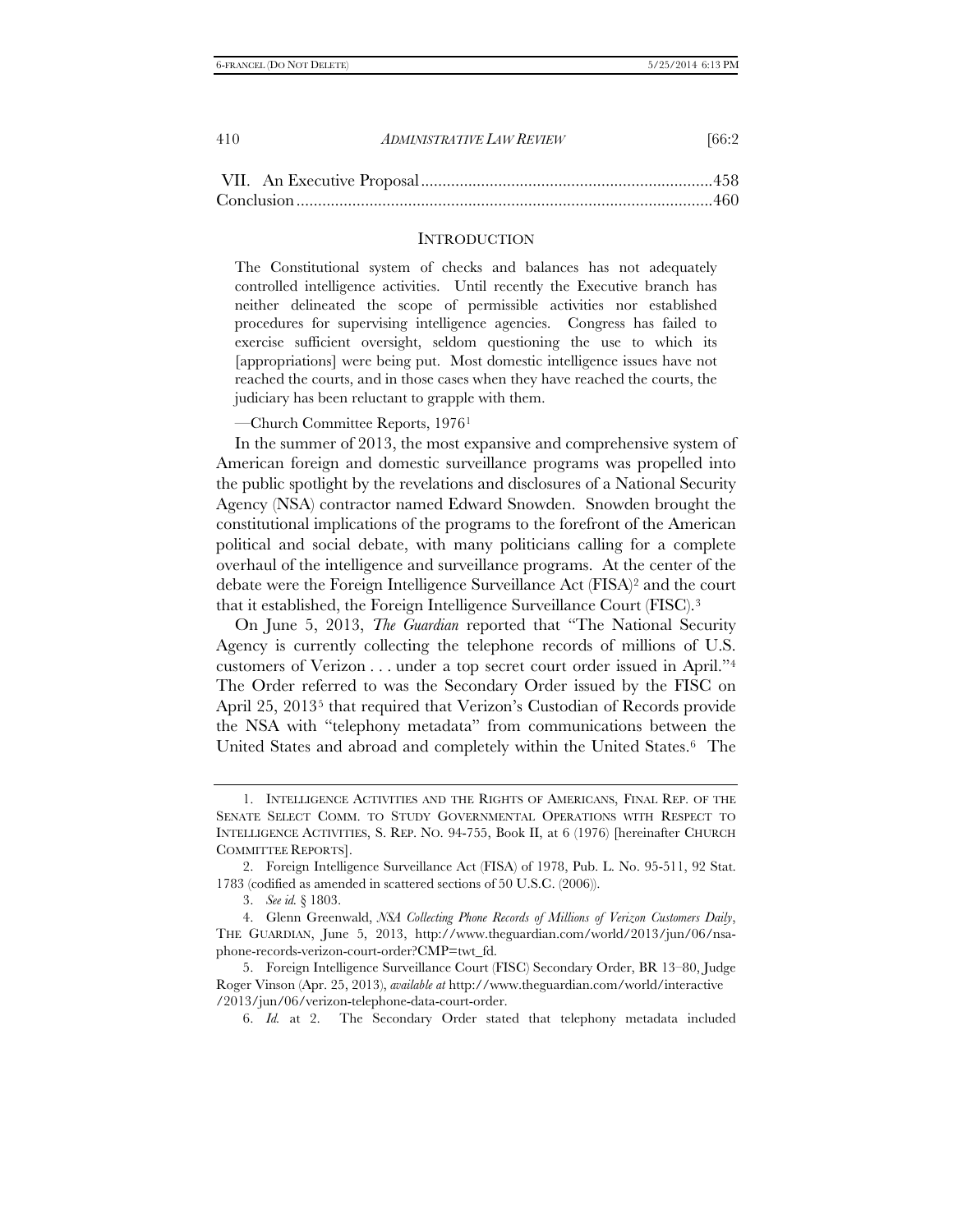article immediately sparked fears in the American people by describing how the collection of such data "would allow the NSA to build easily a comprehensive picture of who any individual contacted, how and when, and possibly from where, retrospectively."[7](#page-2-0)

A few days after the release of the original *Guardian* article, the source of the documents concerning the NSA surveillance programs was revealed to be twenty-nine-year-old Snowden, a former technical assistant for the Central Intelligence Agency (CIA) and an employee of Booz Allen Hamilton, a NSA defense contractor.<sup>[8](#page-2-1)</sup> Snowden claimed that his motivation behind the leaks was to expose the "surveillance state," with his goal being transparency.[9](#page-2-2) He feared that if he had gone through the internal reporting mechanisms, "his efforts 'would have been buried forever,' and he would 'have been discredited and ruined.'"[10](#page-2-3)

In the aftermath of the leaks that shocked both the American and global conscience[,11](#page-2-4) numerous reforms were proposed in both the U.S. Senate and House of Representatives with the goal of gaining control over the surveillance programs through legislative amendments to FISA. The

<sup>&</sup>quot;comprehensive communications routing information, including but not limited to session identifying information . . . trunk identifier, telephone calling card numbers, and time and duration of call." *Id.* The order specifically stated that telephony metadata did not include the substantive content of any of the communications of the Verizon customers or any personal information from the customers. *Id.*

<sup>7.</sup> Greenwald, *supra* note 4.

<span id="page-2-1"></span><span id="page-2-0"></span><sup>8.</sup> *See* Glenn Greenwald et al., *Edward Snowden: The Whistleblower Behind the NSA Surveillance Revelations*, THE GUARDIAN, June 9, 2013, http://www.theguardian.com/world/ 2013/jun/09/ edward-snowden-nsa-whistleblower-surveillance. Snowden never actually worked for the American government.

<span id="page-2-2"></span><sup>9.</sup> Barton Gellman & Jerry Markon, *Edward Snowden Says Motive Behind Leaks Was to Expose 'Surveillance State'*, WASH. POST, June 9, 2013, http://www.washingtonpost.com/ politics/edward-snowden-says-motive-behind-leaks-was-to-expose-surveillance-

state/2013/06/09/aa3f0804-d13b-11e2-a73e-826d299ff459\_story.html. Edward Snowden included a note with the first set of documents he handed over to the media, stating: "As I advanced and learned the dangerous truth behind the U.S. policies that seek to develop secret, irresistible powers and concentrate them in the hands of an unaccountable few, human weakness haunted me.... As I worked in secret to resist them, selfish fear questioned if the stone thrown by a single man could justify the loss of everything he loves. I have come to my answer." *Id.*

<span id="page-2-3"></span><sup>10.</sup> James Risen, *Snowden Says He Took No Secret Files to Russia*, N.Y. TIMES, Oct. 17, 2013, http://www.nytimes.com/2013/10/18/world/snowden-says-he-took-no-secret-filesto-russia.html?hp&\_r=0%20.

<span id="page-2-4"></span><sup>11.</sup> For a far-reaching chronicling of the Snowden NSA disclosures, see *Catalog of the Snowden Revelations*, LAWFARE, http://www.lawfareblog.com/catalog-of-the-snowdenrevelations/#at\_pco=tcb-1.0&at\_tot=5&at\_ab=-&at\_pos=1 (last visited May 9, 2014); *Foreign Intelligence Surveillance Act: 2013 Leaks and Declassifications*, LAWFARE (Oct. 1, 2013, 4:13 PM), http://www.lawfareblog.com/wiki/nsa-papers/#.Uwf4IvldU6Y.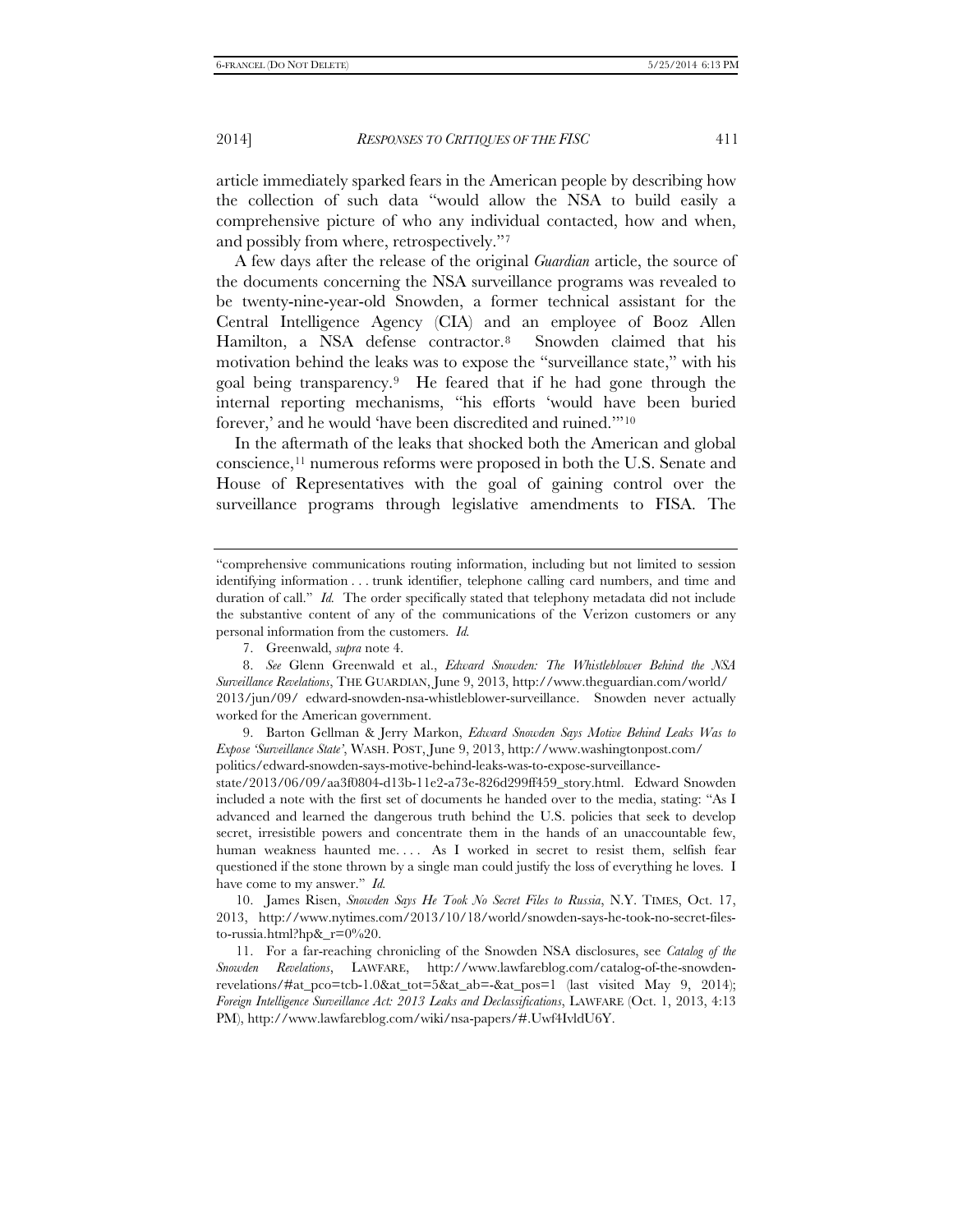amendments were structured to change the way the NSA and the other intelligence agencies conducted surveillance, as well as the structure of the FISC. The proposed reforms attempted to achieve greater oversight of the intelligence agencies in conducting their surveillance and to reel in what the media portrayed as the "kangaroo court,"[12](#page-3-0) known as the FISC. In the midst of the proposed reforms, the House of Representatives narrowly voted against ending the blanket collection of records under the Uniting and Strengthening America by Providing Appropriate Tools Required to Intercept and Obstruct Terrorism Act of 2001 (USA PATRIOT Act).[13](#page-3-1)

A number of modest proposals to amend FISA were introduced in Congress in the first few months following the Snowden leaks, with some calling for new procedures to appoint the FISC judges, $14$  some calling for the declassification of FISC orders and opinions,[15](#page-3-3) and others pushing for the inclusion of a privacy advocate before the FISC proceedings.[16](#page-3-4) The Obama Administration also recommended its own reforms.[17](#page-3-5) At the

<span id="page-3-2"></span>14. *See, e.g.*, FISA Court Accountability Act, H.R. 2586, 113th Cong. (2013) (allowing the FISC judges to be appointed as follows: three appointed by the Chief Justice and two each appointed by the Speaker of the House, the Senate Majority Leader, and the Minority Leaders of the House and Senate; the judges of the FISA Court of Review would be selected by Congress) (proposed by Rep. Cohen, D-Tenn.); Presidential Appointment of FISA Court Judges Act, H.R. 2761, 113th Cong. (2013) (requiring that the FISC judges be nominated by the President and confirmed by the Senate) (proposed by Rep. Schiff, D-Cal.).

<span id="page-3-3"></span>15. *See, e.g.*, House Ending Secret Law Act, H.R. 2475, 113th Cong. (2013) (requiring the Attorney General to declassify significant FISC opinions) (proposed by Reps. Schiff, D-Cal., & Rokita, R-Ind.); Senate Ending Secret Law Act, S. 1130, 113th Cong. (2013) (same) (proposed by Sen. Merkley, D-Or.). Senator Merkley proposed very similar legislation in December 2012 during the debate over the reauthorization of the FISA Amendments Act of 2008; the Senate failed to pass the amendment. *See* Press Release, Sen. Jeff Merkley, Merkley: We Must Put an End to "Secret Law" (Dec. 27, 2012), *available at* http://www. merkley.senate.gov/newsroom/press/release/?id=d4f492e5-1a19-4060-b6aa34acb 889577d.

<span id="page-3-0"></span><sup>12.</sup> Spencer Ackerman, *FISA Chief Judge Defends Integrity of Court over Verizon Records Collection*, THE GUARDIAN, June 6, 2013, http://www.theguardian.com/world/2013/jun/06/fisa-court-judge-verizon-recordssurveillance (quoting former National Security Agency (NSA) analyst Russell Tice).

<span id="page-3-1"></span><sup>13.</sup> *See* 159 CONG. REC. H5023–29 (daily ed. July 24, 2013). The Amendment, proposed by Rep. Amash, R-Mich., failed by a vote of 205–207.

<span id="page-3-4"></span><sup>16.</sup> *See, e.g.*, Ensuring Adversarial Process in the FISA Court Act, H.R. 3159, 113th Cong. (2013) (injecting nongovernmental attorneys into FISC proceedings to participate as Public Interest Advocates) (proposed by Rep. Schiff, D-Cal.).

<span id="page-3-5"></span><sup>17.</sup> *See* Scott Wilson & Zachary A. Goldfarb, *Obama Announces Proposals to Reform NSA Surveillance*, WASH. POST, Aug. 9, 2013, http://www.washingtonpost.com/politics/obamato-announce-proposals-to-reform-nsa-surveillance/2013/08/09/ee3d6762-011a-11e3-9711- 3708310f6f4d\_story.html (discussing how President Obama announced his intentions to work with Congress to include an adversarial voice to the FISC proceedings, to make changes to § 215 of the Uniting and Strengthening America by Providing Appropriate Tools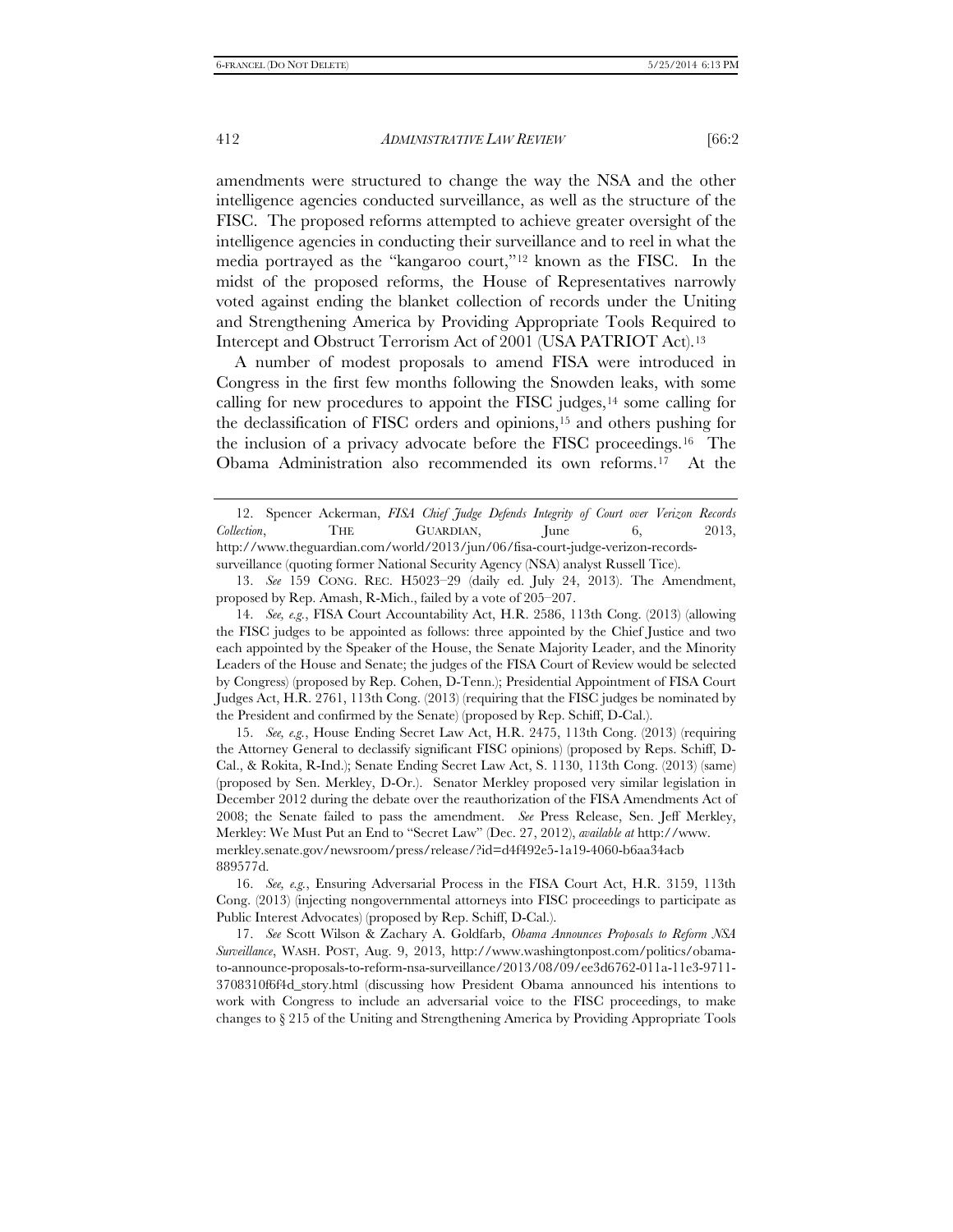beginning of August 2013, Senator Richard Blumenthal of Connecticut proposed the most comprehensive legislation intended to substantially overhaul the FISC and its proceedings.[18](#page-4-0) Senator Blumenthal's proposed amendments combined many aspects of the prior proposed legislation into two more expansive bills. Additionally, reforms concentrating jointly on the NSA surveillance programs and the proceedings before the FISC were proposed in September and October 2013. These reforms, however, did not address how FISC judges are appointed, but rather focused on the NSA bulk collection methods and the creation of a special advocate to represent privacy interests before the FISC.[19](#page-4-1)

As the Legislative Branch was submitting its proposals during the summer and fall of 2013, the other branches and government actors were playing their own parts. President Obama authorized the creation of a new review body to determine what changes needed to be made to the govevernment surveillance programs and to the proceedings and operations of the FISC. As this presidential review was taking place, another independent reviewing body, led by an Executive Branch agency under the

Required to Intercept and Obstruct Terrorism Act of 2001 (USA PATRIOT Act), and to create a panel of outsiders to review the surveillance programs).

<span id="page-4-0"></span><sup>18.</sup> *See* Press Release, Sen. Richard Blumenthal, Blumenthal Unveils Major Legislation to Reform FISA Courts (Aug. 1, 2013), *available at* http://www.blumenthal.senate.

<span id="page-4-1"></span>gov/newsroom/press/release/blumenthal-unveils-major-legislation-to-reform-fisa-courts. 19. *See, e.g.*, Intelligence Oversight and Surveillance Reform Act, S. 1551, 113th Cong. (2013) (prohibiting bulk collection of Americans' records and installing a constitutional advocate to argue before the FISC in significant cases) (proposed by Sens. Wyden, D-Or., Udall, D-Colo., Blumenthal, D-Conn., & Paul, R-Ky.); Uniting and Strengthening America by Fulfilling Rights and Ending Eavesdropping, Dragnet-collection, and Online Monitoring Act (USA FREEDOM Act), H.R. 3361, 113th Cong. (2013) (ending the dragnet collection of phone records under the USA PATRIOT Act and providing for the creation of a Special Advocate) (proposed by Rep. Sensenbrenner, R-Wis., & Sen. Leahy, D-Vt.). Interestingly, Representative Sensenbrenner was one of the co-authors of the USA PATRIOT Act in 2001. *See* Dan Roberts, *Patriot Act Author Prepares Bill to Put NSA Bulk Collection 'Out of Business'*, THE GUARDIAN, Oct. 10, 2013, http://www.theguardian.com/world/2013/oct/10/nsasurveillance-patriot-act-author-bill. On October 31, 2013, the Senate Intelligence Committee approved, by a vote of 11–4, the FISA Improvements Act, which, among other provisions, would prohibit the collection of bulk communication records and the bulk collection of the content of communications, and would prohibit the review of bulk communication records unless there is reasonable articulable suspicion that an association with international terrorism exists. *See* S. 1631, 113th Cong. (2013) (proposed by Sen. Feinstein, D-Cal.); *see also* Press Release, Sen. Dianne Feinstein, Senate Intelligence Committee Approves FISA Improvements Act (Oct. 31, 2013), *available at*  http://www.feinstein.senate.gov/public/index.cfm/press-releases?ID=3aa4ed70-e80b-4c2b-afd6-dc2e5bc75a7b. The Act would also allow the FISC to designate amicus curiae

<sup>&</sup>quot;to provide independent perspectives and assist the court in reviewing matters that present a novel or significant interpretation of the law." *Id.*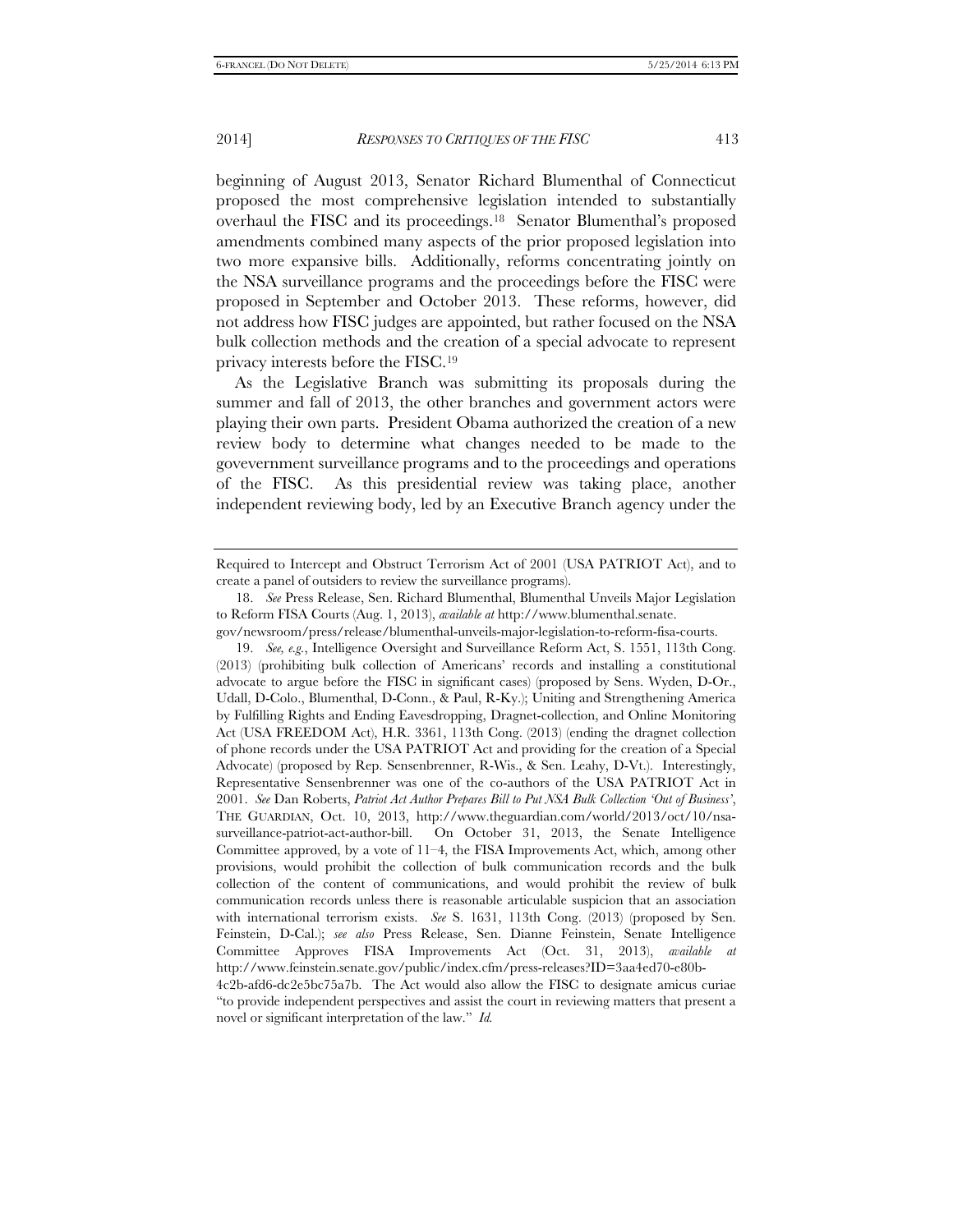auspices of Congress, was appraising the reform proposals and making its own recommendations. In the midst of these reviews, members of the judiciary gave their own perspective on the reforms and the implications for the functioning of the FISC. By the end of 2013 and the beginning of 2014, President Obama, after assessing the reviewing bodies' conclusions, was prepared to offer the Executive Branch's own initiative to address the best way to curtail the government surveillance programs and reform the FISC.

Part I of this Comment provides background on the history of FISA and its subsequent amendments. Part II examines the criticism of the FISC and concludes that the FISC is not simply a rubber stamp that allows the American government to spy on its own citizens or citizens from around the world. Part III then takes a deeper look into some of the reforms that were proposed by the Legislative Branch following the leaks, with particular emphasis on the bills introduced by Senator Richard Blumenthal[,20](#page-5-0) and discusses some of the drawbacks of such reforms. Part IV analyzes the President's Review Group Report on the reform proposals, which was released in December 2013. Part V then evaluates the Privacy and Civil Liberties Oversight Board's January 2014 independent review of the surveillance programs. Part VI investigates the role of the Judicial Branch in the saga by considering its practical thoughts on reforming the FISC. Part VII then questions where we stand with the reforms to the government surveillance programs and the FISC by examining President Obama's speech from January 2014. Finally, Part VIII concludes by suggesting that, although reforming FISA and the FISC are potentially viable methods for curtailing the extent of government surveillance, the proposed reforms may not be the perfect means of doing so and it is unclear in which direction the government will proceed.

<span id="page-5-2"></span>An ongoing, and likely larger and more well-known, debate on this topic concerns the actual legality (or illegality) of the government surveillance programs. Although the extent of this aspect of the NSA controversy is beyond the scope of this Comment, it is important to understand that, as it currently stands, the NSA surveillance programs have been declared illegal by one district court<sup>[21](#page-5-1)</sup> and legal by another district court.<sup>[22](#page-5-2)</sup> It is yet to be

<span id="page-5-0"></span><sup>20.</sup> The bills proposed by Senator Blumenthal will be the focus since they were the first all-encompassing reform proposals for the FISC. The more recent reform proposals are more comprehensive and include reforms to the proceedings before the FISC and the authorizations for the NSA surveillance programs under FISA, but they do not contain provisions for reforming the selection of FISC judges. *See supra* note 19 (describing the proposals announced in September and October 2013).

<span id="page-5-1"></span><sup>21.</sup> *See* Klayman v. Obama, No. 13–0881(RJL), 2013 WL 6598728 at \*25 (D.D.C. Dec. 16, 2013). The Honorable Richard J. Leon entered an order "(1) bar[ring] the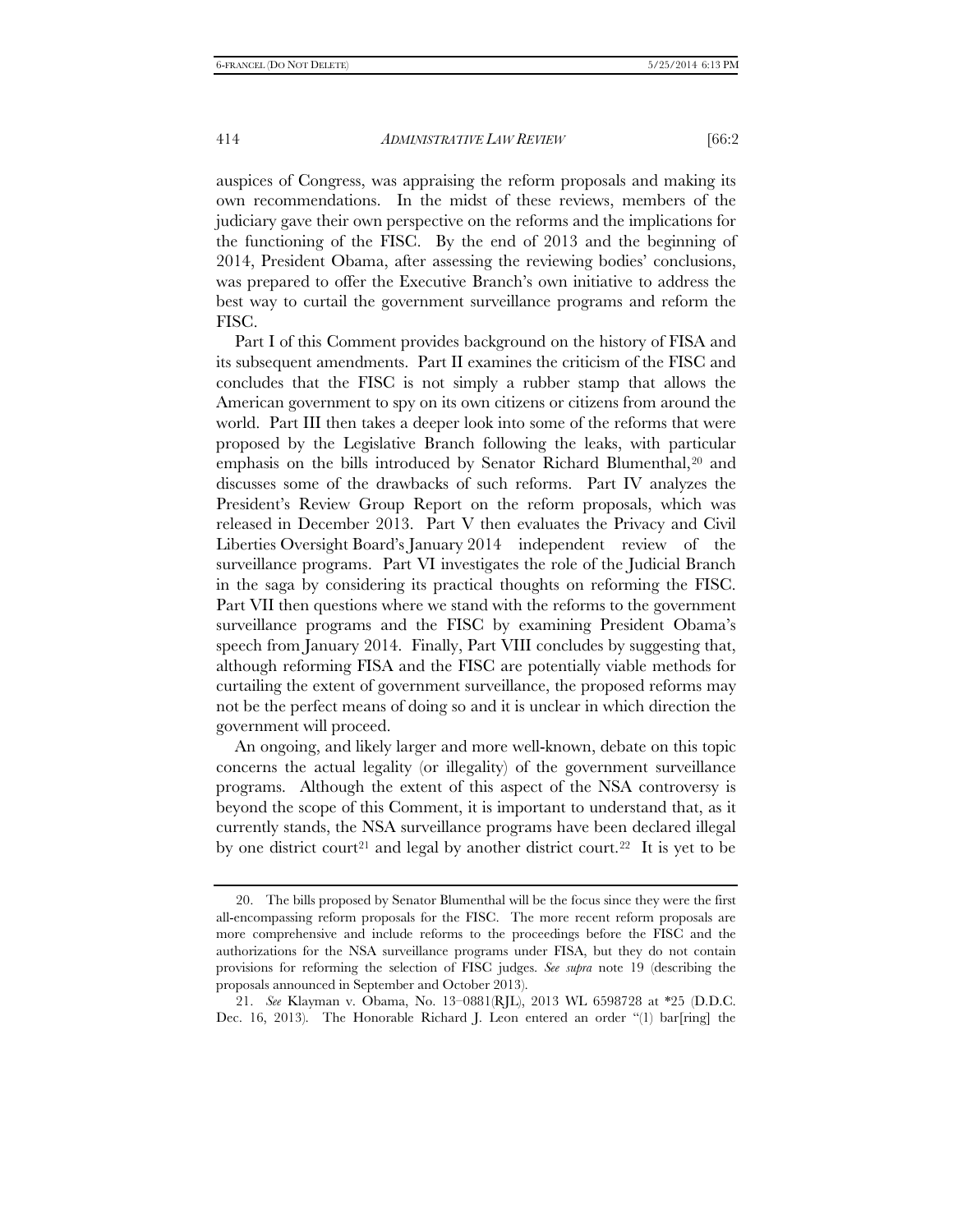seen which one of these post-Snowden interpretations of FISA and Fourth Amendment jurisprudence will dominate this legal arena and whether the Supreme Court will address the controversy.

# I. HISTORY OF FISA AND STRUCTURE OF THE FIS[C23](#page-6-0)

### *A. The Origins of FISA—Pre-1978*

The United States Supreme Court held in 1967 in *Katz v. United States*[24](#page-6-1) that the Fourth Amendment provisions concerning unreasonable searches and seizures applied to electronic surveillance, were not limited to physical trespass, and warrantless searches were "per se" unreasonable,[25](#page-6-2) overturning prior Supreme Court precedent.[26](#page-6-3) The Court explicitly declined to extend its holding to the national security realm.[27](#page-6-4)

The *Katz* decision led Congress to enact legislation in 1968 regulating

<span id="page-6-0"></span>23. This section is not intended to be an exhaustive analysis of all of the mechanisms that contributed to the adoption of FISA and its subsequent amendments. It is also not intended to be a complete examination of all of FISA's provisions or a detailed description of the government surveillance programs. For more comprehensive and thoughtful discussions of FISA's structure, see generally DAVID S. KRIS & J. DOUGLAS WILSON, NATIONAL SECURITY INVESTIGATIONS & PROSECUTIONS §§ 4:1–19:15 (2d ed. 2012).

24. 389 U.S. 347, 357 (1967).

<span id="page-6-3"></span>26. *See* Olmstead v. United States, 277 U.S. 438, 469 (1928) (holding that the use as evidence of private telephone conversations that have been acquired through wiretapping does not violate the Fourth Amendment); Goldman v. United States, 316 U.S. 129 (1942).

Government from collecting, as part of the NSA's Bulk Telephony Metadata Program, any telephony metadata associated with [the plaintiffs'] personal Verizon accounts and (2) requir[ing] the Government to destroy any such metadata in its possession that was collected through the bulk collection program." *Id*. Judge Leon, however, "in light of the significant national security interests at stake in this case and the novelty of the constitutional issues," stayed his order pending appeal. *Id.* at \*26.

<sup>22.</sup> *See* American Civil Liberties Union (ACLU) v. Clapper, 959 F.Supp. 2d 724, 757 (S.D.N.Y. 2013). The Honorable William H. Pauley III concluded, in granting the government's motion to dismiss, that "There is no evidence that the Government has used any of the bulk telephony metadata it collected for any purpose other than investigating and disrupting terrorist attacks. . . . [T]he bulk telephony metadata collection program is subject to executive and congressional oversight, as well as continual monitoring by a dedicated group of judges who serve on the [FISC]. . . . For all of these reasons, the NSA's bulk telephony metadata program is lawful." *Id*.

<span id="page-6-2"></span><span id="page-6-1"></span><sup>25.</sup> *Id.* at 353 ("[T]he Fourth Amendment governs not only the seizure of tangible items, but extends as well to the recording of oral statements, overheard without any 'technical trespass . . . .' [T]he Fourth Amendment protects people—and not simply 'areas.'") (citation omitted).

<span id="page-6-4"></span><sup>27.</sup> *Katz*, 389 U.S. at 358, n.23 ("Whether safeguards other than prior authorization by a magistrate would satisfy the Fourth Amendment in a situation involving the national security is a question not presented by this case.").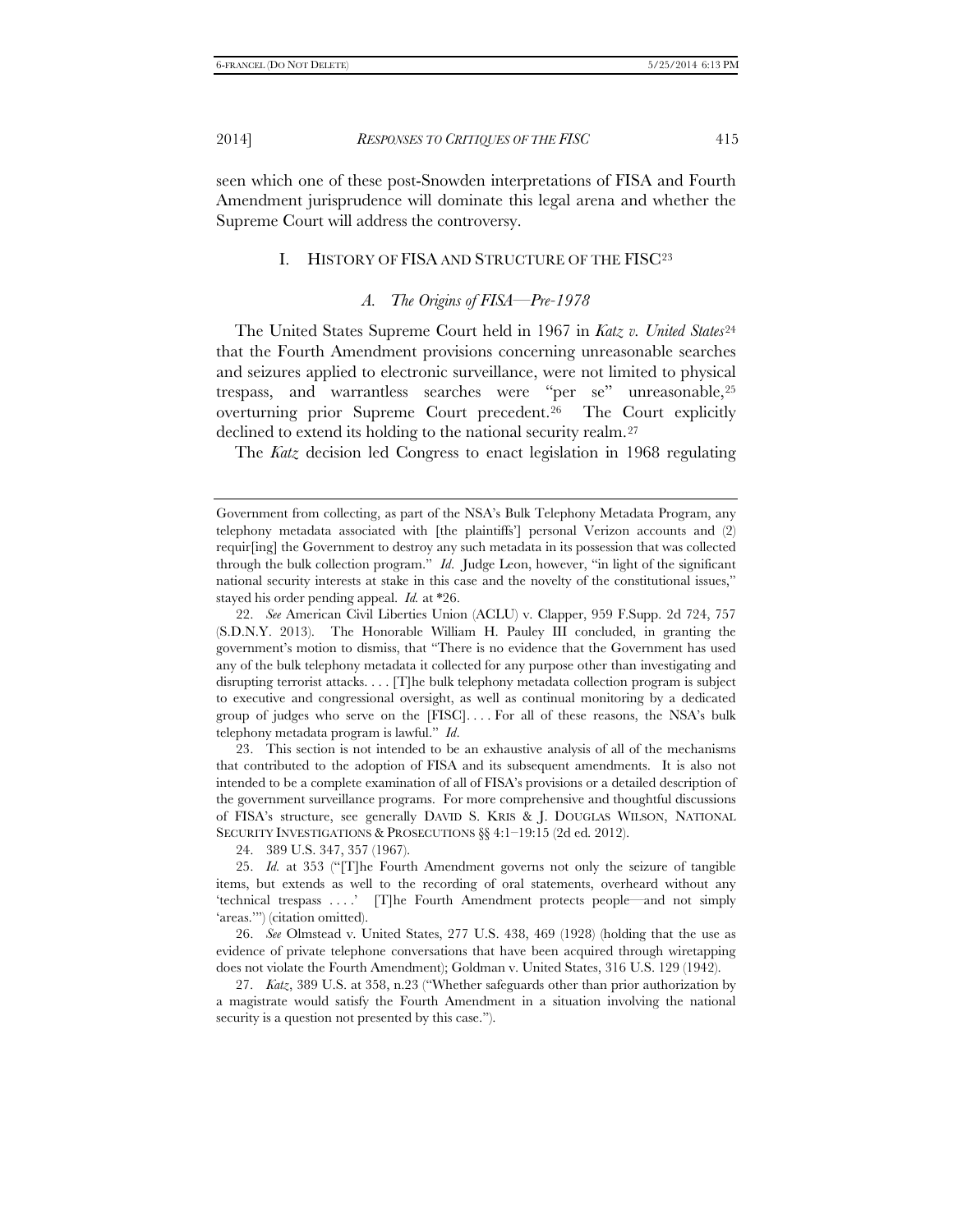wiretapping and electronic surveillance use in criminal but not national security investigations.<sup>[28](#page-7-0)</sup> Section 2511(3) of the legislation recognized the President's authority "to take such measures as he deems necessary to protect the Nation against actual or potential attack or other hostile acts of a foreign power, to obtain foreign intelligence information deemed essential to the security of the United States, [and] to protect national security information against foreign intelligence activities," as well as the President's power "to take such measures as he deems necessary to protect the United States against the overthrow of the Government by force or other unlawful means, or against any other clear and present danger to the structure or existence of the Government."[29](#page-7-1) The first sentence of this provision "covered the President's power to deal with foreign threats to national security," and the second sentence "cover[ed] the President's power to deal with domestic threats to national security."<sup>[30](#page-7-2)</sup>

Two major events provided the impetus for the enactment of FISA: the Supreme Court's decision in *United States v. United States District Court for the Eastern District of Michigan* (*Keith*)[31](#page-7-3) in 1972 and the findings of the Senate Select Committee to Study Governmental Operations with Respect to Intelligence Activites (the Church Committee) in 1976. The Supreme Court addressed the use of electronic surveillance in national security for the first time in *Keith*.[32](#page-7-4) In *Keith*, the defendants were involved in a plot to bomb a CIA office in Ann Arbor, Michigan, and during pretrial proceedings, the defendants sought to obtain electronic surveillance information that the government intended to use against them.[33](#page-7-5) The government argued that § 2511(3) allowed the President to conduct warrantless domestic surveillance.<sup>[34](#page-7-6)</sup> The Court, however, rejected this argument, stating that the national security provisions of  $\S 2511(3)$  were "neutral" and "merely provide[d] that [Title III] shall not be interpreted to limit or disturb such power as the President may have under the

<span id="page-7-0"></span><sup>28.</sup> Omnibus Crime Control and Safe Streets Act of 1968, Pub. L. No. 90-351, 82 Stat. 197 (1968) (codified as amended at 18 U.S.C. §§ 2510–2522 (2012)). Title III relating to Wiretapping and Electronic Surveillance gave the government the authority to conduct wiretapping for use in criminal investigations.

<span id="page-7-1"></span><sup>29.</sup> *Id.* § 802, 82 Stat. at 214 (codified at 18 U.S.C. § 2511(3)), *repealed by* FISA, Pub. L. No. 95-511, § 201(c), 92 Stat. 1797.

<span id="page-7-5"></span><span id="page-7-4"></span><span id="page-7-3"></span><span id="page-7-2"></span><sup>30.</sup> Richard Henry Seamon & William Dylan Gardner, *The Patriot Act and the Wall Between Foreign Intelligence and Law Enforcement*, 28 HARV. J.L. & PUB. POL'Y 319, 330–31 (2005).

<sup>31.</sup> 407 U.S. 297 (1972).

<sup>32.</sup> *Id.*

<sup>33.</sup> *Id.* at 299–300.

<span id="page-7-6"></span><sup>34.</sup> *Id.* at 303.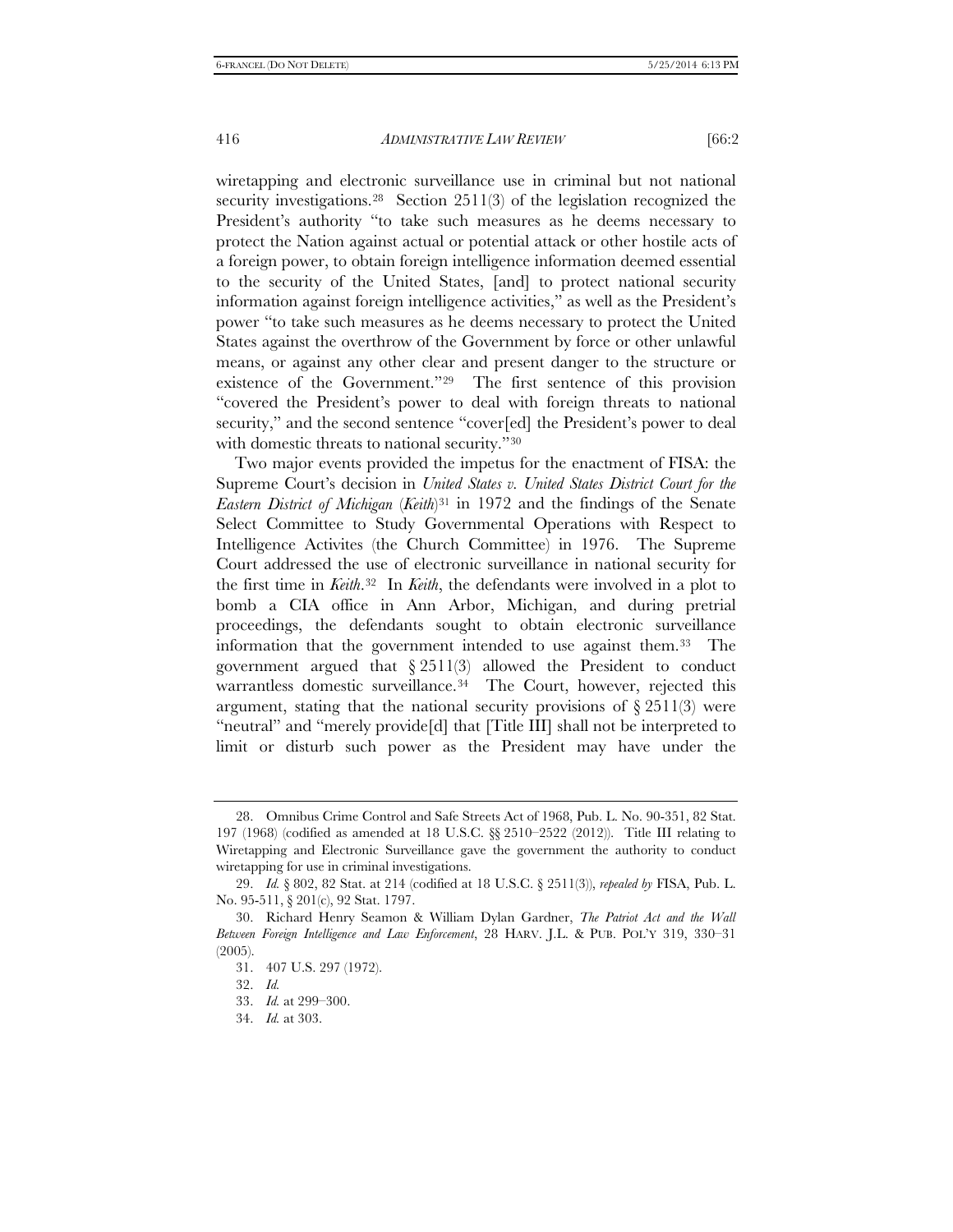Constitution."[35](#page-8-0) Thus, no new powers were conferred on the President through  $\S 2511(3)$ . The Court held that prior judicial approval pursuant to the Fourth Amendment is required for domestic security surveillance.<sup>[36](#page-8-1)</sup>

Though *Keith* only involved domestic security surveillance, the Court made some explicit distinctions between the standards that may be appropriate for different types of surveillance. The Court acknowledged that the Fourth Amendment warrant requirements for domestic security surveillance may be different than for more "ordinary crimes."<sup>37</sup> Additionally, the Court limited its holding to "the domestic aspects of national security," stating that "[w]e have not addressed, and express no opinion as to, the issues which may be involved with respect to activities of foreign powers or their agents."[38](#page-8-3) The Court, therefore, appeared to recognize three levels of surveillance requirements: the strictest procedures for electronic surveillance of ordinary domestic crimes (under Title III), less strict standards for surveillance for domestic threats to national security, and the least strict standards for foreign threats to national security.[39](#page-8-4) A warrant application for domestic security purposes could, in turn, "vary according to the governmental interest to be enforced and the nature of citizen rights deserving protection," and authorization for such a warrant could "be made to any member of a specially designated court."[40](#page-8-5)

Following the Court's decision in *Keith*, and around the same time as the enactment of FISA, a handful of federal circuit courts addressed the issue of electronic surveillance of foreign powers, with the majority of them finding that such foreign intelligence surveillance constituted an exception to the general warrant requirement.[41](#page-8-6)

<span id="page-8-0"></span><sup>35.</sup> *Id.*

<sup>36.</sup> *Id.* at 323–24.

<sup>37.</sup> *Id.* at 322–23.

<sup>38.</sup> *Id.* at 321–22.

<sup>39.</sup> *See* Seamon & Gardner, *supra* note 30, at 332.

<sup>40.</sup> *Keith*, 407 U.S. at 323.

<span id="page-8-6"></span><span id="page-8-5"></span><span id="page-8-4"></span><span id="page-8-3"></span><span id="page-8-2"></span><span id="page-8-1"></span><sup>41.</sup> *See, e.g.*, United States v. Truong Dinh Hung, 629 F.2d 908, 912–16 (4th Cir. 1980), *cert. denied*, 454 U.S. 1144 (1982); United States v. Buck, 548 F.2d 871, 875 (9th Cir. 1977), *cert. denied*, 434 U.S. 890 (1977); United States v. Butenko, 494 F.2d 593, 605–06 (3d Cir. 1974), *cert. denied*, 419 U.S. 881 (1974); United States v. Brown, 484 F.2d 418, 425–26 (5th Cir. 1973) (relying on the Fifth Circuit's decision in United States v. Clay, 430 F.2d 165 (5th Cir. 1970), *rev'd on other grounds*, 403 U.S. 698 (1971)), *cert. denied*, 415 U.S. 960 (1974). The U.S. Court of Appeals for the District of Columbia Circuit questioned whether a foreign intelligence exception existed in Zweibon v. Mitchell, 516 F.2d 594 (D.C. Cir. 1975), *cert. denied*, 425 U.S. 944 (1976). For a more in-depth discussion of these circuit court cases, see Americo R. Cinquegrana, *The Walls (And Wires) Have Ears: The Background and First Ten Years of the Foreign Intelligence Surveillance Act of 1978*, 137 U. PA. L. REV. 793, 803–05 (1989) (stating, in discussing *Zweibon*, that "the depth and force of this bold insinuation that no national security exception should exist provided the executive branch and Congress with a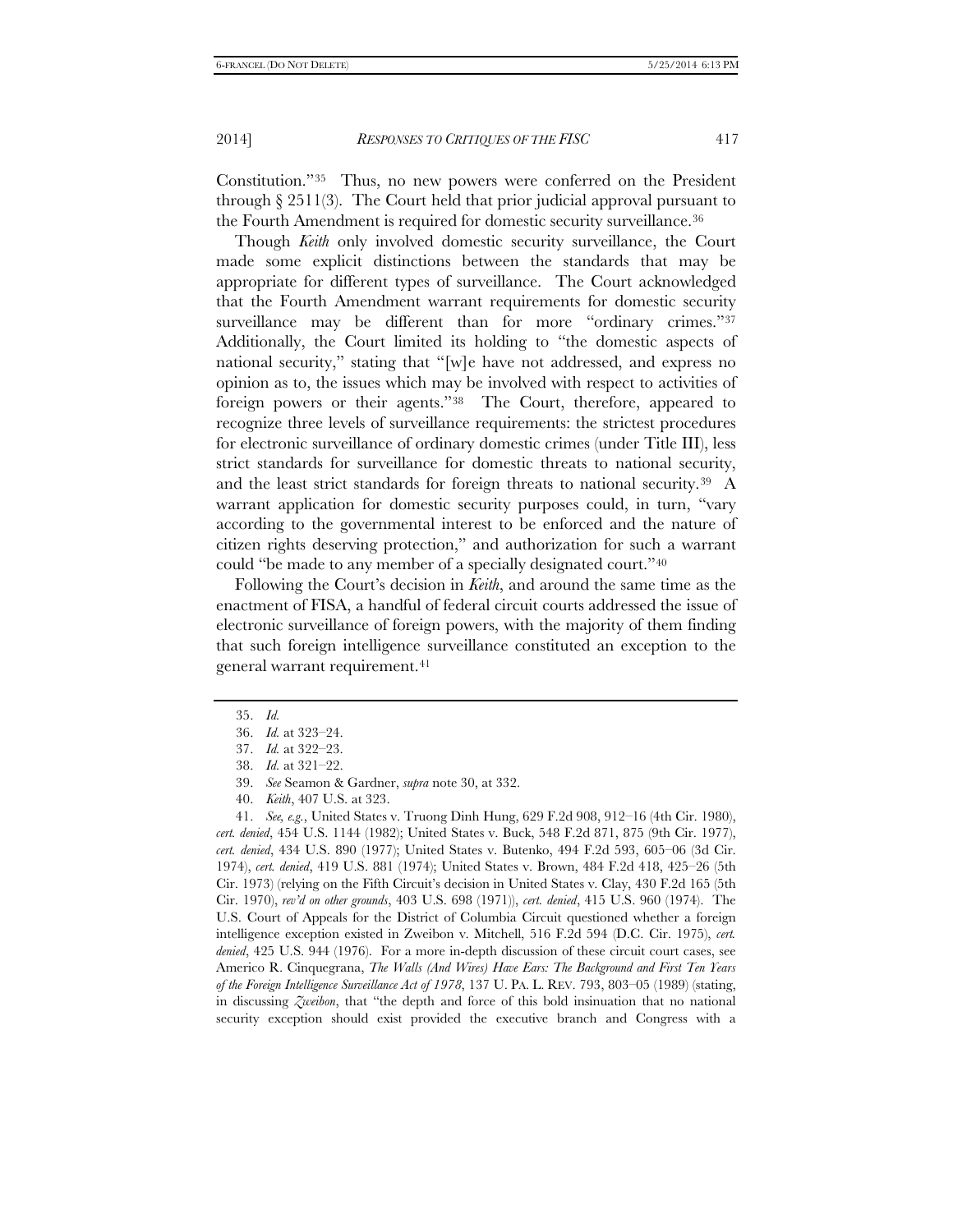The second major incident that contributed to the enactment of FISA was the 1976 Report of the Church Committee. The Church Committee, named after its Chairman Frank Church, a Democratic senator from Idaho, was established in the wake of the Watergate scandal. After reviewing forty years of domestic surveillance, the committee concluded that: "Too many people have been spied upon by too many Government agencies and to [sic] much information has beeen [sic] collected.... Investigations have been based upon vague standards whose breadth made excessive collection inevitable."<sup>[42](#page-9-0)</sup> Additionally, though the agencies were pressured by the Executive Branch to serve their political objectives, "they also occasionally initiated improper activities and then concealed them from officials whom they had a duty to inform."[43](#page-9-1) The report detailed vast domestic surveillance over the prior four decades by the Federal Bureau of Investigation, the CIA, the NSA, the Army, and the Internal Revenue Service.[44](#page-9-2) Based upon these findings, the Church Committee "recommended a strict and careful separation of domestic and foreign intelligence gathering."[45](#page-9-3)

#### *B. The Foreign Intelligence Surveillance Act of 1978*

FISA was the result of a compromise between the branches of government.[46](#page-9-4) Until 1978, "no president had ever conceded that the Congress could interpose any set of procedures to confine the constitutional discretion of the president to engage in electronic surveillance to protect the national security."[47](#page-9-5) With the Supreme Court's recognition in *Katz* of a limit on warrantless electronic surveillance and the Church Committee's revelations, however, changes had to be made "to assure Americans that past abuses would not be repeated."[48](#page-9-6)

FISA authorizes electronic surveillance<sup>[49](#page-9-7)</sup> under two scenarios: without a

<span id="page-9-0"></span>substantial basis for reconsidering the state of the law in this area").

<sup>42.</sup> CHURCH COMMITTEE REPORTS, *supra* note 1, at 5.

<sup>43.</sup> *Id.*

<span id="page-9-4"></span><span id="page-9-3"></span><span id="page-9-2"></span><span id="page-9-1"></span><sup>44.</sup> *See* William C. Banks, *Symposium*, *9/11 Five Years On: A Look at the Global Response to Terrorism: The Death of FISA*, 91 MINN. L. REV. 1209, 1226–27 (2007).

<sup>45.</sup> *Id.* at 1226.

<sup>46.</sup> *See id.* at 1211.

<sup>47.</sup> *Id.*

<sup>48.</sup> *Id.* at 1212.

<span id="page-9-7"></span><span id="page-9-6"></span><span id="page-9-5"></span><sup>49.</sup> Under the original 1978 Act, "electronic surveillance" encompassed four components: (1) "the acquisition . . . of the contents of any wire or radio communication sent by or intended to be received by a particular, known United States person who is in the United States, if the contents are acquired by intentionally targeting that United States person";  $(2)$  "the acquisition . . . of the contents of any wire communication to or from a person in the United States, without the consent of any party thereto, if such acquisition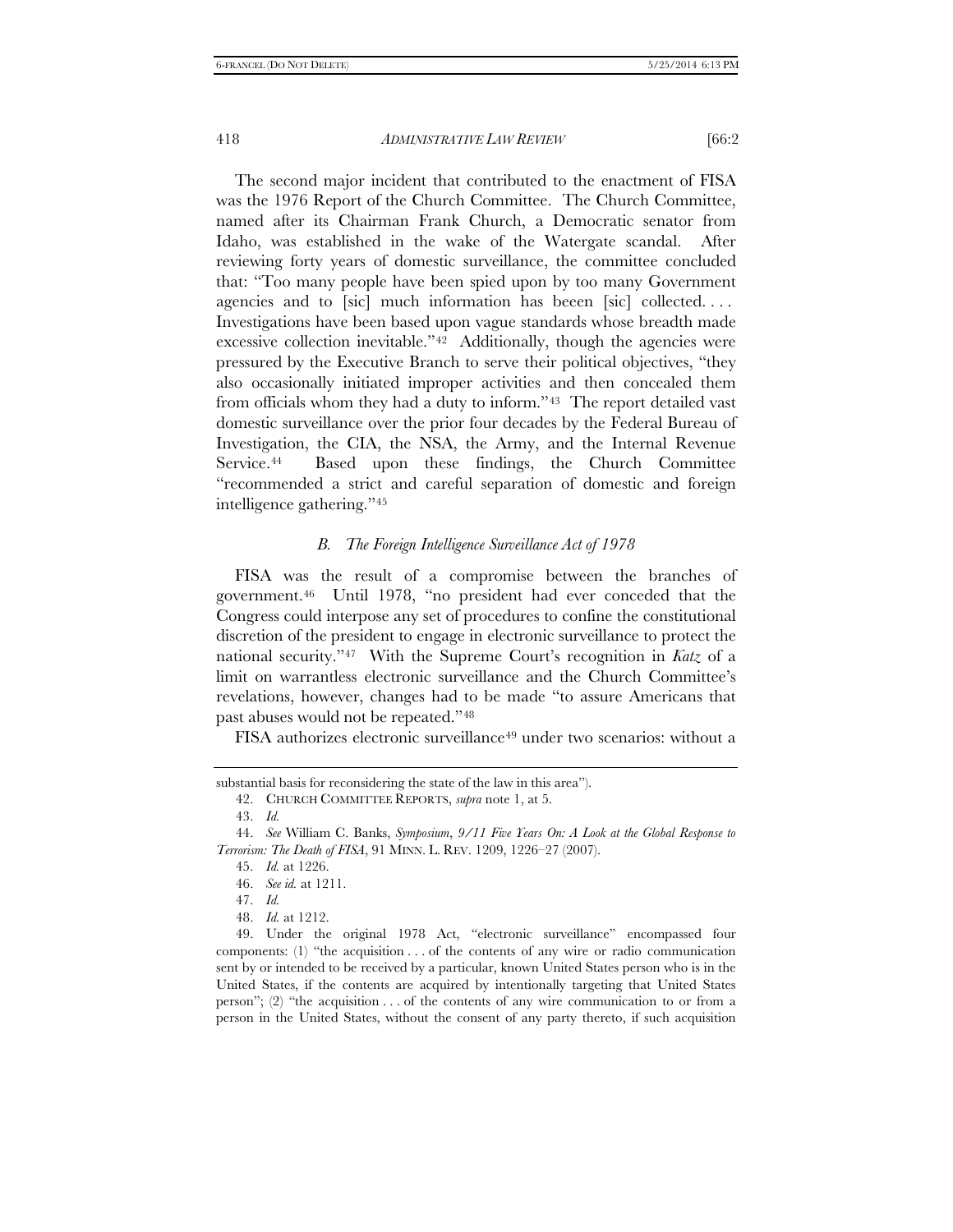court order and with a court order. FISA grants the President, through the Attorney General, the power to "authorize electronic surveillance without a court order . . . to acquire foreign intelligence information for periods of up to one year."[50](#page-10-0) To do so, the Attorney General must certify under oath that the electronic surveillance is done for the purpose of obtaining the content of communications solely between foreign powers or acquiring the technical intelligence from the property of a foreign power[.51](#page-10-1) Additionally, the Attorney General must certify that "there is no substantial likelihood that the surveillance will acquire the contents of any communication to which a United States person is a party"<sup>[52](#page-10-2)</sup> and the Attorney General must employ minimization procedures<sup>[53](#page-10-3)</sup> designed to prevent or minimize the collection, retention, and dissemination of information "concerning unconsenting United States persons.["54](#page-10-4)

The Attorney General is also required to report the minimization procedures and a compliance assessment to the House Permanent Select Committee on Intelligence and the Senate Select Committee on Intelligence.[55](#page-10-5) Moreover, the Attorney General is required to issue a report on a semiannual basis to the Select Committees on Intelligence and the Committee on the Judiciary of the Senate.[56](#page-10-6)

Electronic surveillance can also be authorized by the issuance of a court order upon an application to the FISC by a federal officer with the

- 52. *Id.* § 1802(a)(1)(B).
- 53. *Id.* § 1802(a)(1)(C).
- 54. *Id.* § 1801(h)(1). *See generally id.* § 1801(h).
- 55. *Id.* § 1802(a)(1)(C), (a)(2).

<span id="page-10-6"></span><span id="page-10-5"></span><span id="page-10-4"></span><span id="page-10-3"></span><span id="page-10-2"></span>56. *Id.* § 1808(a)(1). The report must include (1) the number of applications for and extensions of orders that approved electronic surveillance if "the nature and location of each facility or place at which the electronic surveillance will be directed is unknown," (2) the criminal cases wherein information acquired through electronic surveillance will be used at trial, and (3) the number of approved and denied emergency orders for electronic surveillance. *Id.* §  $1808(a)(2)(A)$ –(C). Emergency orders for electronic surveillance are authorized under § 1805(f).

occurs in the United States"; (3) "the intentional acquisition . . . of the contents of any radio communication . . . if both the sender and all intended recipients are located within the United States"; and (4) "the installation or use of an electronic, mechanical, or other surveillance device in the United States for monitoring to acquire information, other than from a wire or radio communication." 50 U.S.C. § 1801(f)(1)=(4) (2006). Each component, besides the second, is defined "under circumstances in which a person has a reasonable expectation of privacy and a warrant would be required for law enforcement purposes." *Id.*

<span id="page-10-1"></span><span id="page-10-0"></span><sup>50.</sup> *Id.* § 1802(a)(1). "Foreign intelligence information" is defined as information that relates to the ability of the United States to protect itself against "actual or potential attack," "sabotage or international terrorism," or "clandestine intelligence activities" of a foreign power, as well as information that relates to "the national defense or the security" or "the conduct of the foreign affairs" of the United States. *Id.*  $\S$  1801(e)(1)–(2).

<sup>51.</sup> *Id.*  $\{1802(a)(1)(A)(i)$ —(ii).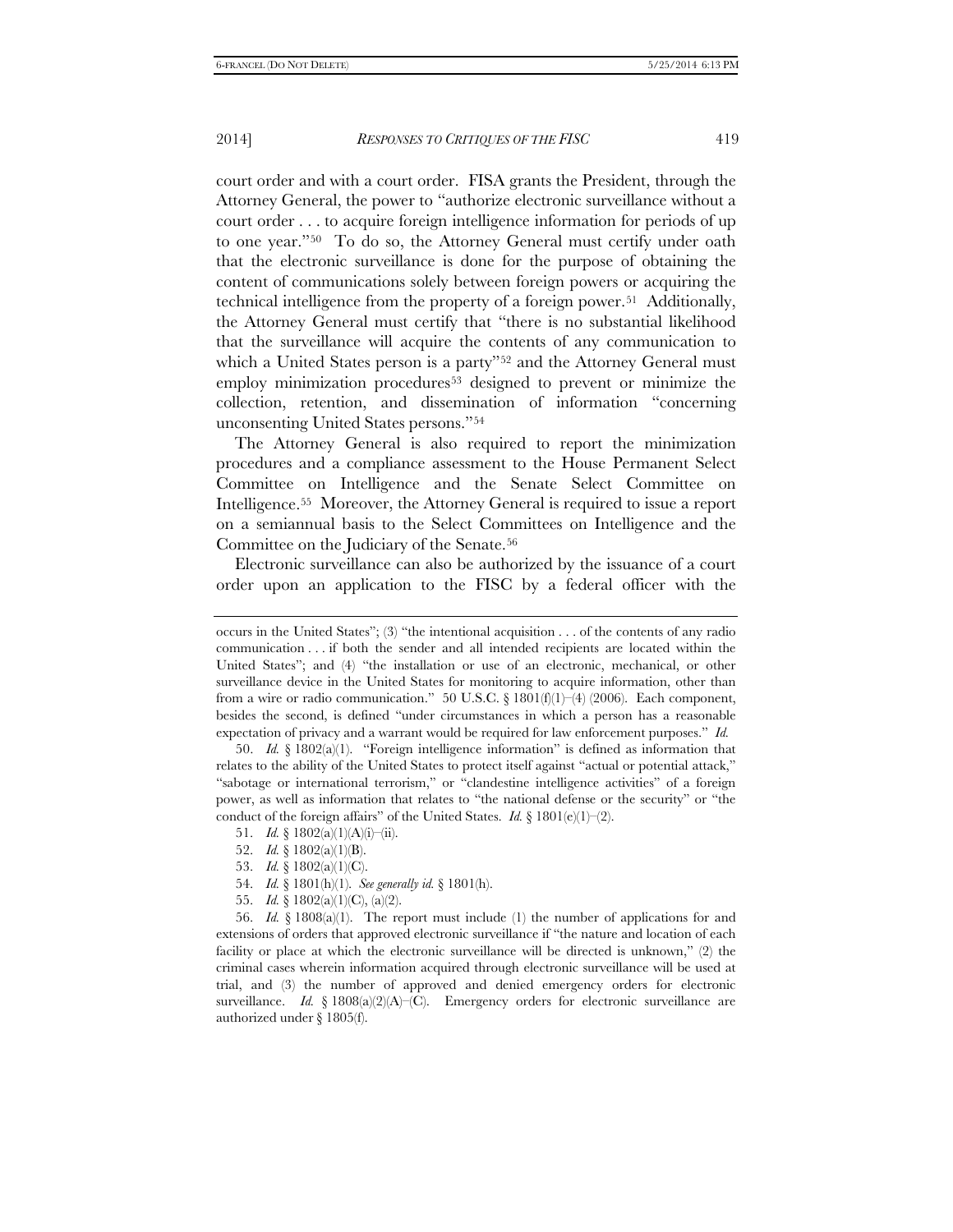approval of the Attorney General.[57](#page-11-0) An application to the FISC for an order for electronic surveillance must contain, among other requirements, the identity of the target of the surveillance, a statement of the facts that justify the belief that the target is a foreign power or agent of a foreign power, a statement of the minimization procedures, a description of the information sought and the communications that are the subject of the surveillance, and a certification that the information sought is foreign intelligence information and that the acquisition of foreign intelligence information is a significant purpose<sup>58</sup> of the surveillance.<sup>[59](#page-11-2)</sup>

In addition to the FISC, which "hear[s] applications for and grant[s] orders approving electronic surveillance,"[60](#page-11-3) FISA also created the Foreign Intelligence Surveillance Court of Review (FISA Court of Review), which has "jurisdiction to review the denial of any application."<sup>61</sup> The FISA Court of Review is composed of three federal district court or court of appeals judges who are designated by the Chief Justice.[62](#page-11-5)

#### *C. Major FISA Amendments*

#### *1. USA PATRIOT Act of 2001*

The first major amendment to FISA came in 2001, in the wake of the events of September 11, with the passing of the USA PATRIOT Act.<sup>63</sup> The most significant provision changed the language of  $\S$  1804(a)(7)(B), formerly requiring the government to show that "the purpose" of the surveillance was to obtain foreign intelligence information, to now requiring that the government only show that "a significant purpose" of the surveillance was to obtain foreign intelligence information.<sup>[64](#page-11-7)</sup> Validated by the FISA Court of Review,[65](#page-11-8) the change in language essentially dismantled

<sup>57.</sup> *See generally id.* §§ 1804–1805.

<span id="page-11-1"></span><span id="page-11-0"></span><sup>58.</sup> *See infra* note 64 (discussing the "significant purpose" requirement under the USA PATRIOT Act).

<span id="page-11-2"></span><sup>59.</sup> *See generally*  $\S 1804(a)(1)$  (enumerating the required elements for an application for electronic surveillance).

<span id="page-11-4"></span><span id="page-11-3"></span><sup>60.</sup> *Id.* § 1803(a). For a discussion of the structure of the FISC, see *infra* Part III.B (comparing the current makeup of the FISC to Senator Blumenthal's proposal under the FISA Judge Selection Reform Act).

<sup>61.</sup> *Id.* § 1803(b).

<sup>62.</sup> *Id.*

<sup>63.</sup> USA PATRIOT Act, Pub. L. No. 107-56, 115 Stat. 272 (2001).

<span id="page-11-7"></span><span id="page-11-6"></span><span id="page-11-5"></span><sup>64.</sup> *See* 50 U.S.C. § 1804(a)(7)(B). For an extensive analysis of the "significant purpose" requirement, see Scott J. Glick, *FISA's Significant Purpose Requirement and the Government's Ability to Protect National Security*, 1 HARV. NAT'L SEC. J. 87, 102–15 (2010).

<span id="page-11-8"></span><sup>65.</sup> In re Sealed Case, 310 F.3d 717 (FISA Ct. Rev. 2002), *cert. denied*, ACLU v. United States, 538 U.S. 920 (2003) (denying a motion by the ACLU for leave to intervene to file a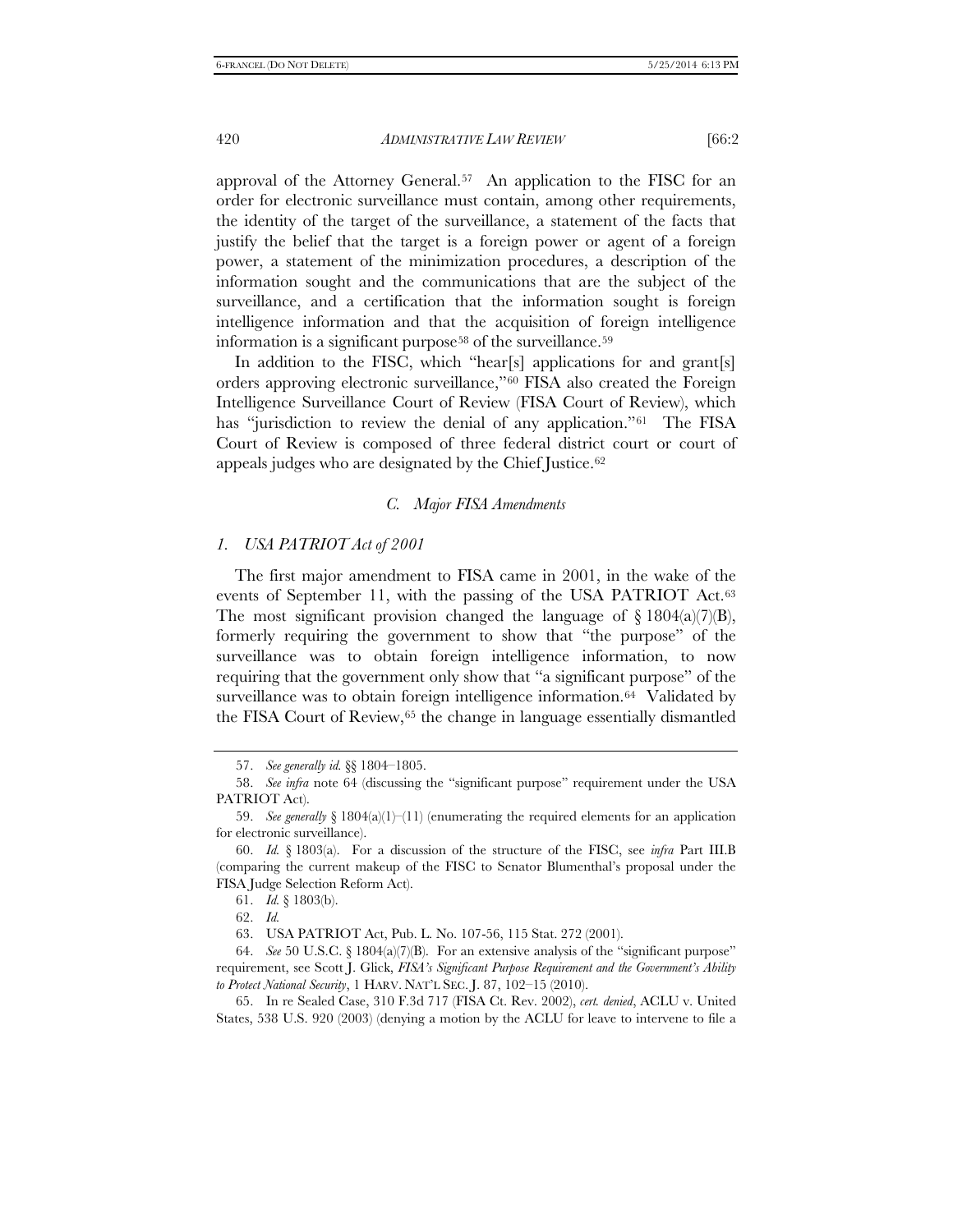the "wall" between law enforcement officials and intelligence officials, which was "designed to protect against using the secretive foreign intelligence collection process in order to build a criminal case.["66](#page-12-0)

#### *2. Protect America Act of 2007*

The next substantial amendment to FISA came in 2007 when Congress passed the Protect America Act.[67](#page-12-1) Section 105A of the Act established that "Nothing in the definition of electronic surveillance . . . shall be construed to encompass surveillance directed at a person reasonably believed to be located outside of the United States."[68](#page-12-2) Section 105B authorized the Attorney General and the Director of National Intelligence (DNI) to obtain foreign intelligence information "concerning persons reasonably believed to be outside the United States" for up to one year.<sup>69</sup> The Protect America Act was considered quite controversial and was thus limited to a six-month timeframe, which expired in February 2008.[70](#page-12-4)

#### *3. FISA Amendments Act of 2008*

After the expiration of the Protect America Act, Congress passed the FISA Amendments Act of 2008 in July 2008.[71](#page-12-5) Section 702 grants the

<span id="page-12-5"></span><span id="page-12-4"></span><span id="page-12-3"></span><span id="page-12-2"></span>Surveillance Program (TSP). *See* Blum, *supra*, at 269.

68. Protect America Act of 2007, § 105A (codified at 50 U.S.C. § 1805(a)).

- 70. *See* Blum, *supra* note 67, at 297.
- 71. FISA Amendments Act of 2008, Pub. L. No. 110-261, 122 Stat. 2436 (codified as

petition for writ of certiorari and denying a motion of the Bar Association of San Francisco for leave to file a brief as amicus curiae). Professor Banks describes the FISA Court of Review decision as "gutt[ing] th[e] central premise of FISA when it upheld the [Department of Justice's] new procedures permitting the use of FISA even when the primary objective of the planned surveillance is to find evidence to support a prosecution." Banks, *supra* note 44, at 1213.

<span id="page-12-0"></span><sup>66.</sup> Banks, *supra* note 44, at 1265. For further discussion of the FISA "wall," see William C. Banks, *And the Wall Came Tumbling Down: Secret Surveillance After the Terror*, 57 U. MIAMI L. REV. 1147 (2003); David S. Kris, *The Rise and Fall of the FISA Wall*, 17 STAN. L. & POL'Y REV. 487 (2006).

<span id="page-12-1"></span><sup>67.</sup> Protect America Act of 2007, Pub. L. No. 110-55, 121 Stat. 552 (2007). Congress amended FISA "based on the Bush Administration's arguments that FISA was inadequate to fight the war on terror." Stephanie Cooper Blum, *What Really Is at Stake with the FISA Amendments Act of 2008 and Ideas for Future Surveillance Reform*, 18 B.U. PUB. INT. L.J. 269, 295 (2009). The Protect America Act of 2007 and the FISA Amendments Act of 2008, *see* discussion *infra* Part I.C.3, grew out of the realization that the Bush Administration, following the events of September 11, 2001, had granted the NSA the authority to secretly wiretap Americans without FISA warrants. *See* James Risen & Eric Lichtblau, *Bush Lets U.S. Spy on Callers Without Courts*, N.Y. TIMES, Dec. 16, 2005, http://www.nytimes.com /2005/12/16/politics/16program.html. The wiretapping was known as the Terrorist

<sup>69.</sup> *Id.* § 105B(a).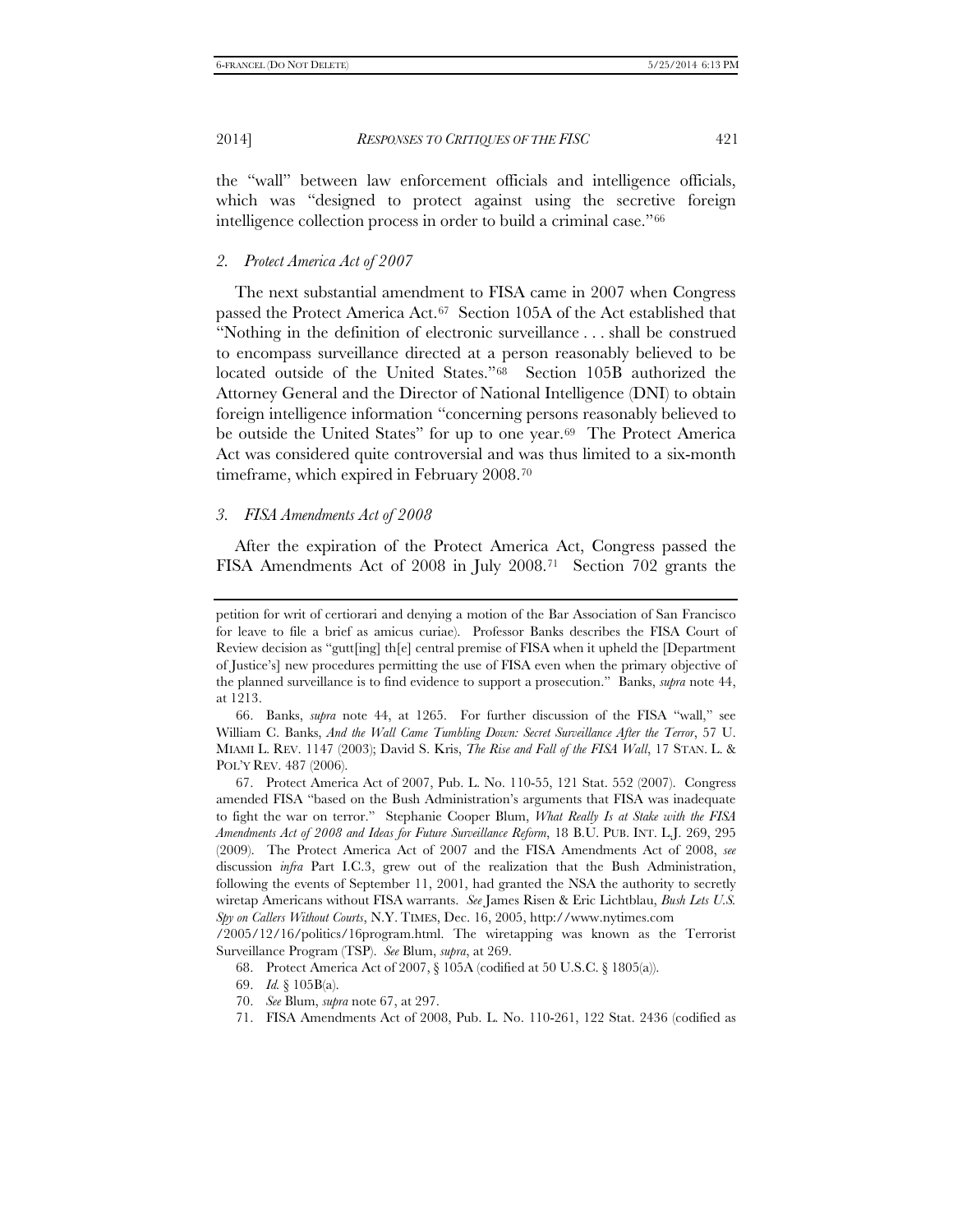Attorney General and the DNI the authority to approve "the targeting of persons reasonably believed to be located outside the United States to acquire foreign intelligence information."[72](#page-13-0) An authorization under § 702 is subject to a set of limitations.[73](#page-13-1) Before implementing an authorization under  $\S 702(a)$ , the Attorney General and the DNI, must provide the FISC with a written certification and affidavits indicating that, among other requirements, the procedures for the targeting are designed to ensure that only persons reasonably believed to be outside the United States are targeted and to prevent the communications of persons in the United States from being obtained.[74](#page-13-2) The FISC then reviews the certification within thirty days after its submission and can then make amendments to the certification[75](#page-13-3) before granting an order approving the use of the procedures.[76](#page-13-4)

#### *II. Criticisms of the FISC*

FISA is a complicated statute that grants the government substantial authority to conduct its surveillance programs. After the Snowden leaks revealed the extent of this authority, the FISC, once a rather secretive court, was propelled into the open and, due to its power to grant government surveillance orders, became one of the scapegoats for the perceived illegal and far-reaching authority that the government possesses under FISA.

Many criticisms of the FISC emerged in the aftermath of the leaks: that the court is non-adversarial, that there is a lack of transparency in its process and its decisions, and that the judge selection process is flawed. All of these critiques, however, stem from one overarching public perception of the court—that it is simply a pawn for constitutional abuses by the government through its surveillance programs and intelligence agencies.

<span id="page-13-1"></span><span id="page-13-0"></span>amended in scattered sections of 50 U.S.C.).

<sup>72.</sup> 50 U.S.C. § 1881a(a) (Supp. V 2012).

<sup>73.</sup> The acquisition:

<sup>(1)</sup> may not intentionally target any person known at the time of acquisition to be located in the United States; (2) may not intentionally target a person reasonably believed to be located outside the United States if the purpose of such acquisition is to target a particular, known person reasonably believed to be in the United States; (3) may not intentionally target a United States person reasonably believed to be located outside the United States; (4) may not intentionally acquire any communication as to which the sender and all intended recipients are known at the time of the acquisition to be located in the United States; and (5) shall be conducted in a manner consistent with the fourth amendment to the Constitution of the United States." *Id.* § 1881a(b).

<span id="page-13-3"></span><span id="page-13-2"></span><sup>74.</sup> *Id.* § 1881a(g)(1)(A), (2)(A)(i).

<sup>75.</sup> *Id.* § 1881a(i)(1)(A)–(C).

<span id="page-13-4"></span><sup>76.</sup> *Id.* § 1881a(i)(3)(A).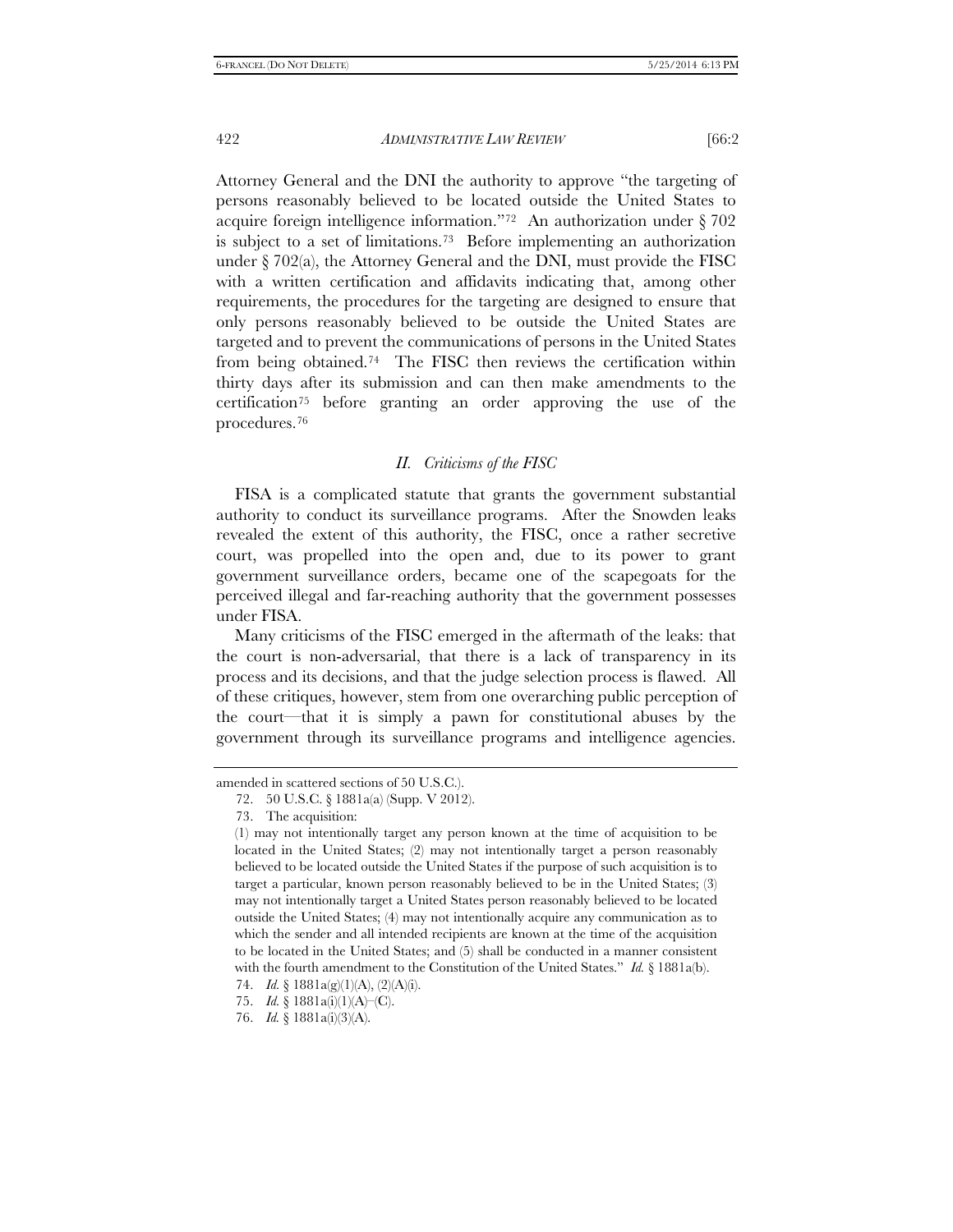The rhetoric proceeds in this way: that the FISC is "a radical perversion of the judicial process,"[77](#page-14-0) that the court "rubber-stamp[s] virtually anything and everything the government wants to do" in a "mindless" fashion,<sup>[78](#page-14-1)</sup> that the court "plays no role whatsoever in reviewing whether the procedures it approved are actually complied with,"[79](#page-14-2) that the "entire process is a fig leaf, 'oversight' in name only,"[80](#page-14-3) that the court is "broken,["81](#page-14-4) and that what it does "is not adjudication, but approval."[82](#page-14-5)

Are such characterizations of the FISC justified? At first glance, it may appear that they are—as widely available statistics about the FISC's approval rate suggest. The court has denied only eleven of 20,000 government applications in its thirty-four year history, all in the past decade.[83](#page-14-6) Over the last couple of years especially, it would seem that the FISC almost blindly approves government applications for electronic surveillance. In 2012, of 1,789 electronic surveillance applications, only one was withdrawn by the government, and the FISC did not deny any applications.[84](#page-14-7) Similarly, in 2011, of 1,676 applications to conduct electronic surveillance, the government only withdrew two, and the FISC again did not deny any applications.[85](#page-14-8)

Even though the media commonly uses these numbers to portray the FISC as a rubber stamp, these statistics do not tell the whole story. In fact, the court did make modifications to forty electronic surveillance

78. *Id.*

80. *Id.*

<span id="page-14-4"></span><span id="page-14-3"></span>81. Senator Richard Blumenthal, *FISA Court Secrecy Must End*, POLITICO.COM, July 14, 2013, http://www.politico.com/story/2013/07/fisa-court-process-must-be-unveiled-94127. html.

<span id="page-14-5"></span>82. Dan Roberts, *US Must Fix Secret FISA Courts, Says Top Judge Who Granted Surveillance Orders*, THE GUARDIAN, July 9, 2013, http://www.theguardian.com/law/2013/jul/09/fisacourts-judge-nsa-surveillance (quoting the Honorable James Robertson, a retired judge for the U.S. Court of Appeals for the District of Columbia Circuit who sat on the FISC from 2002 to 2005).

<span id="page-14-8"></span>85. *See* 2011 FISA Annual Report to Congress, Letter from Ronald Weich, Assistant Attorney General, to Joseph R. Biden, Jr., Sen. Pres. (Apr. 30, 2012), *available at* http://www.fas.org/irp/agency/doj/fisa/2011rept.pdf.

<span id="page-14-0"></span><sup>77.</sup> Glenn Greenwald, *The Bad Joke Called 'the FISA Court' Shows How a 'Drone Court' Would Work*, THE GUARDIAN, May 3, 2013, http://www.theguardian.com/commentisfree/2013/may/03/fisa-court-rubber-stampdrones.

<span id="page-14-2"></span><span id="page-14-1"></span><sup>79.</sup> Glenn Greenwald, *FISA Court Oversight: A Look Inside a Secret and Empty Process*, THE GUARDIAN, June 18, 2013, http://www.theguardian.com/commentisfree/2013/jun/19/ fisa-court-oversight-process-secrecy.

<sup>83.</sup> *See* Greenwald, *supra* note 77.

<span id="page-14-7"></span><span id="page-14-6"></span><sup>84.</sup> *See* 2012 FISA Annual Report to Congress, Letter from Peter J. Kadzik, Principal Deputy Assistant Attorney General, to Harry Reid, Sen. Majority Leader (Apr. 30, 2013), *available at* http://www.fas.org/irp/agency/doj/fisa/2012rept.pdf.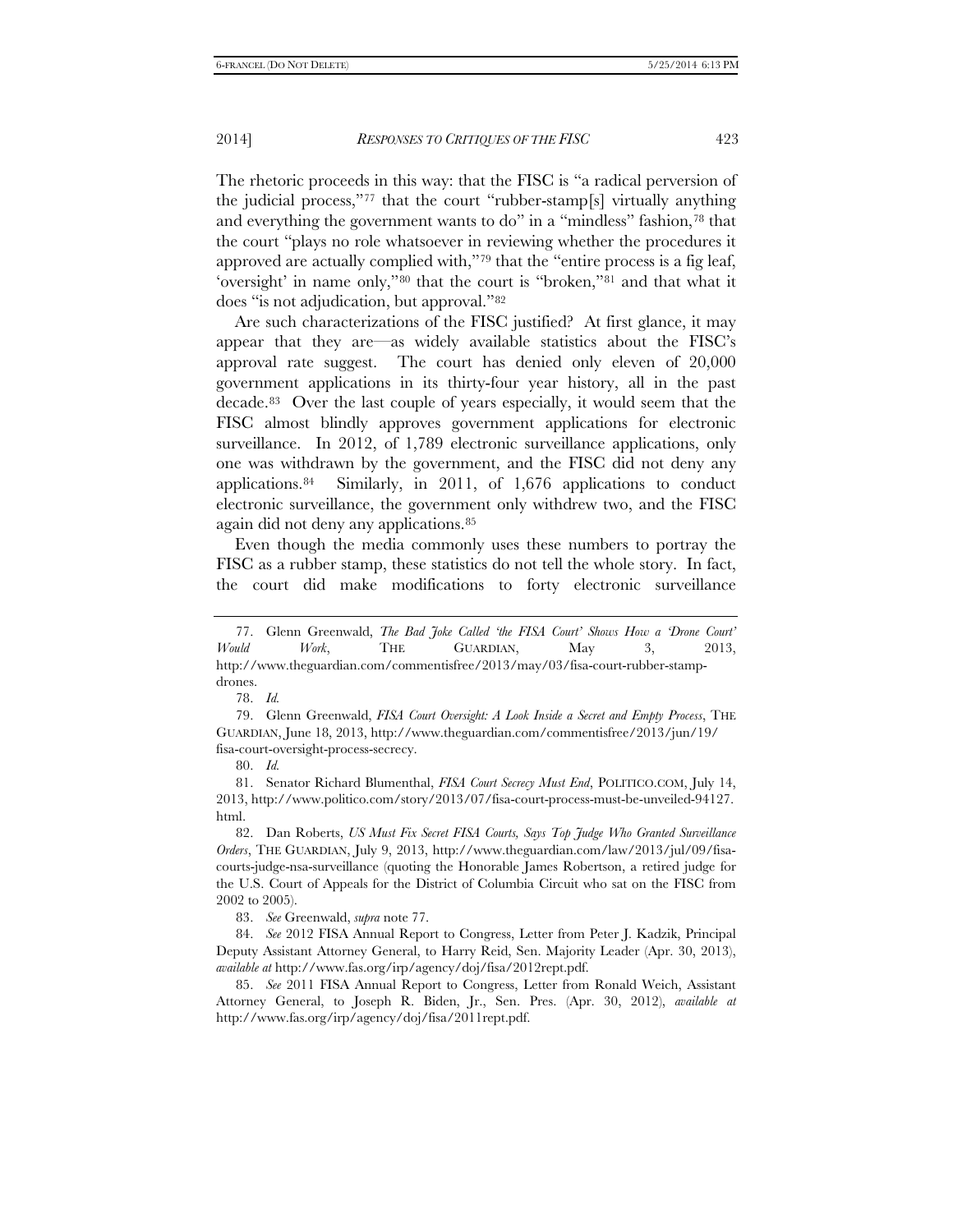applications in 2012 and to thirty applications in 2011.[86](#page-15-0) Additionally, even though the court did not deny any of the 212 government applications for business records in 2012, the court made modifications to 200 of them; similarly, of the 205 applications for business records in 2011, of which the court denied none, the court made modifications to 176.[87](#page-15-1) The character and substance of these modifications are not included in the press reports, however.

Even more enlightening to the process of FISC approval of government applications for electronic surveillance is an unclassified letter from the Honorable Reggie B. Walton, presiding judge of the FISC from February 2013 to May 2014, to Senator Patrick J. Leahy, the Chairman of the Senate Judiciary Committee, dated July 29, 2013, sent in response to inquiries made by Senator Leahy concerning the court's operations[.88](#page-15-2) The first question posed to the court concerned the court's process for considering applications for orders of electronic surveillance (Title I), orders for access to business records (Title V), and submissions under  $\S 702$  of FISA.[89](#page-15-3) Judge Walton described in detail the process that applications go through before they are approved. After a proposed application is submitted to the FISC, a member of the court's legal staff reviews it to determine "whether it meets the legal requirements under the statute"; as part of this determination, a court attorney will routinely seek additional information or raise concerns with the government.[90](#page-15-4) A court attorney then provides a written analysis to the judge, including "an identification of any weaknesses, flaws, or other concerns.["91](#page-15-5) The judge then reviews the application and the analysis and makes a preliminary determination, including whether to approve the application, whether to impose conditions on approval, whether additional information is needed, and whether a hearing should be held to discuss the application.<sup>92</sup> The government will then submit a final application upon which the judge makes a final determination, sometimes including a reporting requirement in a Supplemental Order.<sup>93</sup> If the judge decides to decline a final application,

<sup>86.</sup> *See* 2012 and 2011 FISA Annual Reports to Congress, *supra* notes 84–85.

<sup>87.</sup> *See id.*

<span id="page-15-4"></span><span id="page-15-3"></span><span id="page-15-2"></span><span id="page-15-1"></span><span id="page-15-0"></span><sup>88.</sup> *See* Letter from the Honorable Reggie B. Walton, Presiding Judge of the FISC, to Patrick J. Leahy, Chairman of the Sen. Comm. on the Judiciary (July 29, 2013) [hereinafter Walton July 29, 2013 Letter], *available at* http://www.uscourts.gov/uscourts/courts/fisc/ honorable-patrick-leahy.pdf.

<sup>89.</sup> *Id.* at 1.

<span id="page-15-5"></span><sup>90.</sup> *Id.* at 2.

<sup>91.</sup> *Id.*

<span id="page-15-6"></span><sup>92.</sup> *Id.* at 2–3.

<span id="page-15-7"></span><sup>93.</sup> *Id.* at 3.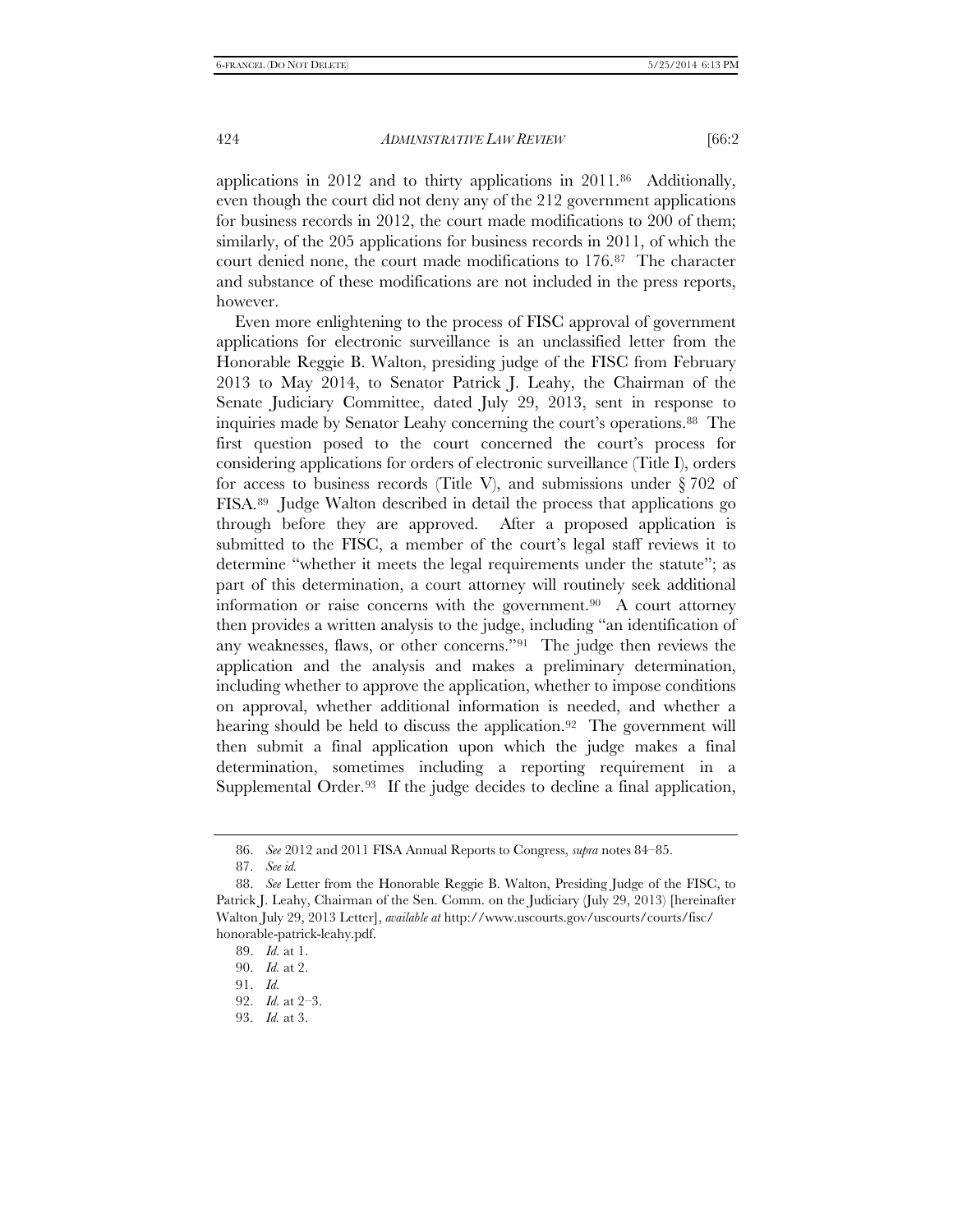the court prepares a statement explaining its reasoning.[94](#page-16-0) Thereafter, the government may decide to withdraw a final application before the application is declined; the government may also decide not to submit a final application if it knows that the judge is likely to decline the application[.95](#page-16-1)

Judge Walton then provided crucial insight concerning the 99% approval rate that is touted in the media. He stated that this number represents "only the number of *final* applications submitted to and acted on by the Court. *These statistics do not reflect the fact that many applications are altered prior to final submission or even withheld from final submission entirely*, often after an inclination that a judge would not approve them."[96](#page-16-2) In a footnote, Judge Walton then made a comparison to applications under the Omnibus Crime Control and Safe Streets Act of 1968 (Title III), pointing out that the approval rate of wiretap applications under Title III is actually higher than the approval rate for FISA applications: only five out of 13,593 were declined from 2008–2012.[97](#page-16-3)

FISA Title V applications for bulk collection of phone call metadata records follow the same process as described, but it is "more exacting," with both the court attorney and the judge spending more time reviewing such applications than individual applications under Title I. $98$  For § 702 applications (relating to the targeting of persons reasonably believed to be located outside the United States other than United States persons), the judge must determine whether the applications meet the targeting and

<sup>94.</sup> *Id.*

<sup>95.</sup> *Id.*

<sup>96.</sup> *Id.* (second emphasis added).

<span id="page-16-3"></span><span id="page-16-2"></span><span id="page-16-1"></span><span id="page-16-0"></span><sup>97.</sup> *Id.* at n.6 (citing ADMINISTRATIVE OFFICE OF THE UNITED STATES COURTS, WIRETAP REPORT 2012, TABLE 7, http://www.uscourts.gov/uscourts/Statistics/Wiretap Reports/2012/Table7.pdf). Commentators disagree over the relevance of this comparison of Title III warrant applications to FISA applications. *Compare* Joel Brenner, *The Data on FISA Warrants*, LAWFARE (Oct. 17, 2013, 6:08 PM), http://www.lawfareblog.com/2013/ 10/the-data-on-fisa-warrants/ ("[T]he FISA Court looks tough when compared to the way federal district courts handle wiretap applications under Title III. . . . Even if you stick with the misleading 99 percent figure [for FISA application approval], the approval rate for Title III wiretaps is higher. . . . But you won't find [this comparison] in the New York Times, the Wall Street Journal, the Washington Post, or any other news outlet. Bashing the FISA court is too much fun to let numbers get in the way."), *with* Stephen Vladeck, *Two FISA Data Questions for Joel Brenner*, LAWFARE (Oct. 18, 2013, 7:35 AM), http://www.lawfareblog.com/ 2013/10/two-fisa-data-questions-for-joel-brenner/ ("How many of the 'ordinary' warrants issued by federal district courts *ex parte* and *in camera* are subsequently subjected to vigorous judicial review (and invalidated) in the context of motions to suppress in criminal cases and/or civil suits for damages for unlawful surveillance? In the FISA context, we know the answer: 0.").

<span id="page-16-4"></span><sup>98.</sup> Walton July 29, 2013 Letter, *supra* note 88, at 3–4.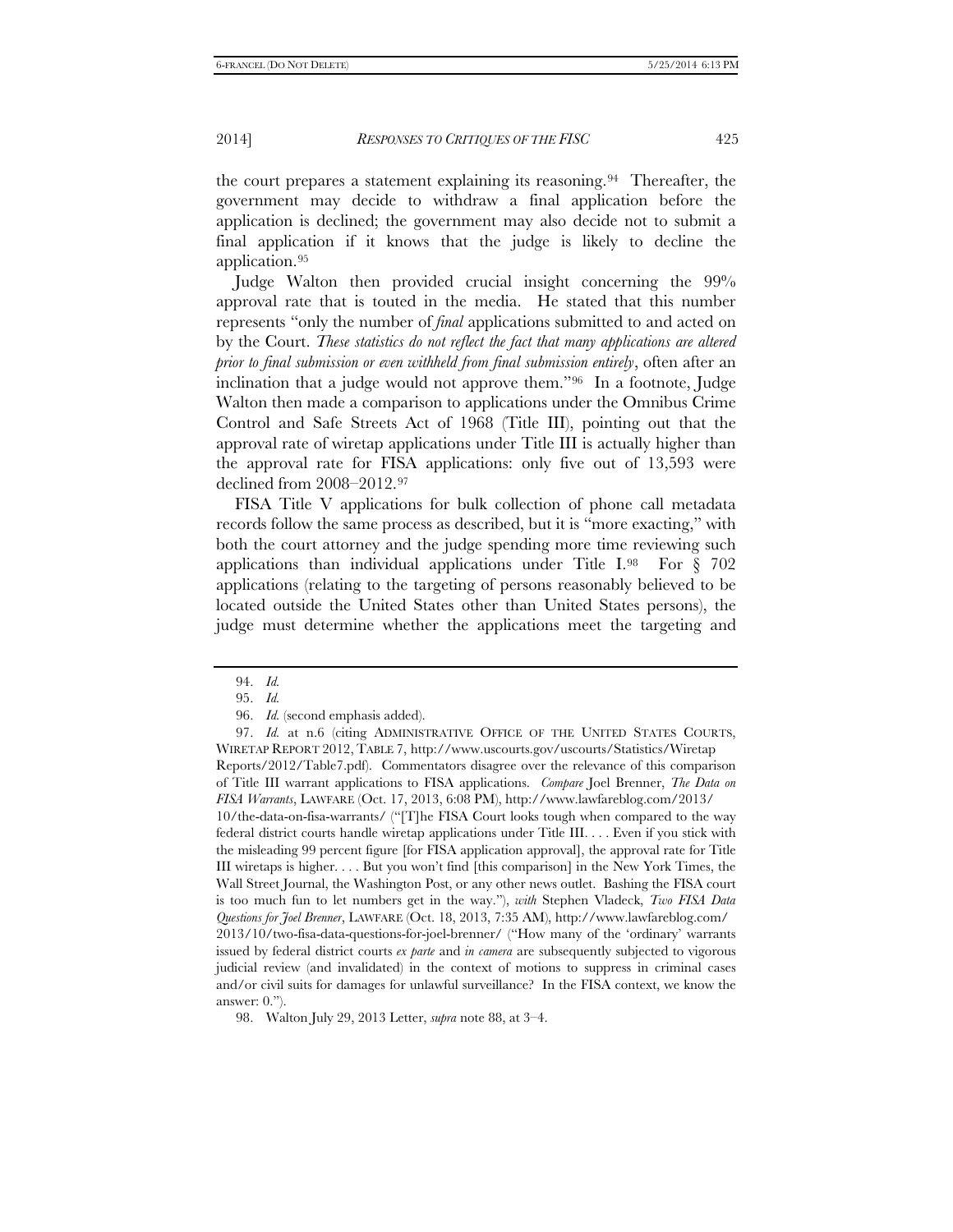minimization requirements of 50 U.S.C. § 1881a(d) and (e) and the requirements of the Fourth Amendment; then the judge approves the application and also issues an opinion in support, as required by the statute.[99](#page-17-0)

One critique of the FISC process relates to the orders that the court gives pertaining to the requests for collection from the Attorney General. The critique belabors a very insignificant, and quite misleading, aspect of the orders: that they are very short.[100](#page-17-1) Such an argument is deceptive. In the official FISC order to which this critique refers, Judge John D. Bates, in the first sentence of the order, states: "For the reasons stated in the Memorandum Opinion issued contemporaneously herewith."[101](#page-17-2) This first sentence expressly states that, alongside the "one-paragraph form order," a complete Memorandum Opinion has also been issued that sets forth the reasoning behind the FISC's decision to approve the government's request. Such a short court order, which accompanies a longer opinion establishing the reasoning of the court, is the standard in the court system and does not speak to any lack of thought or consideration on the part of the FISC judge that this type of critique implies.

The government does not simply come to the FISC with an application for electronic surveillance followed by a judge blindly preparing a form order approving the surveillance. A back-and-forth exchange exists during which the court and the government communicate and the applications are reformulated in order to satisfy the requirements of the judges and FISA. In fact, on October 11, 2013, Judge Walton reported new statistics concerning the applications that are submitted to the FISC, based on new statistics the FISC began collecting in July 2013 on the rate of modifications made to electronic surveillance applications.<sup>[102](#page-17-3)</sup> Between July 1, 2013 and

<sup>99.</sup> *Id.* at 5; 50 U.S.C. § 1881a(i)(3)(C).

<span id="page-17-1"></span><span id="page-17-0"></span><sup>100.</sup> *See, e.g.*, Glenn Greenwald, *FISA Court Oversight: A Look Inside a Secret and Empty Process*, THE GUARDIAN, June 18, 2013, http://www.theguardian.com/commentisfree/2013/

jun/19/fisa-court-oversight-process-secrecy ("[T]he [FISC] judge then issues a *simple order* approving those guidelines. The court endorses a *one-paragraph form order* stating that the NSA's process 'contains all the required elements and . . . [the] minimization procedures  $\ldots$  are consistent with the requirements of [50 U.S.C. § 1881a(e)] and with the fourth amendment to the Constitution.'") (final brackets in original) (emphases added) (internal quotation marks removed).

<span id="page-17-2"></span><sup>101.</sup> FISC Order 702(i)–08–01, Judge John D. Bates (Aug. 19, 2010), *available at* http://www.theguardian.com/law/interactive/2013/jun/21/fisa-court-warrant-fulldocument.

<span id="page-17-3"></span><sup>102.</sup> *See* Letter from the Honorable Reggie B. Walton, Presiding Judge of the FISC, to Patrick J. Leahy, Chairman of the Sen. Comm. on the Judiciary, at 1 (Oct. 11, 2013) [hereinafter Walton Oct. 11, 2013 Letter], *available at* http://www.uscourts.gov/ uscourts/courts/fisc/chairman-leahy-letter-131011.pdf.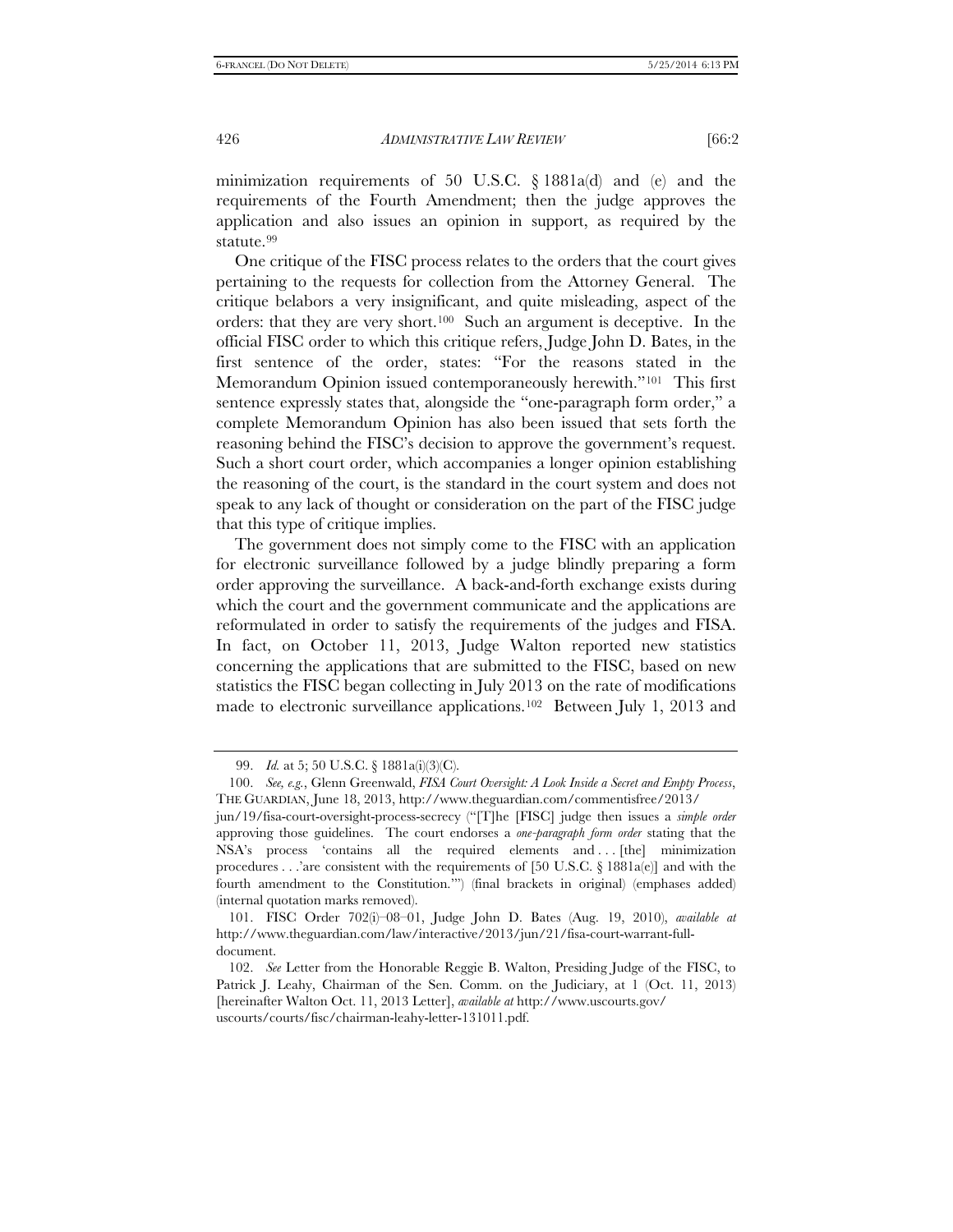September 30, 2013, 24.4% of applications that were submitted to the FISC "ultimately involved substantive changes to the information provided by the government or to the authorities granted as a result of Court inquiry or action."[103](#page-18-0) Judge Walton believed that the modification rate during this three-month period was typical, but he stated that the FISC would continue to monitor these statistics to determine if it was out of the ordinary.[104](#page-18-1) Thus, the over 99% approval rate that the media portrays does not tell the whole story. The statistics that the public sees are misleading and the press uses these numbers to wrongfully portray the FISC as a rubber stamp for the government's desires.[105](#page-18-2) Indeed, as would be expected, a number of FISC judges have publicly defended the work of the court.[106](#page-18-3) This seems to raise the question: who would know whether

2013/jun/06/fisa-court-judge-verizon-records-surveillance (quoting Judge Walton, stating: "The perception that the court is a rubber stamp is absolutely false. . . . There is a rigorous review process of applications submitted by the executive branch, spearheaded initially by five judicial branch lawyers who are national security experts and then by the judges, to ensure that the court's authorizations comport with what the applicable statutes authorize."); Carrie Johnson, *Ex-FISA Court Judge Reflects: After 9/11, 'Bloodcurdling' Briefings*, NPR.ORG, July 3, 2013, http://www.npr.org/2013/07/11/198329788/fisa-court-judge-reflects-aftersept-11-bloodcurdling-meetings-and-briefings (quoting Judge Lamberth, presiding judge of the FISC from 1995 to 2002, stating: "What I found that bothered me is the notion that the court was a rubber stamp because we're approving so much. . . . We're approving it because it should be approved, because it's valid, because what the government's doing here is the kinds of things we should be doing."); Carol D. Leonnig et al., *Secret-Court Judges Upset at Portrayal of 'Collaboration' With Government*, WASH. POST, June 29, 2013, http://www.washingtonpost.com/politics/secret-court-judges-upset-at-portrayal-of-

<sup>103.</sup> *Id.*

<sup>104.</sup> *Id.*

<span id="page-18-2"></span><span id="page-18-1"></span><span id="page-18-0"></span><sup>105.</sup> Others dispute that Judge Walton's statistics are significant in proving that the FISC is a legitimate check on the applications that the government submits. *See, e.g.*, Jaikumar Vijayan, *Jury Still out on FISA Court*, COMPUTERWORLD.COM, Oct. 18, 2013, 5:00 PM,

http://www.computerworld.com/s/article/9243351/Jury\_still\_out\_on\_FISA\_court\_?sourc e=rss\_keyword\_edpicks&google\_editors\_picks=true ("The data alone is practically useless without a deeper sense of the nature of the push back the FISA Court is undertaking. And I, for one, am skeptical that it's as forceful as we might like it to be.") (quoting Professor Stephen Vladeck). *But see* Brenner, *supra* note 97 (Joel Brenner, former Inspector General and Senior Counsel at the NSA, stating, "Those of us with inside knowledge have long known, and publicly said, that the FISA court scrutinizes the government's applications with special care, but the data to prove it have been missing. Now we have them."). *Compare id.*, *with* Vladeck, *supra* note 97 ("[I]n assessing the significance of the 24.4% figure, shouldn't the *nature* of the substantive changes to 'the information provided by the government or the authorities granted' be relevant to any conclusions about what this data tells us re: the meaningfulness of the FISA Court's review?" (quoting Walton Oct. 11, 2013 Letter, *see supra* note 102, at 1)).

<span id="page-18-3"></span><sup>106.</sup> *See, e.g.*, Spencer Ackerman, *FISA Chief Judge Defends Integrity of Court over Verizon Records Collection*, THE GUARDIAN, June 6, 2013, http://www.theguardian.com/world/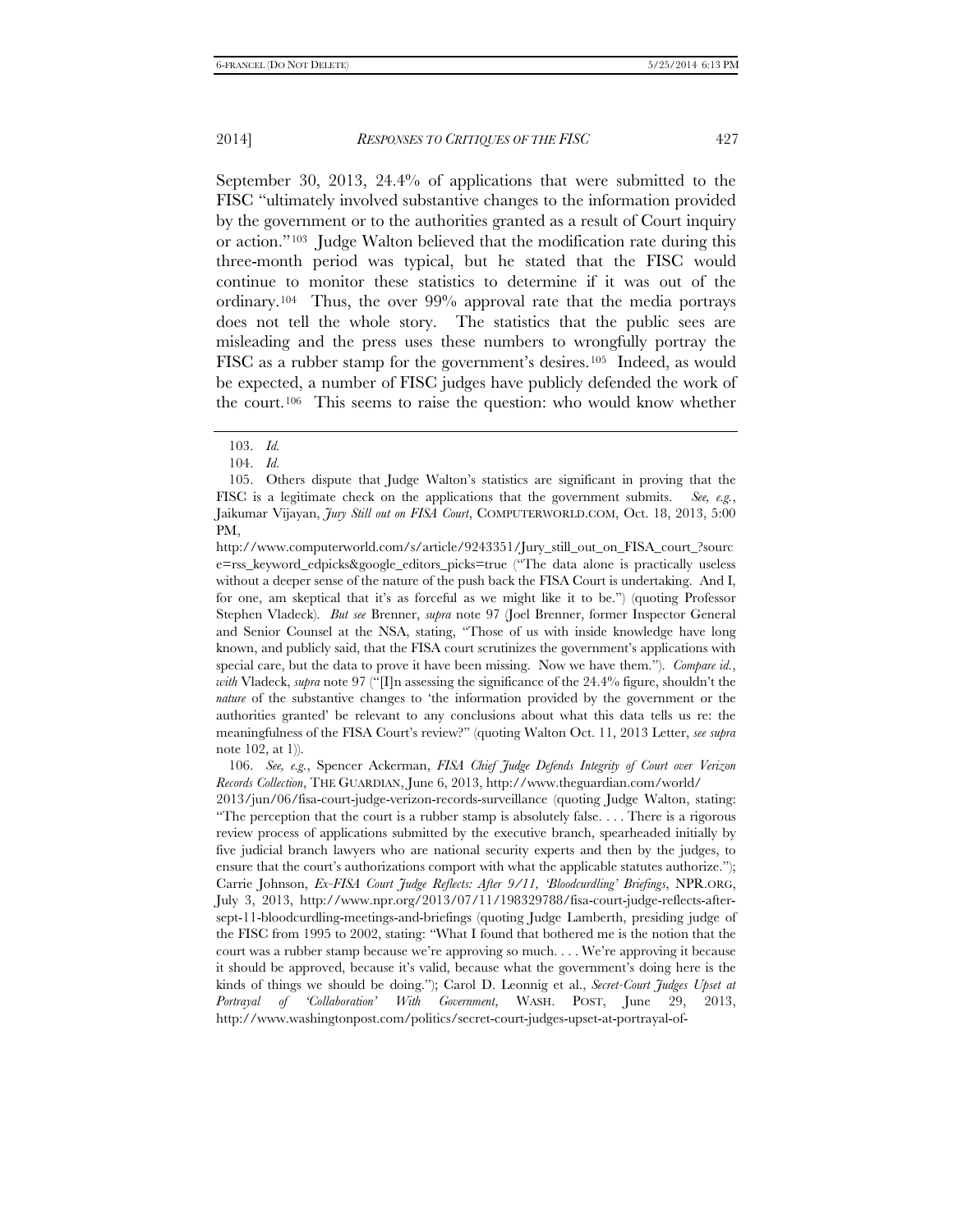the FISC is a rubber stamp for the government better than the judges that have actually presided over its proceedings? The judges are the experts on FISA and have analyzed, modified, and approved countless applications; they thus would know better than anyone else the extent and degree of FISC approval.

More evidence showing that the FISC is not simply a rubber stamp for the government's surveillance programs can be found in the actual orders and accompanying opinions of the FISC that have been released by the Office of the Director of National Intelligence (ODNI).[107](#page-19-0) For example, on September 10, 2013, the ODNI released a series of FISC opinions and orders that were issued between 2008 and 2009. In December 2008, the FISC authorized the government to acquire tangible things pursuant to one of its applications to the FISC.[108](#page-19-1) In January 2009, the government notified the FISC that it had been acquiring business records contrary to the corresponding FISC order.[109](#page-19-2) Judge Walton subsequently ordered the government to supply the FISC with a brief to aid the court in determining "whether the Orders issued in this docket should be modified or rescinded; whether other remedial steps should be directed; and whether the Court should take action regarding persons responsible for any misrepresentations to the Court or violation of its Orders."[110](#page-19-3) The court also required the government to answer a series of questions concerning the noncompliance.[111](#page-19-4) In response to the government's subsequent brief to the FISC, the court on a number of occasions rebuked the government for misinterpreting the FISC's orders;<sup>[112](#page-19-5)</sup> for "repeatedly submitting inaccurate

collaboration-with-government/2013/06/29/ed73fb68-e01b-11e2-b94a-

<sup>452948</sup>b95ca8\_story.html (quoting Judge Kollar-Kotelly, presiding judge of the FISC from 2002 to 2009, stating, in response to a leaked Inspector's General Report describing her as "amenable" by the government: "I participated in a process of adjudication, not 'coordination' with the executive branch.").

<span id="page-19-0"></span><sup>107.</sup> *See generally* IC ON THE RECORD, http://icontherecord.tumblr.com/ (last visited May 9, 2014) (providing FISC orders and opinions).

<span id="page-19-1"></span><sup>108.</sup> FISC Order Regarding Preliminary Notice of Compliance Incident Dated January 15, 2009, No. BR 08–13, Judge Reggie B. Walton, at 1 (Jan. 28, 2009), *available at* http://www.dni.gov/files/documents/section/pub\_Jan%2028%202009%20Order%20Reg arding%20Prelim%20Notice%20of%20Compliance.pdf.

<sup>109</sup>*. See id.* at 2.

<sup>110.</sup> *Id.*

<sup>111.</sup> *Id.* at 2–4.

<span id="page-19-5"></span><span id="page-19-4"></span><span id="page-19-3"></span><span id="page-19-2"></span><sup>112.</sup> FISC Order, No. BR 08–13, Judge Reggie B. Walton, at 5 (Mar. 2, 2009), *available at* http://www.dni.gov/files/documents/section/pub\_March%202%202009%20Order

<sup>%20</sup>from%20FISC.pdf ("That interpretation of the Court's Orders strains credulity."). *But see* Stewart Baker, *FISA—The Uncanny Valley of Article III*, VOLOKH CONSPIRACY (Sept. 11, 2013, 12:19 AM), http://www.volokh.com/2013/09/11/fisa-uncanny-valley-article-iii/ ("[Judge Walton's] opinion dismisses the possibility that this could possibly be a good-faith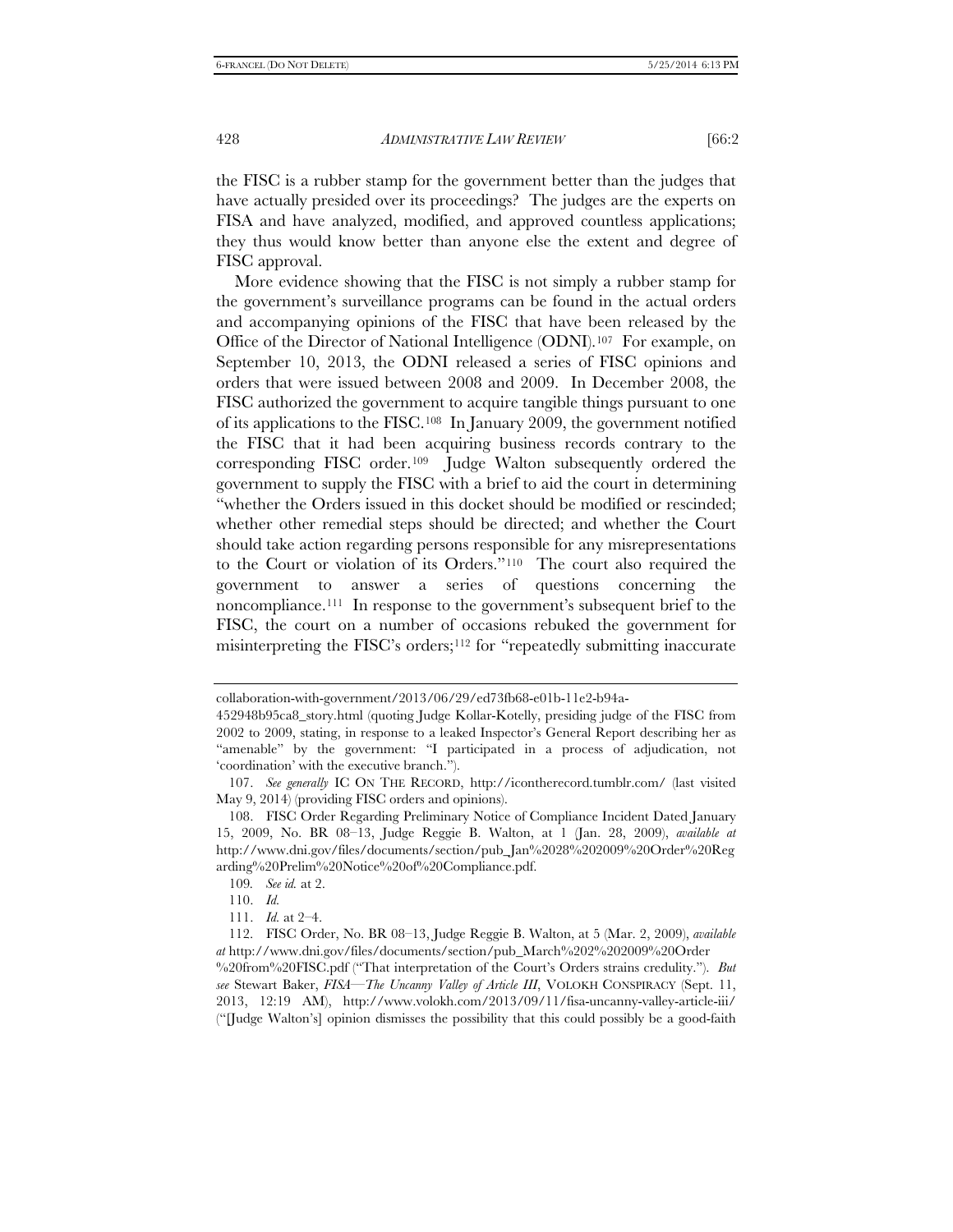descriptions" of its procedures to the FISC;<sup>[113](#page-20-0)</sup> for preventing, "for more than two years, both the government and the FISC from taking steps to remedy daily violations of the minimization procedures set forth in FISC orders";[114](#page-20-1) and for "frequently and systematically violat[ing]" the government's minimization procedures.[115](#page-20-2) This noncompliance led the court to "no longer ha[ve] . . . confidence" that the government was fully complying with the FISC's orders.[116](#page-20-3) The court, therefore, prohibited the government from accessing the metadata it was collecting until remedial measures had been put in place "to protect the privacy of U.S. person information acquired and retained."[117](#page-20-4) Subsequent FISC orders and opinions from later in 2009 show the ongoing concern of the noncompliance within the government, and particularly within the NSA,

These opinions and orders are further evidence that the FISC is not a simple pawn for the government. Not only do they show that the FISC is concerned about, and is not going to tolerate, noncompliance with the government, but they also show how the FISC requires that the government make the requisite changes to meet certain criteria, as mandated by the minimization procedures, to continue conducting its surveillance and using the data the NSA acquires. On the other hand, the declassified opinions demonstrate how the FISC is not able to completely control the government. The opinions make clear how the government has routinely made misrepresentations to the FISC on a number of occasions.

with the FISC's prior requirements.<sup>[118](#page-20-5)</sup>

<span id="page-20-1"></span><span id="page-20-0"></span>misunderstanding. It's an outrage, he fumes, and efforts to explain it 'strain credulity.' Frankly, if anything strains credulity in this case, it's that line in the opinion.").

<sup>113.</sup> FISC Order, No. BR 08–13, Judge Reggie B. Walton, supra note 112, at 6.

<sup>114.</sup> *Id.* at 8–9.

<sup>115.</sup> *Id.* at 11.

<sup>116.</sup> *Id.* at 12.

<sup>117.</sup> *Id.* at 17.

<span id="page-20-5"></span><span id="page-20-4"></span><span id="page-20-3"></span><span id="page-20-2"></span><sup>118.</sup> *See e.g.*, FISC Supplemental Opinion and Order, No. BR 09–15, Judge Reggie B. Walton (Nov. 5, 2009), *available at* http://www.dni.gov/files/documents/section/pub\_ Nov%205%202009%20Supplemental%20Opinion%20and%20Order.pdf; FISC Order Regarding Further Compliance Incidents, BR 09–13, Judge Reggie B. Walton (Sept. 25, 2009), *available at* http://www.dni.gov/files/documents/section/pub\_Sept%2025%202009 %20Order%20Regarding%20Further%20Compliance%20Incidents.pdf; FISC Order, BR 09–06, Judge Reggie B. Walton (June 22, 2009), *available at* http://www.dni.gov/files/documents/section/pub\_Jun%2022%202009%20Order.pdf. *See also* FISC Memorandum Opinion, Judge John D. Bates, at 16 n.14 (Oct. 3, 2011), *available at*  http://www.dni.gov/files/documents/October%202011%20Bates%20Opinion%20and%2 0Order%20Part%202.pdf ("The Court is troubled that the government's revelations regarding NSA's acquisition of Internet transactions mark the third instance in less than three years in which the government has disclosed a substantial misrepresentation regarding the scope of a major collection program.").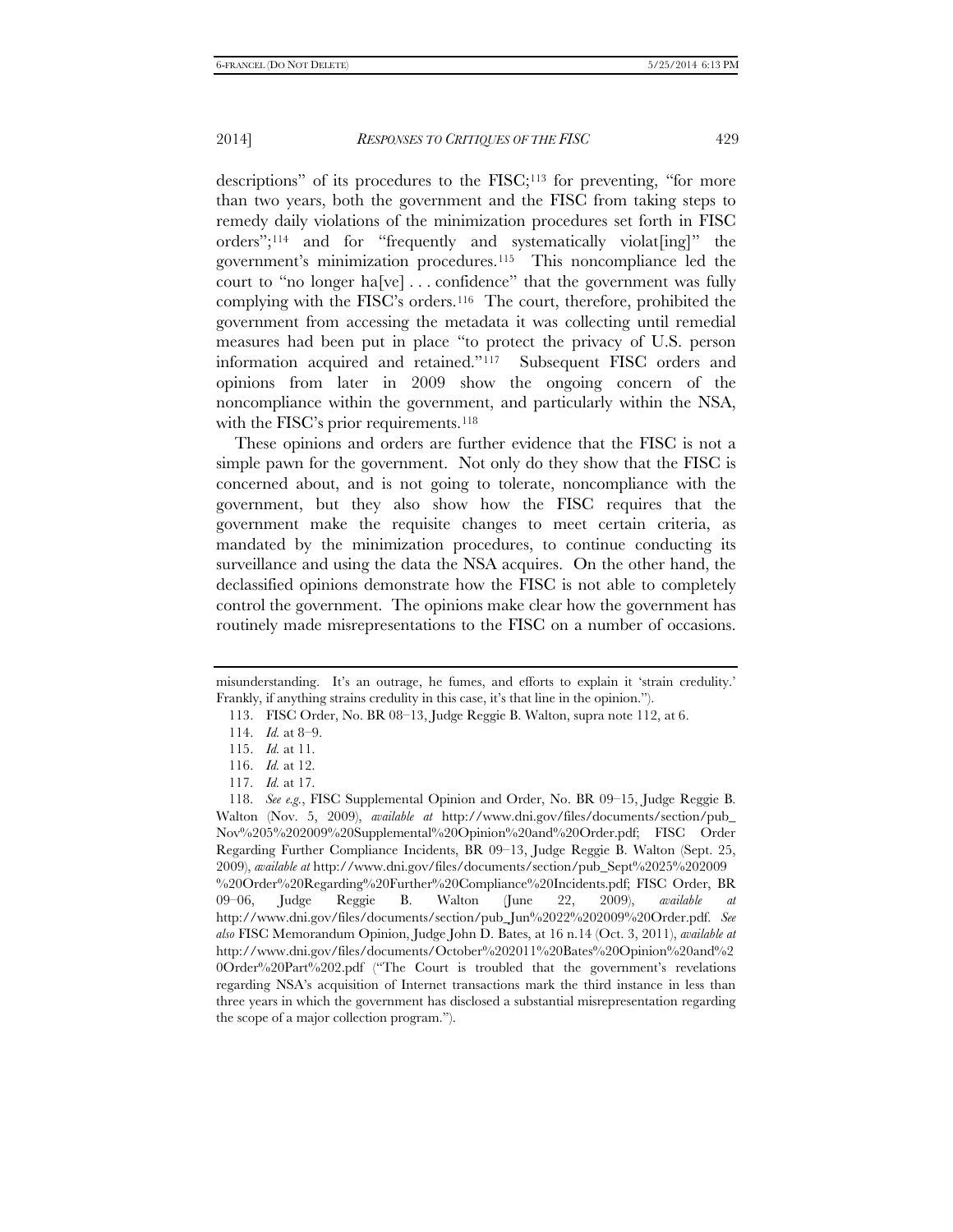This fact, however, does not establish that the FISC is a rubber stamp; it merely exhibits that the FISC cannot be an exhaustive check on the government and the NSA.[119](#page-21-0) Such a distinction speaks to the relative oversight capabilities of the FISC, not to the neutrality of the court and its judges.

# III. A LEGISLATIVE PROPOSAL

Arguing that the FISC is not a rubber stamp for the government does not mean, however, that the court and the entire process are perfect. Presiding Judge Walton, a strong supporter of the notion that the FISC does not simply do the government's bidding,[120](#page-21-1) recognized this fact: "'The FISC is forced to rely upon the accuracy of the information that is provided to the Court.' . . . 'The FISC does not have the capacity to investigate issues of noncompliance, and in that respect the FISC is in the same position as any other court when it comes to enforcing [government] compliance with its orders.'"[121](#page-21-2) But just because the process is not completely perfect, does that mean that it must be reformed? Do reasonable means exist to make this necessarily secretive process better?

Numerous legislative proposals to reform the structure and process of the FISC were submitted in the months following the Snowden disclosures. On August 1, 2013, Senator Blumenthal introduced two bills that would change both the way the FISC operates and how the judges of the FISC are selected.[122](#page-21-3) The two proposed bills were the FISA Court Reform Act of 2013[123](#page-21-4) and the FISA Judge Selection Reform Act of 2013[.124](#page-21-5)

120. *See* Ackerman, *supra* note 106.

<span id="page-21-5"></span><span id="page-21-0"></span><sup>119.</sup> *Compare* Carrie Cordero, *Initial Observations on Newly Declassified FISA Documents*, LAWFARE (Aug. 22, 2013, 12:01 PM), http://www.lawfareblog.com/2013/08/initialobservations-on-newly-declassified-fisa-documents/ (stating that the newly released FISC opinions show "[a] court that had the authority, ability and willingness to the [sic] direct the government to correct its actions. A Court that told the government that it could do better, and insisted that it do so."), *with* Stephen Vladeck, *Carrie Cordero Misses the Point (Again) on FISA Reform*, LAWFARE (Aug. 22, 2013, 9:01 PM), http://www.lawfareblog.com/

<sup>2013/08/</sup>carrie-cordero-misses-the-point-again-on-fisa-reform/ ("[W]hy should we have *any* faith that the FISA Court is in a position to meaningfully review what the government is up to in cases *other than* those in which the government comes clean and admits that it materially misrepresented the NSA's activities to the FISA Court?").

<span id="page-21-2"></span><span id="page-21-1"></span><sup>121.</sup> Carol D. Leonnig, *Court: Ability to Police U.S. Spying Program Limited*, WASH. POST, Aug. 15, 2013, http://www.washingtonpost.com/politics/court-ability-to-police-us-spyingprogram-limited/2013/08/15/4a8c8c44-05cd-11e3-a07f-49ddc7417125\_story.html (alteration in original) (quoting Judge Reggie B. Walton).

<span id="page-21-4"></span><span id="page-21-3"></span><sup>122.</sup> *See* Press Release, Sen. Richard Blumenthal, *supra* note 18. For a discussion of the reasoning behind the selection of Senator Blumenthal's proposals for more in-depth analysis, see *supra* note 20.

<sup>123.</sup> S. 1467, 113th Cong. (2013).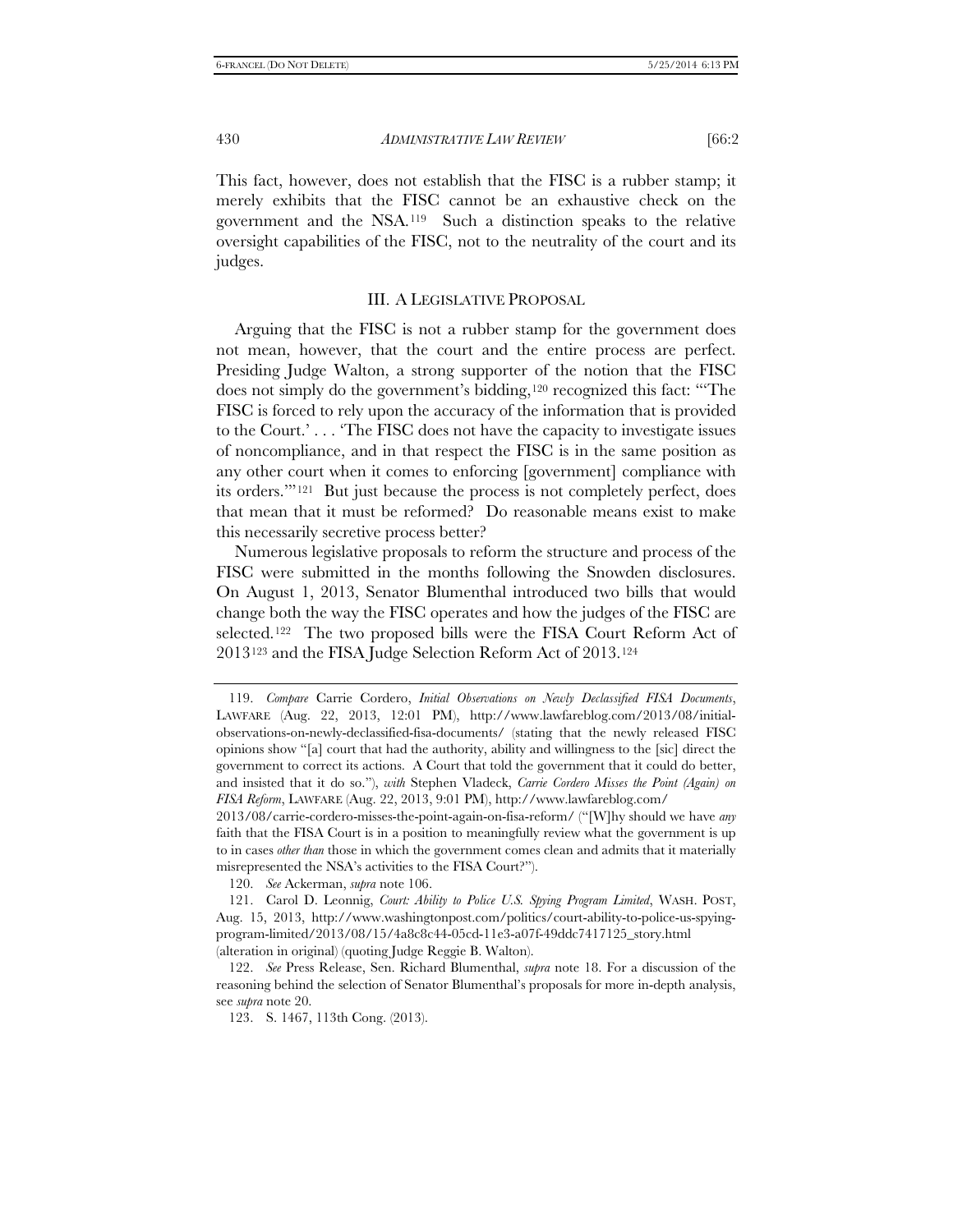#### *A. FISA Court Reform Act of 2013*

The purpose of the FISA Court Reform Act is "To establish the Office of the Special Advocate to provide advocacy in cases before courts established by [FISA]."[125](#page-22-0) The proposed amendment would allow the presiding judge of the FISA Court of Review to appoint a Special Advocate from a list of candidates, which would be submitted by the Privacy and Civil Liberties Oversight Board (PCLOB or the Board).[126](#page-22-1) The Special Advocate would be appointed for a five-year term,<sup>[127](#page-22-2)</sup> would not be limited in the number of consecutive terms he or she could serve,[128](#page-22-3) and could be removed only for good cause.[129](#page-22-4)

The Special Advocate would be tasked with "protect[ing] individual rights by vigorously advocating before the [FISC] . . . in support of legal interpretations that minimize the scope of surveillance and the extent of data collection and retention."[130](#page-22-5) The Special Advocate would review every application to the FISC submitted by the government;[131](#page-22-6) would review each FISC decision in "a complete, unredacted form";[132](#page-22-7) would participate in any proceedings before the FISC, either by request or if appointed by the  $FISC;^{133}$  $FISC;^{133}$  $FISC;^{133}$  and would be permitted to request reconsideration of a FISC decision and participate in any appeal or review.[134](#page-22-9) The Special Advocate would be given the authority to designate an outside counsel who would be allowed to participate in matters before the FISC, the FISA Court of Review, or the Supreme Court,[135](#page-22-10) and who would be given access, along with the Special Advocate, to any documents before the court.[136](#page-22-11)

<sup>124.</sup> S. 1460, 113th Cong. (2013).

<sup>125.</sup> S. 1467 Preamble.

<span id="page-22-1"></span><span id="page-22-0"></span><sup>126.</sup> *Id.* § 3(b)(2)(A)–(B). The Privacy and Civil Liberties Oversight Board (PCLOB or the Board) is an independent agency within the Executive Branch with the authority "To review and analyze actions the executive branch takes to protect the Nation from terrorism, ensuring the need for such actions is balanced with the need to protect privacy and civil liberties." PRIVACY AND CIVIL LIBERTIES OVERSIGHT BOARD, http://www.pclob.gov/ (last visited May 9, 2014).

<sup>127.</sup> S. 1467 § 3(b)(2)(D).

<sup>128.</sup> *Id.* § 3(b)(2)(E).

<span id="page-22-7"></span><span id="page-22-6"></span><span id="page-22-5"></span><span id="page-22-4"></span><span id="page-22-3"></span><span id="page-22-2"></span><sup>129.</sup> *Id.* § 3(b)(2)(D). Good cause would include the inability of the appointed Special Advocate to qualify for the requisite security clearance. *Id.*

<sup>130.</sup> *Id.* § 3(d)(2).

<sup>131.</sup> *Id.* § 3(d)(1)(A).

<sup>132.</sup> *Id.* § 3(d)(1)(B).

<span id="page-22-8"></span><sup>133.</sup> *Id.* § 3(d)(1)(C)–(E).

<span id="page-22-9"></span><sup>134.</sup> *Id.* § 3(d)(1)(F)–(H).

<span id="page-22-10"></span><sup>135.</sup> *Id.* § 3(d)(3)(A).

<span id="page-22-11"></span><sup>136.</sup> *Id.* § 3(d)(4).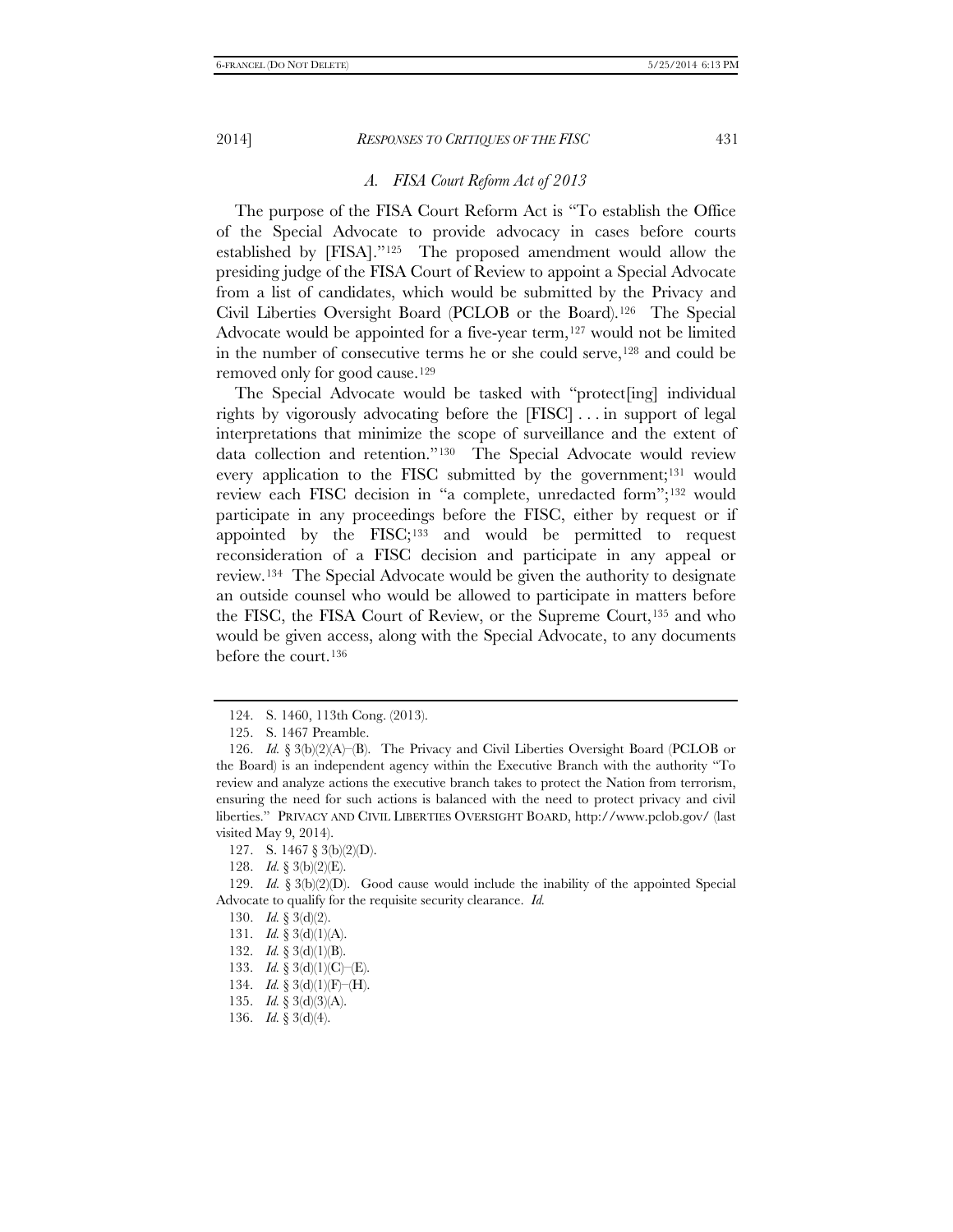The amendment grants standing to the Special Advocate to participate in a proceeding before the FISC, an appeal before the FISA Court of Review, or the Supreme Court.[137](#page-23-0) Additionally, amici curiae would be permitted to participate in any proceedings, including participation in oral argument, either through a motion filed by the Special Advocate with the FISC or sua sponte by the FISC itself.[138](#page-23-1)

The Act would require the Attorney General to disclose all significant FISC and FISA Court of Review decisions made after July 10, 2003, any decision of the FISC that the Special Advocate appealed, and any FISA Court of Review decision.[139](#page-23-2) The Attorney General could satisfy the disclosure requirements by releasing a decision either in its entirety or redacted, by releasing a summary of a decision, or by releasing a FISC application and any briefs filed in their entirety or redacted.[140](#page-23-3)

Many commentators have recommended and applauded proposals to create a Special Advocate, like the FISA Court Reform Act, with an eye toward making proceedings before the FISC more adversarial.[141](#page-23-4) The proposed amendment, nonetheless, raises a number of substantial concerns from administrative or constitutional law and national security perspectives. Concerns include: the provisions for appointment and removal of the Special Advocate, the status of the Special Advocate's standing before the FISC and during the appeals process, and the effectiveness of the disclosure requirements.

<sup>137.</sup> *Id.* §§ 4(a)(1)–(2), 5(a)(2), 5(b)(2).

<sup>138.</sup> *Id.* § 4(c)(1)–(2).

<span id="page-23-2"></span><span id="page-23-1"></span><span id="page-23-0"></span><sup>139.</sup> *Id.* § 6(a)(1)–(3) (providing an exception for national security). Decisions made after July 10, 2003 must be released within 180 days of the enactment of the Act; FISC decisions appealed by the Special Advocate must be disclosed within 30 days of the appeal; FISA Court of Review decisions appealed by the Special Advocate must be released within 90 days of the appeal. *Id.*  $\S$  6(e).

<sup>140.</sup> *Id.* § 6(c)(1)–(3).

<span id="page-23-4"></span><span id="page-23-3"></span><sup>141.</sup> *E.g.*, James G. Carr, *A Better Secret Court*, N.Y. TIMES, July 22, 2013, http://www.nytimes.com/2013/07/23/opinion/a-better-secret-court.html?\_r=0; Orin Kerr, *A Proposal to Reform FISA Court Decisionmaking*, VOLOKH CONSPIRACY (July 8, 2013, 1:12 AM), http://www.volokh.com/2013/07/08/a-proposal-to-reform-fisa-

courtdecisionmaking/. *But see, e.g.*, Stewart Baker, *Critiquing FISA Reforms*, VOLOKH CONSPIRACY (Aug. 1, 2013, 5:54 AM), http://www.volokh.com/2013/08/01/critiquingfisa-reforms/ ("There may be a dozen offices that think their job is to act as a check on the intelligence community's use of FISA. . . . To that army of second-guessers, are we really going to add yet another lawyer, this time appointed from outside the government?"); Carrie Cordero, *Thoughts on the Proposals to Make FISA More Friendly*, LAWFARE (Aug. 12, 2013, 1:17 PM), http://www.lawfareblog.com/2013/08/thoughts-on-the-proposals-to-make-fisa-morefriendly/ ("Adding a special advocate to evaluate surveillance activities for civil liberties issues actually duplicates the work that dozens of lawyers currently perform in the FISA process.").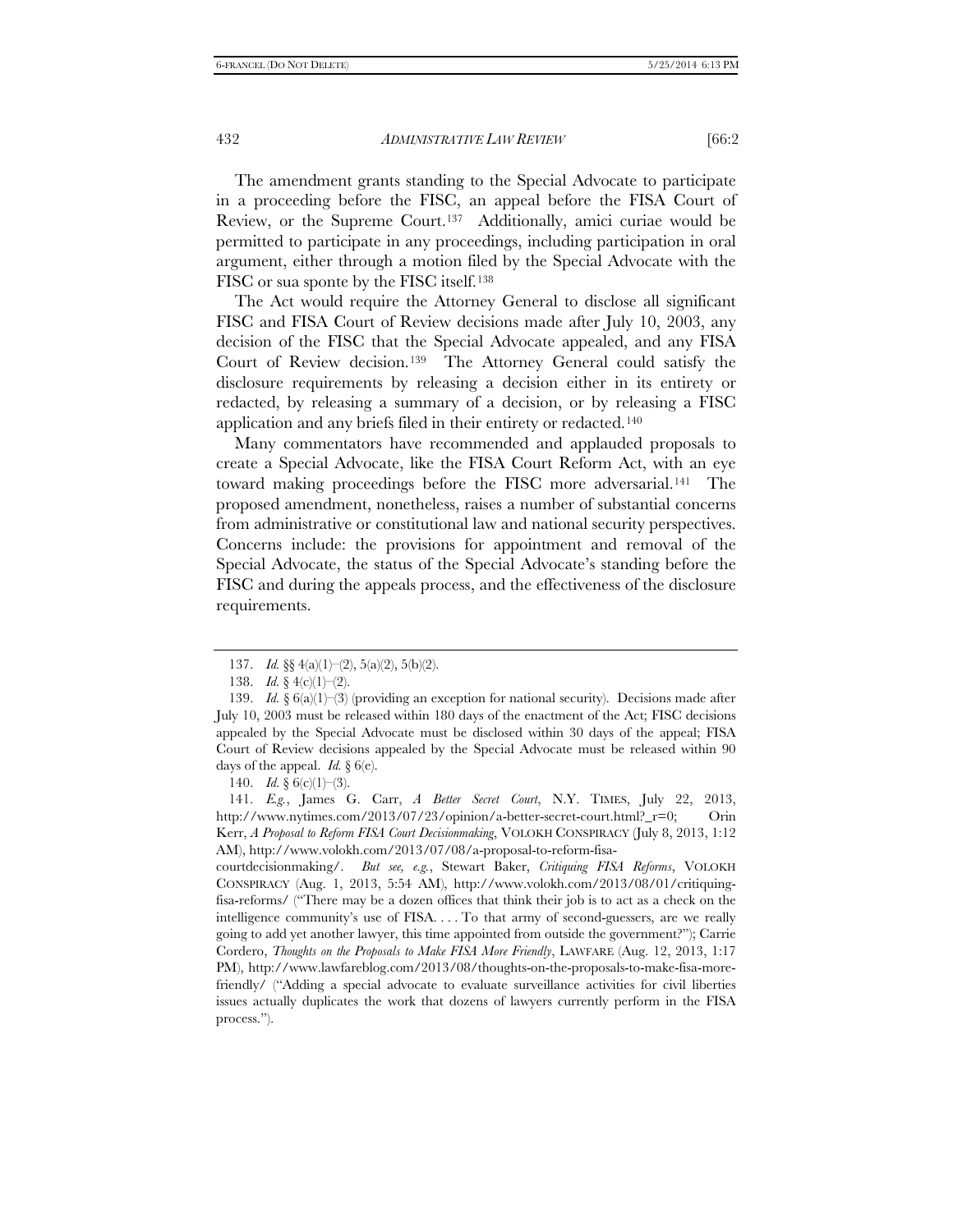*Appointment and Removal*. The Appointments Clause grants the President the power to nominate "Officers of the United States" with the advice and consent of the Senate, and Congress the power to "vest the Appointment of such inferior Officers, . . . in the President alone, in the Courts of Law, or in the Heads of Departments."[142](#page-24-0) An officer is "any appointee exercising significant authority pursuant to the laws of the United States."<sup>[143](#page-24-1)</sup>

The FISA Court Reform Act grants the presiding judge of the FISA Court of Review the power to appoint the Special Advocate from a list of candidates submitted by the PCLOB.[144](#page-24-2) Whether the appointment of the Special Advocate under this scheme is constitutional turns first on whether the Special Advocate is an officer of the United States. Because the Special Advocate would have "wide, significant, and permanent authority to litigate on behalf of the privacy and civil liberties interests of the general public" and would be able to "seek judicial relief that would bar certain foreign intelligence gathering by the executive branch," the Special Advocate would be exercising "significant" and "sovereign" authority on behalf of the United States and would thus constitute an officer.<sup>145</sup> Others, however, contend that the Special Advocate would not be a senior officer because he or she "would not exercise significant government authority."[146](#page-24-4)

If the Special Advocate were an officer of the United States, then whether his or her status is a principal or inferior officer must be determined. The Supreme Court has applied two different tests for determining whether an officer is principal or inferior. First, in *Morrison v. Olson*,[147](#page-24-5) the Court laid out four factors to consider in making this determination: (1) whether the officer is "subject to removal by a higher

<sup>142.</sup> U.S. CONST. art. II, § 2, cl. 2.

<span id="page-24-1"></span><span id="page-24-0"></span><sup>143.</sup> Buckley v. Valeo, 424 U.S. 1, 126 (1976) (per curiam). Not all employees of the United States are considered officers: "Employees are lesser functionaries subordinate to officers of the United States." *Id.* at 126 n.162.

<sup>144.</sup> S. 1467, 113th Cong. § 3(b)(2)(A)–(B) (2013).

<span id="page-24-3"></span><span id="page-24-2"></span><sup>145.</sup> ANDREW NOLAN ET AL., CONG. RESEARCH SERV., 7-5700, INTRODUCING A PUBLIC ADVOCATE INTO THE FOREIGN INTELLIGENCE SURVEILLANCE ACT'S COURTS: SELECT LEGAL ISSUES 10 (2013) [hereinafter CRS REPORT], *available at* http://www.fas.org/ sgp/crs/intel/advocate.pdf. For a more recent analysis of the issues that arise in introducing a public advocate into the FISC proceedings, see generally ANDREW NOLAN ET AL., CONG. RESEARCH SERV., R43260, REFORM OF THE FOREIGN INTELLIGENCE SURVEILLANCE COURTS: INTRODUCING A PUBLIC ADVOCATE (2014), *available at* http://www.fas.org/

sgp/crs/intel/R43260.pdf.

<span id="page-24-4"></span><sup>146.</sup> Marty Lederman & Stephen Vladeck, *The Constitutionality of a FISA "Special Advocate"*, JUST SECURITY (Nov. 4, 2013, 1:34 PM), http://justsecurity.org/2013/11/04/fisa-specialadvocate-constitution/ (noting that the advocate would simply present non-binding legal arguments, would not be able to sue to enforce compliance, and would only be permitted to participate before the FISC after the government had filed a surveillance application).

<span id="page-24-5"></span><sup>147.</sup> 487 U.S. 654 (1988).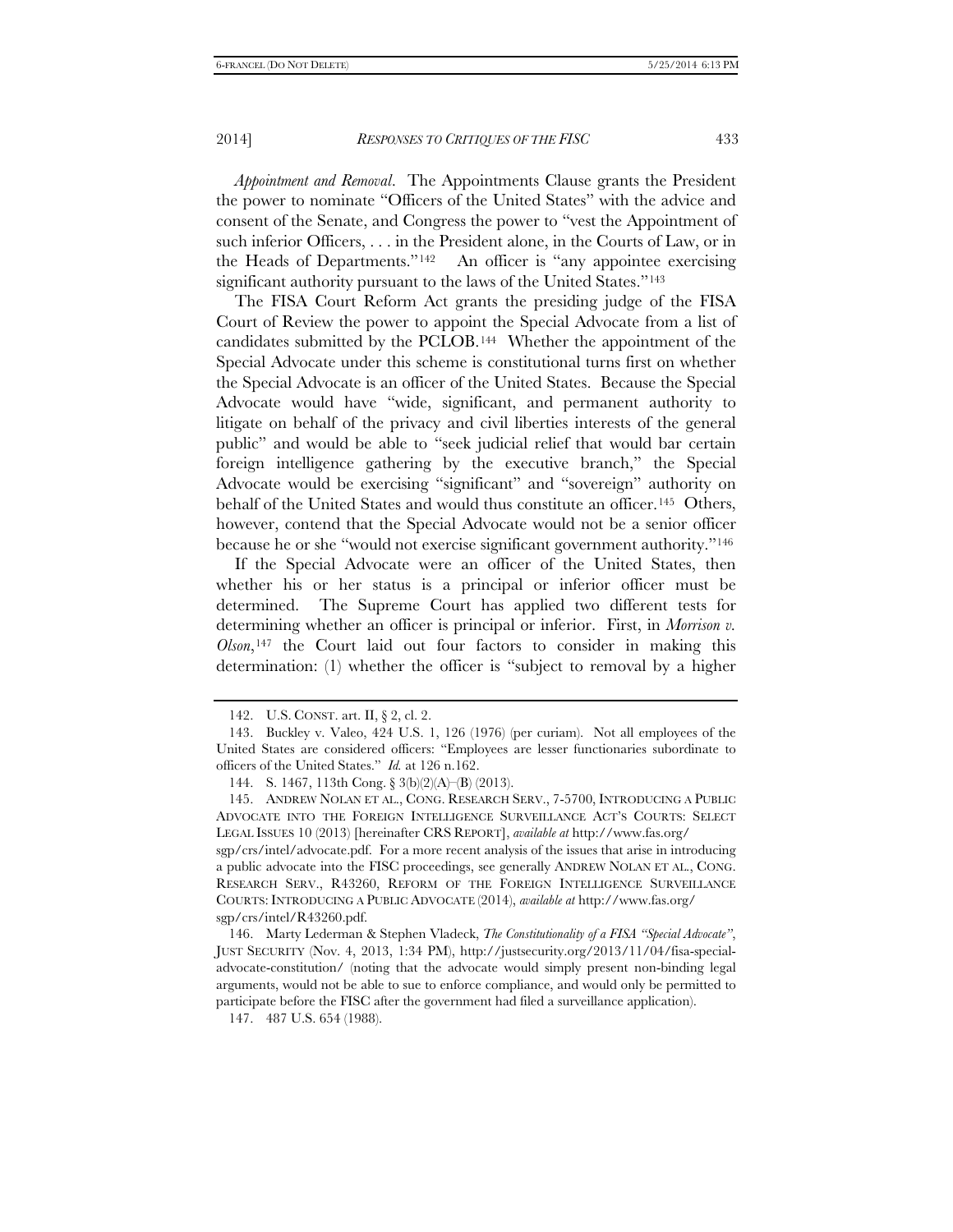Executive Branch official"; (2) whether the officer "is empowered by the Act to perform only certain, limited duties"; (3) whether the officer's office "is limited in jurisdiction"; and (4) whether the officer's office "is limited in tenure."[148](#page-25-0) In *Edmond v. United States*,[149](#page-25-1) on the other hand, Justice Scalia applied a test that he first iterated in his dissenting opinion in *Morrison*[:150](#page-25-2) "the term 'inferior officer' connotes a relationship with some higher ranking officer or officers below the President: Whether one is an 'inferior' officer depends on whether he has a superior.["151](#page-25-3) Additionally, "'inferior officers' are officers whose work is directed and supervised at some level by others who were appointed by Presidential nomination with the advice and consent of the Senate."[152](#page-25-4) An inferior officer is therefore one who is controlled by an officer appointed by the President and confirmed by the Senate.<sup>[153](#page-25-5)</sup>

Applying the *Morrison* criteria to the FISA Court Reform Act, it is unclear whether the Special Advocate is a principal or inferior officer. The Special Advocate can only be fired for cause, but it is not apparent whether this is enough to constitute being "subject to removal by a higher Executive Branch official."[154](#page-25-6) In *Morrison*, the Court concluded that because the independent counsel could be removed for cause by the Attorney General, the first prong was met.[155](#page-25-7) In contrast, the FISA Court Reform Act does not establish who would have the authority to remove the Special Advocate. The Court in *Morrison* determined that the independent counsel, even though she was granted "'full power and independent authority to exercise all investigative and prosecutorial functions and powers of the Department of Justice,'" had only "certain, limited duties."[156](#page-25-8) In this case, the Special Advocate is not given such sweeping responsibility. He or she is granted authority to review each FISC application, to review each FISC or FISA Court of Review decision and all relevant materials, to participate in proceedings before the FISC, and to appeal a decision and participate in

<span id="page-25-0"></span><sup>148.</sup> *Id.* at 671–72 (applying the factors and concluding that the independent counsel is an inferior officer and thus need not be appointed by the President with the advice and consent of the Senate).

<sup>149.</sup> 520 U.S. 651 (1997).

<span id="page-25-4"></span><span id="page-25-3"></span><span id="page-25-2"></span><span id="page-25-1"></span><sup>150.</sup> *Morrison*, 487 U.S. at 720 (Scalia, J., dissenting) ("Of course one is not a 'superior officer' without some supervisory responsibility, just as, I suggest, one is not an 'inferior officer' . . . unless one is subject to supervision by a 'superior officer.'").

<sup>151.</sup> *Edmond*, 520 U.S. at 662.

<sup>152.</sup> *Id.* at 663.

<span id="page-25-6"></span><span id="page-25-5"></span><sup>153.</sup> *See* CRS REPORT, *supra* note 145, at 12.

<span id="page-25-7"></span><sup>154.</sup> *Morrison*, 487 U.S. at 671.

<sup>155</sup>*. Id.*

<span id="page-25-8"></span><sup>156.</sup> *Id.*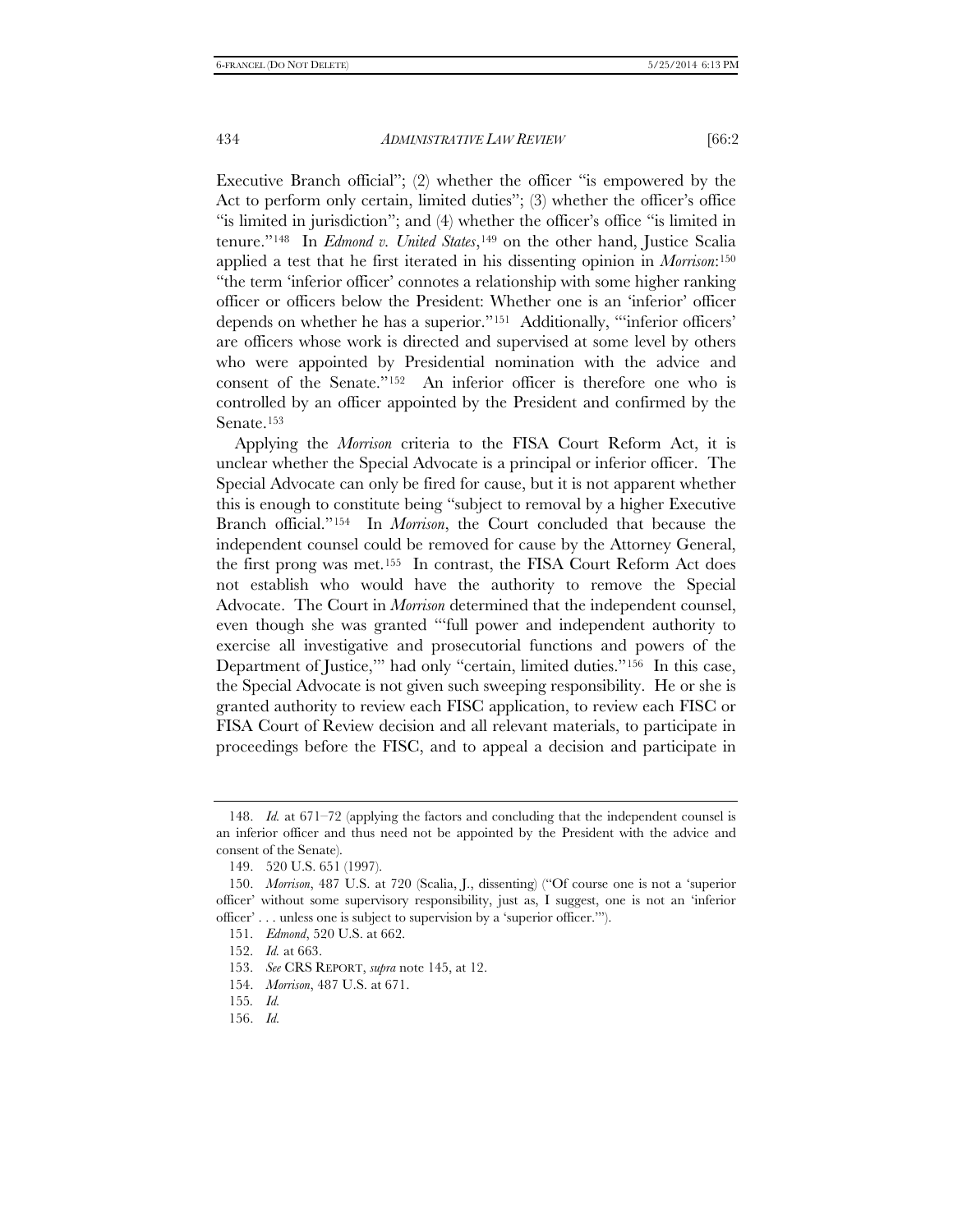such appeal.<sup>157</sup> The Special Advocate can also delegate duties to outside counsel and obtain access to any documents to carry out his or her duties.[158](#page-26-1) The Special Advocate's duties are, in effect, limited, so the Supreme Court would likely find that the Special Advocate would be an inferior officer based on *Morrison*'s second prong.

The third *Morrison* factor—limited jurisdiction—demonstrates that the Special Advocate would be an inferior officer. In *Morrison*, the independent counsel's jurisdiction was limited.[159](#page-26-2) Under the FISA Court Reform Act, the Special Advocate is appointed solely to advocate for privacy rights[.160](#page-26-3)  He or she is not given the authority to do any other sort of investigation, which demonstrates limited jurisdiction. The last factor—limited tenurepoints to the Special Advocate being a principal officer. In *Morrison*, the independent counsel was "appointed essentially to accomplish a single task, and when that task [was] over the office [was] terminated."[161](#page-26-4) On the other hand, the office of the Special Advocate is "established in the executive branch as an independent establishment," is appointed for a term of five years, and is permitted to serve for an unlimited number of terms[.162](#page-26-5)  Such language implies that the office itself is permanent and is not being established solely to advocate for privacy rights in only a single proceeding before the FISC; the Special Advocate is performing more than "a single task."[163](#page-26-6)

Applying the *Edmond* criteria to the FISA Court Reform Act, however, leads to the clearer conclusion that the Special Advocate is a principal officer. The Special Advocate is not an officer "whose work is directed and supervised at some level by others who were appointed by Presidential nomination with the advice and consent of the Senate."[164](#page-26-7) Though the Special Advocate is chosen from a list compiled by the PCLOB, [165](#page-26-8) the Act gives no indication whether the PCLOB or any other government official would supervise the Special Advocate. On the contrary, the Act establishes the Office of the Special Advocate as "an independent establishment" within the Executive Branch.[166](#page-26-9)

<sup>157.</sup> S. 1467 § 3(d)(1)(A)–(H).

<sup>158.</sup> *Id.* § 3(d)(3)–(4).

<span id="page-26-5"></span><span id="page-26-4"></span><span id="page-26-3"></span><span id="page-26-2"></span><span id="page-26-1"></span><span id="page-26-0"></span><sup>159.</sup> *Morrison*, 487 U.S. at 672 (noting that jurisdiction was limited to investigating serious crimes of certain federal officials).

<sup>160.</sup> S. 1467 § 3(d)(2).

<sup>161.</sup> *Morrison*, 487 U.S. at 672.

<sup>162.</sup> S. 1467 § 3(a), (b)(2)(D)–(E).

<span id="page-26-6"></span><sup>163.</sup> *Morrison*, 487 U.S. at 672.

<span id="page-26-7"></span><sup>164.</sup> Edmond v. United States, 520 U.S. 651, 663 (1997).

<span id="page-26-8"></span><sup>165.</sup> S. 1467 § 3(b)(2)(B).

<span id="page-26-9"></span><sup>166.</sup> *Id.* § 3(a).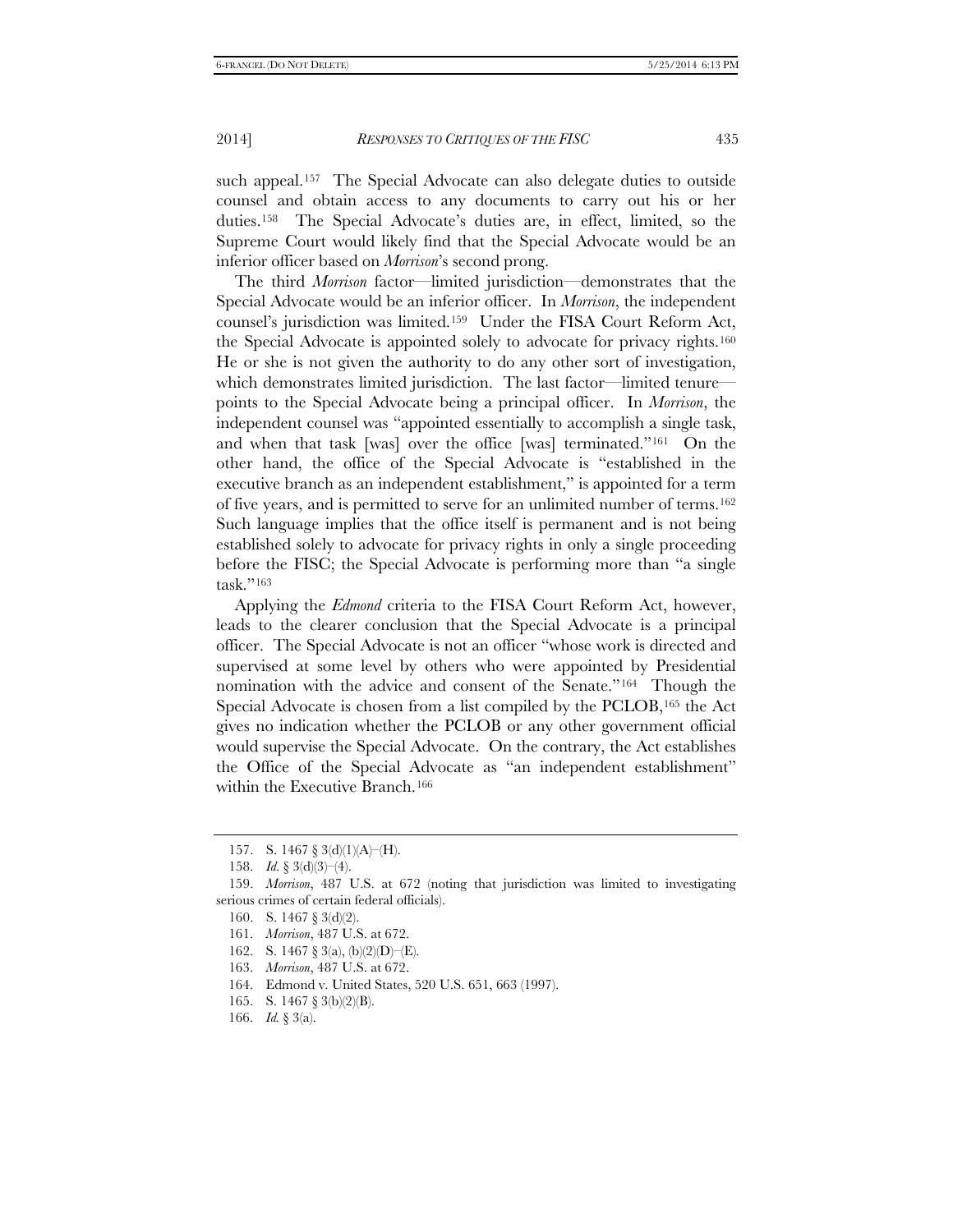Analyzing the Office of the Special Advocate this way demonstrates that Article II Appointments Clause issues may arise in the FISA Court Reform Act. It is unclear whether the Special Advocate would even be considered an "Officer of the United States" and thus subject to the Appointments Clause. Then, if the Special Advocate is considered an officer, whether he or she is a principal or inferior officer varies based on the *Edmond* and *Morrison* standards. Under *Edmond* the Special Advocate is clearly a principal officer, but the distinction is more ambiguous under *Morrison*.

This principal or inferior distinction determines whether the Special Advocate, due to his or her status as a principal or inferior officer, must be appointed by the President. If the Special Advocate is a principal officer, then, under the Appointments Clause, the President must appoint him or her with the advice and consent of the Senate. On the other hand, if the Special Advocate is an inferior officer, then Congress could confer the appointment power to a court through legislation. If this were the case, then the fact that the presiding judge of the FISA Court of Review would be choosing the Special Advocate from a list provided by the PCLOB would likely not raise any constitutional issues.

*Standing*. Article III of the U.S. Constitution grants the courts the power to hear only "cases" and "controversies."[167](#page-27-0) One of the "essential and unchanging part[s] of the case-or-controversy requirement of Article III" is the doctrine of standing.[168](#page-27-1) The standing doctrine contains three elements: "injury in fact," "a causal connection between the injury and the conduct complained of," and likelihood "that the injury will be 'redressed by a favorable decision."<sup>[169](#page-27-2)</sup>

The FISA Court Reform Act grants the Special Advocate standing when the FISC has appointed him or her to be a participant in a FISC proceeding.[170](#page-27-3) One can debate whether the FISC proceedings "are an adjudicatory function of an Article III court and require adherence to Article III's case-or-controversy requirement" or are "merely incidental to the traditional Article III powers of a federal court."[171](#page-27-4) Nonetheless, since the government is the party bringing the case and the Special Advocate would not be a party to the case,  $172$  it does not seem "that a public

<sup>167.</sup> U.S. CONST. art. III, § 2, cl. 1.

<sup>168.</sup> Lujan v. Defenders of Wildlife, 504 U.S. 555, 560 (1992).

<span id="page-27-2"></span><span id="page-27-1"></span><span id="page-27-0"></span><sup>169.</sup> *Id.* at 560–61 (citations and internal quotation marks omitted). The "injury in fact" must be "(a) concrete and particularized" and "(b) actual or imminent, not conjectural or hypothetical." *Id.* at 560 (citations and internal quotation marks omitted).

<sup>170.</sup> S. 1467 § 4(a)(1)–(2).

<span id="page-27-5"></span><span id="page-27-4"></span><span id="page-27-3"></span><sup>171.</sup> CRS REPORT, *supra* note 145, at 19–20. For a more extensive discussion of whether FISC proceedings are subject to Article III requirements, see *id.* at 14–19.

<sup>172.</sup> *See* Lederman & Vladeck, *supra* note 146.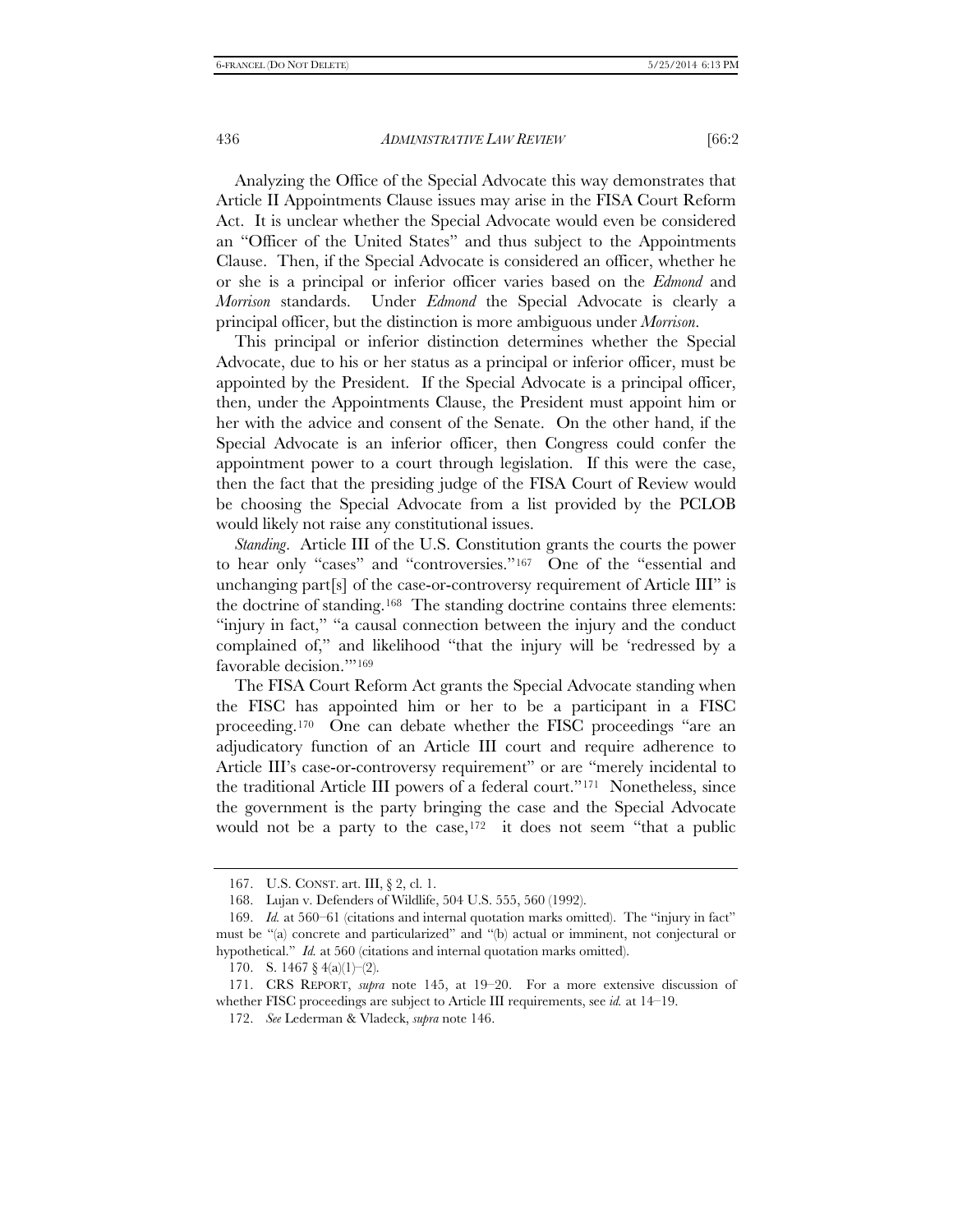advocate who has a more limited role in the FISA proceedings . . . would . . . be constitutionally infirm under Article III."[173](#page-28-0)

Issues arise, however, when the Special Advocate is granted standing when he or she makes an appeal of a FISC ruling to the FISA Court of Review or then to the Supreme Court,  $174$  given that the special advocate has not suffered any personal harm.<sup>175</sup> Because standing requires that the injury is "concrete and particularized,"[176](#page-28-3) not generalized,[177](#page-28-4) and because a party must have standing "not just at the beginning of a suit . . . but also standing to *appeal*,"[178](#page-28-5) the Special Advocate would have difficulty meeting the Article III appellate standing requirements. Additionally, the standing requirement is not overcome solely because Congress permits it: "Congress cannot obviate the standing requirements by statutorily authorizing the advocate to appeal a FISC ruling.["179](#page-28-6)

The FISA Court Reform Act, therefore, appears to raise issues of appellate standing under Article III, even though it may not lead to any concerns for initial proceedings before the FISC. It is unlikely that the Special Advocate would be able to demonstrate any concrete and specific injury to meet the Article III standing requirements. Such a concern is not present in the proceedings before the FISC because the government is the party initially bringing the case, not the Special Advocate. This means that, under the FISA Court Reform Act, the Special Advocate would have

<span id="page-28-0"></span><sup>173.</sup> CRS REPORT, *supra* note 145, at 21; *see also* Stephen I. Vladeck, *Standing and Secret Surveillance*, 9 I/S: J.L. & POL'Y FOR INFO. SOC'Y 1, 24 (forthcoming 2014), *available at* http://ssrn.com/abstract=2351588 ("At least with regard to proceedings before the FISA Court, the creation of a 'special advocate,' however conceived, should not raise any new Article III concerns (if anything, it should mitigate any existing constitutional objections).") (footnote omitted).

<sup>174.</sup> S. 1467 § 5(a)(2), (b)(2).

<sup>175.</sup> CRS REPORT, *supra* note 145, at 21–22.

<span id="page-28-3"></span><span id="page-28-2"></span><span id="page-28-1"></span><sup>176.</sup> Lujan v. Defenders of Wildlife, 504 U.S. 555, 560 (1992); *see also supra* note 169 (laying out the requirements for an injury).

<span id="page-28-4"></span><sup>177.</sup> *See* Flast v. Cohen, 392 U.S. 83, 106 (1968) (concluding that a taxpayer cannot "seek to employ a federal court as a forum in which to air his generalized grievances about the conduct of government").

<span id="page-28-5"></span><sup>178.</sup> Vladeck, *Standing and Secret Surveillance*, *supra* note 173, at 24 (emphasis in original) (citing Arizonans for Official English v. Arizona, 520 U.S. 43, 64 (1997)); *see also*  Hollingsworth v. Perry, 133 S. Ct. 2652, 2662 (2013) ("To have standing, a litigant must seek relief for an injury that affects him in a 'personal and individual way.' He must possess a 'direct stake' in the outcome of the case.") (finding that appellants lacked standing to appeal). For further discussion of how *Perry* affects the appellate standing of the Special Advocate before the FISA Court of Review and the Supreme Court, see generally Vladeck, *supra* note 173, at 24–26, and CRS REPORT, *supra* note 145, at 22–24.

<span id="page-28-6"></span><sup>179.</sup> CRS REPORT, *supra* note 145, at 22 (citing Summers v. Earth Island Inst., 555 U.S. 488, 497 (2009); Raines v. Byrd, 521 U.S. 811, 820 n.3 (1997); Gladstone, Realtors v. Bellwood, 441 U.S. 91, 100 (1979)).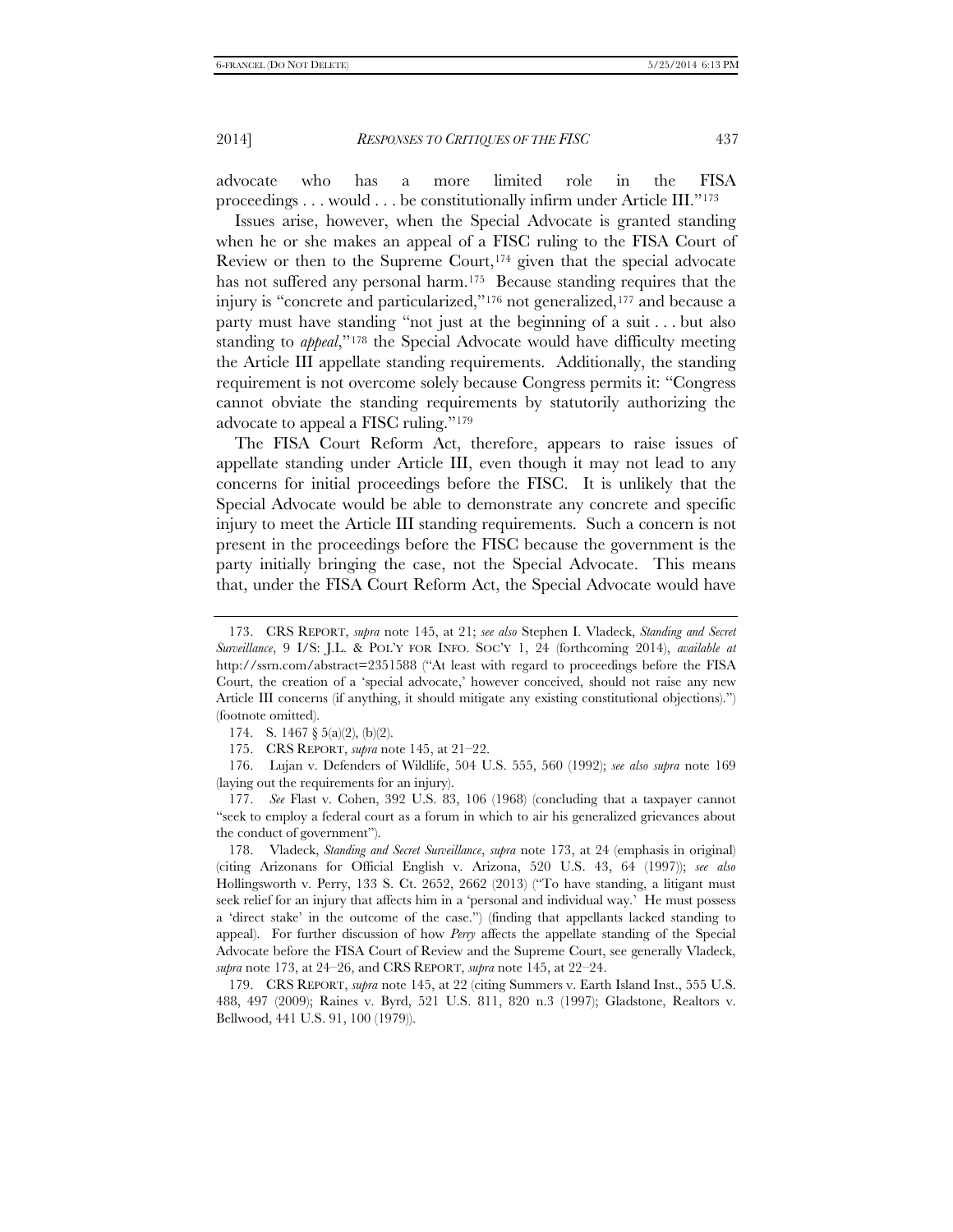standing initially when the applications are brought before the FISC, but the Special Advocate's standing on appeal becomes dubious. Because the Special Advocate is granted the authority to appeal, the fact that the Advocate's standing may no longer exist on appeal raises constitutional standing issues with the Act.

*Disclosure*. Under the proposed amendment, the Attorney General would be required to disclose many FISC and FISA Court of Review decisions made after July 10, 2003 in various potential formats—releasing opinions in their entirety or in redacted form, releasing summaries of decisions, or releasing the applications and briefs.[180](#page-29-0) The disclosures would be part of efforts to promote transparency in the intelligence community's surveillance methods and also in the FISA and FISC processes. The issues of disclosure focus predominantly on disclosure to the American public, because procedures exist for Congress to be well-informed on the surveillance that the Executive Branch performs.[181](#page-29-1) Disclosure to the public obviously raises

<sup>180.</sup> *See* S. 1467 § 6(a)(1)–(3), (c)(1)–(3).

<span id="page-29-1"></span><span id="page-29-0"></span><sup>181.</sup> Transparency regarding the government's bulk collection methods and the authorizations given by the FISC appears to have been extensive throughout Congress generally and particularly within the Senate and House Select Intelligence Committees and the Judiciary Committees. For a far-reaching analysis of the extent of congressional knowledge and oversight of the scope of the surveillance programs, see generally David S. Kris, *On the Bulk Collection of Tangible Things*, LAWFARE RESEARCH PAPER SERIES, Sept. 2013, 1, 41–59 (2013), *available at* http://www.lawfareblog.com/wp-content/uploads/2013

<sup>/09/</sup>Lawfare-Research-Paper-Series-No.-4-2.pdf (discussing the extent to which members of Congress had been given the opportunities to review the government's bulk collection methods and the opinions of the FISC) (quoting Senator Saxby Chambliss, the Vice Chair of the Senate Intelligence Committee, as stating in 2012: "In matters concerning the FISA Court, the congressional Intelligence and Judiciary Committees serve as the eyes and ears of the American people. Through this oversight, which includes being given all significant decisions, orders, and opinions of the court, we can ensure that the laws are being applied and implemented as Congress intended."). *Compare* Marcy Wheeler, *How Mike Rogers' Excessive Secrecy in 2011 Might Kill the Dragnet*, EMPTYWHEEL.NET (Sept. 17, 2013), http://www.emptywheel.net/2013/09/17/how-mike-rogers-excessive-secrecy-in-2011 may-kill-the-dragnet/?utm\_source=rss&utm\_medium=rss&utm\_campaign=how-mike-

rogers-excessive-secrecy-in-2011-may-kill-the-dragnet ("[A] very large block of Congresspersons . . . appear to have had no such opportunity to learn about the program."), *and* Orin Kerr, *My (Mostly Critical) Thoughts on the August 2013 FISC Opinion on Section 215*, VOLOKH CONSPIRACY (Sept. 17, 2013, 7:39 PM), http://www.volokh.com/2013/09/

<sup>17/</sup>thoughts-august-2013-fisc-opinion-section-215/ ("[F]ew members of Congress knew of the opinions . . . ."), *and* Alan Grayson, *Congressional Oversight of the NSA Is a Joke. I Should Know, I'm in Congress*, THE GUARDIAN, Oct. 25, 2013, http://www.theguardian.com/

commentisfree/2013/oct/25/nsa-no-congress-oversight ("Despite being a member of Congress possessing security clearance, I've learned far more about government spying on me and my fellow citizens from reading media reports than I have from 'intelligence' briefings . . . . I've requested information, and further meetings with NSA officials. The House Intelligence Committee has refused to provide either."), *with* Benjamin Wittes & Jane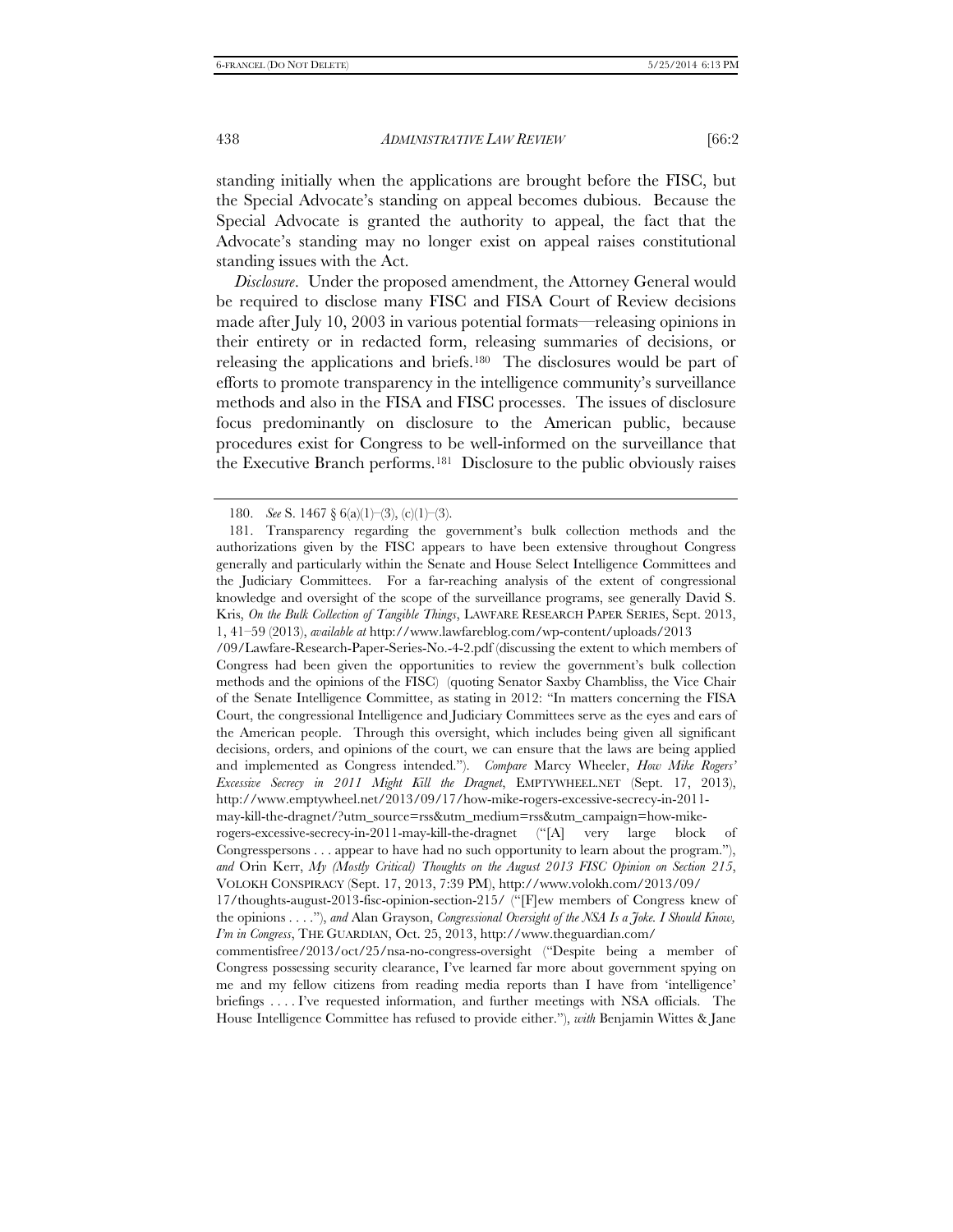national security concerns, as David Kris points out: "At one level, of course, keeping classified information from the American People is exactly what the Intelligence Community is supposed to do, because there is no way to inform the American People without also informing the People's adversaries."[182](#page-30-0) Kris goes on to explain, however, that reasonable, though time-consuming and difficult, methods do exist to promote better public disclosure[.183](#page-30-1)

Judge Walton has also addressed the national security and practical obstacles to disclosure. One obstacle to releasing summaries of FISC opinions is that, unlike summaries of federal court opinions, which are accompanied by the full opinion, "nuanced or technical points of a court's analysis" may be lost in a summary of a FISC decision, creating a risk of confusion without the full opinion to fall back on.[184](#page-30-2) Additionally, in most FISC opinions, "the facts and the legal analysis are so inextricably intertwined that excising the classified information from the FISC's analysis would result in a remnant void of much or any useful meaning."[185](#page-30-3) Thus, the summaries would not "meaningfully inform[] the public.["186](#page-30-4) Problems also exist with revisiting prior opinions and writing post hoc summaries, potentially written by judges who did not write the original opinions[.187](#page-30-5)  Resource concerns are also present: writing summaries would take time away from the FISC judges fulfilling their current obligations.[188](#page-30-6) Judge

182. Kris, *supra* note 181, at 59.

<span id="page-30-1"></span><span id="page-30-0"></span>183. Methods could include reestablishing the annual reports that existed during the first five years of FISA and releasing them to the public. *See id.* at 62–63 ("Such public reporting . . . would require considerable and sustained effort from the two political branches . . . but it could be done. Of course . . . significant limits would remain, meaning that much would need to remain secret, but it would be reasonable to expect at least incremental gains in transparency and public understanding.").

<span id="page-30-2"></span>184. *See* Letter from the Hon. Reggie B. Walton, Presiding Judge of the FISC, to Sen. Dianne Feinstein, Chairwoman, S. Select Comm. on Intel. (Mar. 27, 2013) [hereinafter Walton Mar. 27, 2013 Letter], *available at* [http://www.fas.org/irp/agency/doj/fisa/fisc-](http://www.fas.org/irp/agency/doj/fisa/fisc-032713.pdf)[032713.pdf](http://www.fas.org/irp/agency/doj/fisa/fisc-032713.pdf) (responding to Letter from Sen. Feinstein, Chairwoman, S. Select Comm. on Intel., to the Hon. John D. Bates, Presiding Judge of the FISC (Feb. 13, 2013), *available at* http://www.fas.org/irp/agency/doj/fisa/fisc-021313.pdf.).

Chong, *Congress Is Still Naked*, LAWFARE (Sept. 19, 2013, 12:03 AM), http://www.lawfareblog.com/2013/09/congress-is-still-naked/#more-25155 ("Both committees were kept fully apprised, as they have both made clear. . . . So the question is really limited to whether non-committee members were kept informed in advance of their votes . . . . [T]he answer to this question is also unambiguous."), *and* Cordero, *supra* note 141 ("Today's FISA collection is probably the most oversight-laden foreign intelligence activity in the history of the planet.").

<span id="page-30-3"></span><sup>185.</sup> *Id.* at 2.

<span id="page-30-4"></span><sup>186.</sup> *Id.*

<span id="page-30-5"></span><sup>187.</sup> *See id.*

<span id="page-30-6"></span><sup>188.</sup> *Id.*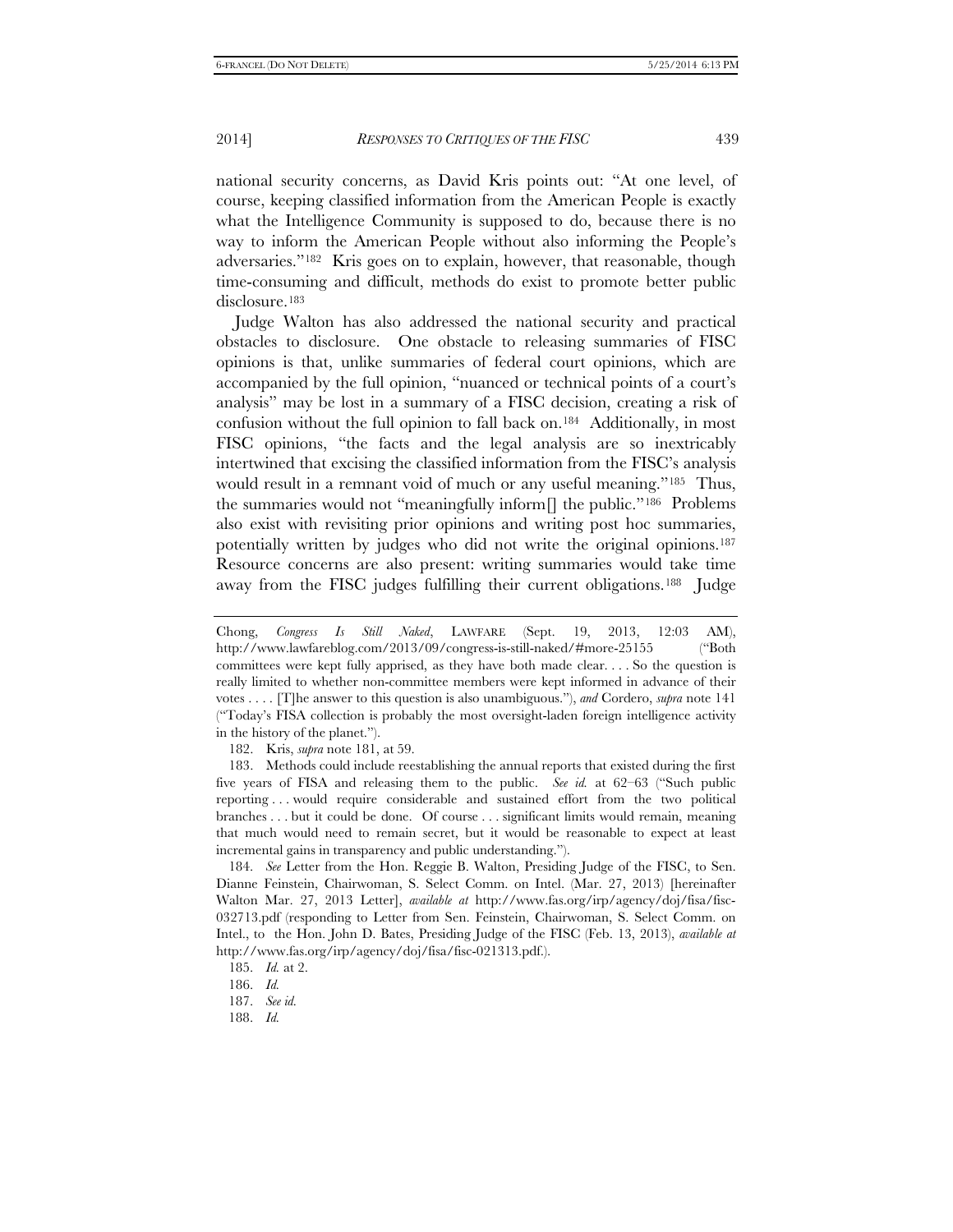Walton further points out that procedures already do exist for FISC orders and opinions to be made public.[189](#page-31-0)

Though further transparency and public disclosure would help to bring more legitimacy to the FISA process and help alleviate the "rubberstamping" concerns of the FISC, national security and practical problems exist in simply allowing for full publication of FISC orders and opinions. The Executive Branch has already started to release a substantial number of previously classified documents,[190](#page-31-1) but it is yet to be seen whether such disclosures will lead to greater transparency and to what extent the publications may have an effect on national security.[191](#page-31-2)

# *B. FISA Judge Selection Reform Act of 2013*

The purpose of the FISA Judge Selection Reform Act is "To create two additional judge positions on the court established by [FISA] and modify the procedures for the appointment of judges to that court."[192](#page-31-3) The proposed amendment would increase the number of judges on the court from eleven to thirteen.[193](#page-31-4) Under the current version of FISA, eleven district court judges are chosen from at least seven of the Federal Circuit Courts of Appeals, three of whom must reside within twenty miles of the District of Columbia, where the court sits.<sup>194</sup> Under the proposed bill, the thirteen judges would be designated from each of the thirteen Federal Circuit Courts of Appeals.[195](#page-31-6) There is no requirement that a minimum number of judges reside within any established distance of the District of Columbia.

Currently, each of the eleven district court judges that sits on the FISC is chosen by the Chief Justice of the Supreme Court.[196](#page-31-7) Under the reforms, the chief judge of the circuit where there is a vacancy will propose a district

<span id="page-31-0"></span><sup>189.</sup> *Id*; *see* FISC R. Procedure 62(a) (Nov. 1, 2010), *available at* http://www.fas.org/irp/agency/doj/fisa/fiscrules-2010.pdf (providing a mechanism for releasing opinions with necessary redactions).

<sup>190.</sup> *See generally* IC ON THE RECORD, *supra* note 107.

<span id="page-31-2"></span><span id="page-31-1"></span><sup>191.</sup> *See* Kris, *supra* note 181, at 67 ("As a democracy that runs on informed public debate but also engages in classified intelligence activity, America has struggled with the proper balance between secrecy and transparency. Recent disclosures have brought that struggle into much sharper relief, and have called into question the balance struck and maintained since the 1970s. It remains to be seen whether those disclosures will yield substantial, enduring change.").

<span id="page-31-3"></span><sup>192.</sup> S. 1460, 113th Cong. Preamble (2013).

<span id="page-31-4"></span><sup>193.</sup> *Id.* § 3(a).

<span id="page-31-5"></span><sup>194.</sup> 50 U.S.C. § 1803(a) (2006).

<span id="page-31-6"></span><sup>195.</sup> S. 1460 § 3(a).

<span id="page-31-7"></span><sup>196.</sup> 50 U.S.C. § 1803(a).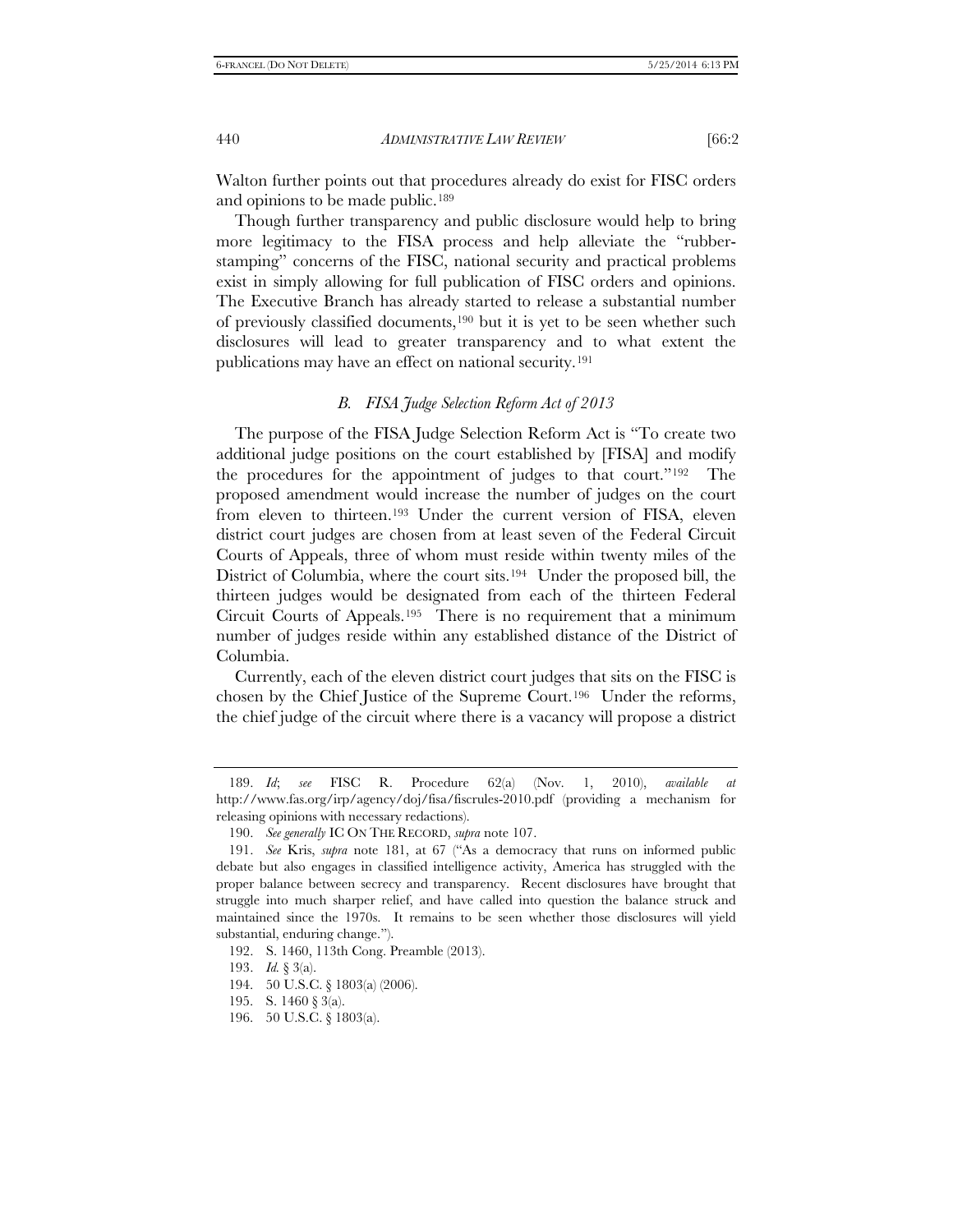judge from that circuit.[197](#page-32-0) The Chief Justice of the Supreme Court has the discretion to appoint the nominee, and if he chooses not to, the chief judge will propose two other district judges from that circuit and the Chief Justice must then designate one of them to fill the vacant position.[198](#page-32-1) Eleven of the FISC judges, therefore, will be appointed as the vacancy from the circuit that he or she represents becomes available. The other two judges, representing the District of Columbia and Federal Circuits, are to be designated by the Chief Justice within 180 days of the enactment of the Act after being proposed by the chief judges of those circuits.[199](#page-32-2) The current members of the FISC will finish up their scheduled terms before a new judge is designated.[200](#page-32-3) The judges of the FISA Court of Review under the proposed bill would be designated by the Chief Justice, just as in the current version of FISA,[201](#page-32-4) but the proposal would require that at least five associate Supreme Court justices approve each designation.[202](#page-32-5) All of the judges would serve for a maximum of seven years, except for the district judge representing the Federal Circuit, who would only serve an initial term of four years.[203](#page-32-6)

Senator Blumenthal proposed the FISA Judge Selection Reform Act "to ensure that the court is geographically and ideologically diverse and better reflects the full diversity of perspectives on questions of national security, privacy, and liberty."[204](#page-32-7) He argued the current system "has failed to produce a panel of FISA judges representing diverse perspectives," particularly "the diversity of viewpoints held by the American people—not just the preferences of the Chief Justice of the Supreme Court."[205](#page-32-8)

<span id="page-32-8"></span><span id="page-32-7"></span><span id="page-32-6"></span><span id="page-32-5"></span><span id="page-32-4"></span>205. *Id.* (pointing out the fact that ten of the eleven current FISC judges were appointed to the federal bench by Republican presidents, that 86% of Chief Justice Roberts's designees have been Republican appointees, and that half of them have been former Executive Branch officials). But he also noted that the current makeup of the FISC "may not lead to bias." Press Release, Sen. Richard Blumenthal, Blumenthal Delivers Major Policy Address at Harvard Law School on Legislation to Reform FISA Courts (Aug. 8, 2013), http://www.blumenthal.senate.gov/newsroom/press/release/blumenthal-delivers-majorpolicy-address-at-harvard-law-school-on-legislation-to-reform-fisa-courts. Senator Blumenthal then backtracked, stating that "the issue we are grappling with is one of perception and the very essence of impartial justice. A court that appears not to reflect a diversity of viewpoints inevitably gives rise to the appearance of bias." *Id.* Should solely the

appearance of bias necessitate a complete overhaul of the composition of the FISC? *See also*

<span id="page-32-0"></span><sup>197.</sup> S. 1460 § 3(a)(1)(C).

<span id="page-32-1"></span><sup>198.</sup> *Id.* 199. *Id.* § 3(a)(1)(C)(i).

<span id="page-32-3"></span><span id="page-32-2"></span><sup>200.</sup> *Id.*

<sup>201.</sup> 50 U.S.C. § 1803(b).

<sup>202.</sup> S. 1460 § 3(b)(2).

<sup>203.</sup> *Id.* § 3(a)(3)(B).

<sup>204.</sup> Press Release, Sen. Richard Blumenthal, *supra* note 18.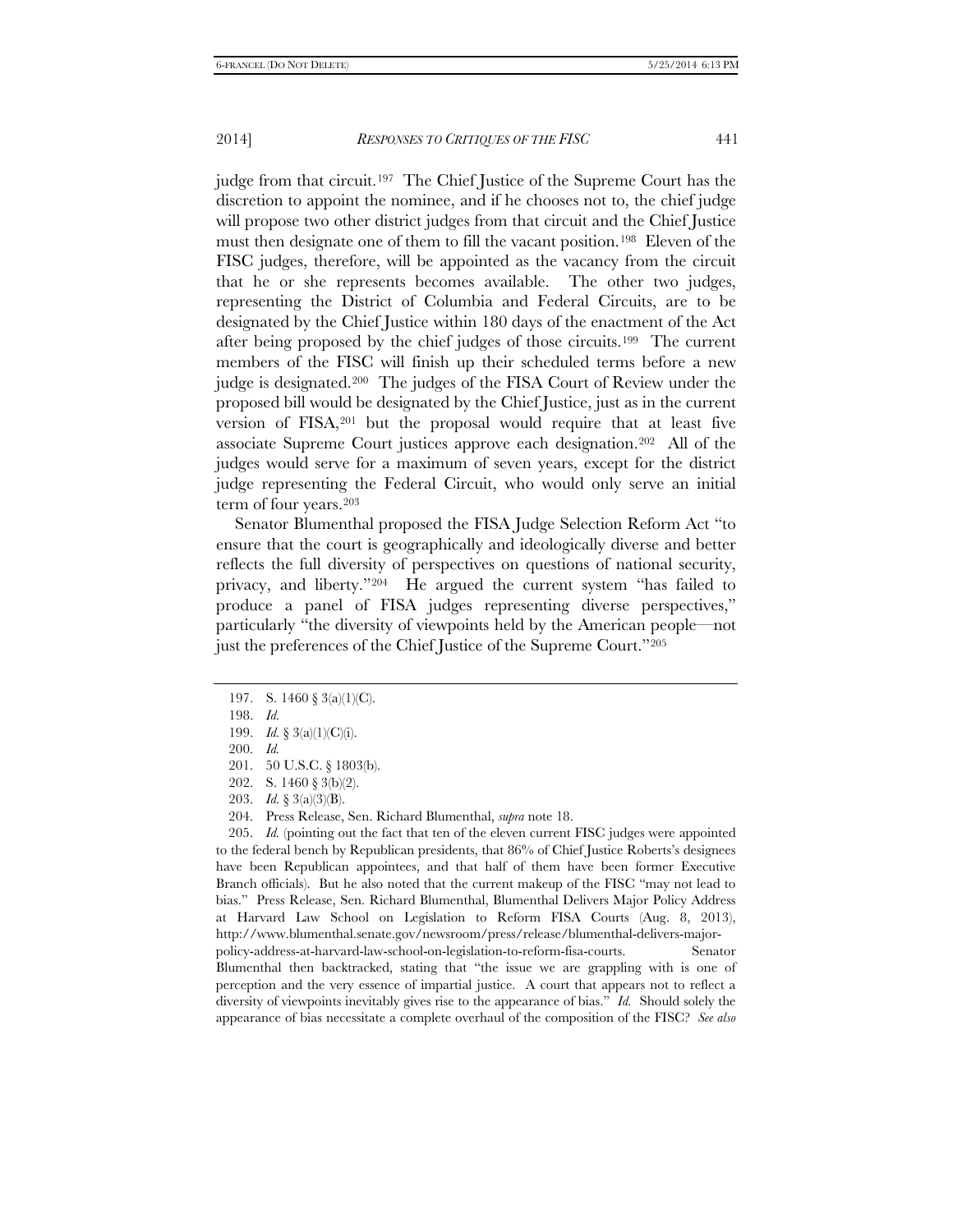At first glance, the FISA Judge Selection Reform Act would appear to alter the designation of judges to the FISC in order to promote more diversity—simply the fact that more than one person (the thirteen chief judges of the circuit courts vs. the one Chief Justice) would have a voice in who gets chosen to sit on the court suggests this is the case. It is hard to argue with the recommendations of thirteen individuals, instead of just the decision of one individual, as representing a greater diversity of viewpoints. The question remains as to whether this system will produce the desired diversity in practice. If one of the dominant critiques of the composition of the FISC is that it is dominated by Republican appointees, to answer that criticism the new proposed system should establish a greater balance between Republican and Democratic appointees. The only way to determine if such a balance would be achieved is to analyze how the new selection process would occur in practice. The proposal appears to promote greater diversity, at least in terms of political affiliations, but if the same patterns remain, then the proposal fails to accomplish its goal.

To start with, the current membership of the FISC must be examined. The eleven current judges represent nine different circuits.[206](#page-33-0) This means that four circuits are not currently represented and judges from these circuits would have to be added to the court at some point to follow the proposed reform.[207](#page-33-1) The current judges will end their terms on the court between 2014 and 2020.[208](#page-33-2) Pursuant to the proposed amendment, when a current member of the court completes his or her term, the chief judge from whichever circuit that judge represented will make a recommendation from the pool of district judges within that circuit.[209](#page-33-3) The district judges who will be recommended from each circuit, therefore, will depend upon who the chief judge of each circuit is at the time that circuit's seat on the

Charlie Savage, *Roberts's Picks Reshaping Secret Surveillance Court*, N.Y. TIMES, July 25, 2013, http://www.nytimes.com/2013/07/26/us/politics/robertss-picks-reshaping-secretsurveillance-

court.html?pagewanted=1&http://www.nytimes.com/2013/07/26/us/politics/robertsspicks-reshaping-secret-surveillance-court.html? $&r=0$  (raising the same concerns over the composition of the FISC as Senator Blumenthal).

<span id="page-33-0"></span><sup>206.</sup> Current judges represent the First, Second, Third, Fifth, Seventh, Eighth, Ninth, Tenth, and District of Columbia Circuits. The Fourth, Sixth, Eleventh, and Federal Circuits are not currently represented. For a listing of and statistics on the current and past composition of the FISC, see FEDERATION OF AMERICAN SCIENTISTS, *Current and Past Members of the Foreign Intelligence Surveillance Court (May 2013)*, FAS.ORG https://www.

<span id="page-33-1"></span>fas.org/irp/agency/doj/fisa/fisc-members.pdf (last visited May 9, 2013).

<sup>207.</sup> S. 1460 § 3(a).

<span id="page-33-3"></span><span id="page-33-2"></span><sup>208.</sup> *See Current and Past Members of the Foreign Intelligence Surveillance Court (May 2013)*, *supra* note 206.

<sup>209.</sup> S. 1460 § 3(a)(1)(C).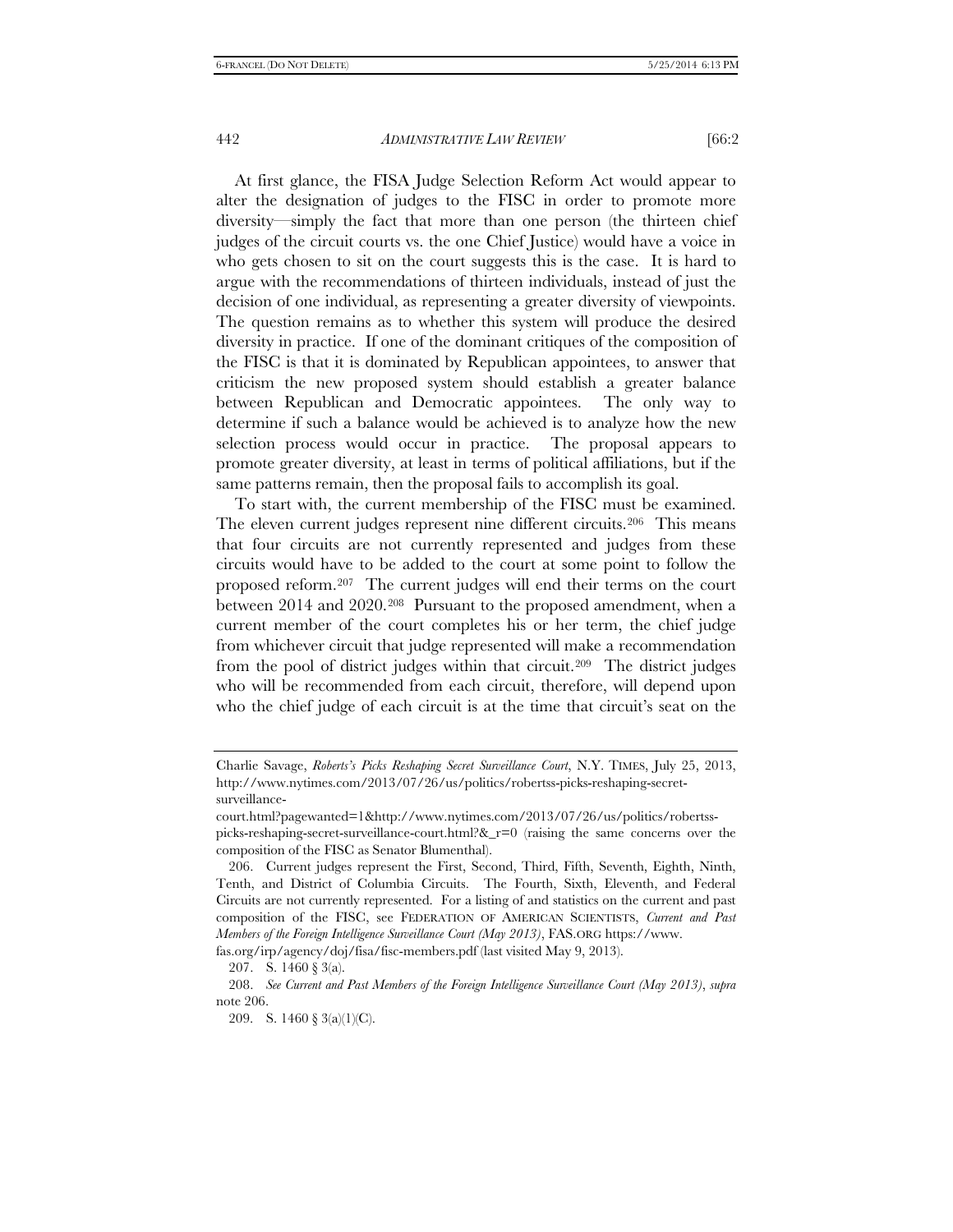FISC is made available. It is thus necessary to analyze who the chief judges will be and by whom they were appointed (Republican vs. Democratic president) in order to determine whether the FISC will actually be more diverse than it is currently[.210](#page-34-0)

To determine whether the chief judge of a particular circuit is likely to choose a district judge for the FISC who will be either a Republican or a Democratic appointee, it must be established who will be the chief judge of each circuit, based upon the selection process, at the time that each circuit's seat on the FISC is made available.<sup>[211](#page-34-1)</sup> A couple of examples will illustrate how the new process will play out in practice.<sup>[212](#page-34-2)</sup>

*(1)* The current Chief Judge of the First Circuit is the Honorable Sandra L. Lynch[.213](#page-34-3) Judge Lynch was an appointee of President Bill Clinton and she became Chief Judge of the First Circuit in 2008. Unless she retires earlier, in 2015 a new chief judge will be appointed to the First Circuit.<sup>214</sup> Based upon the required criteria,<sup>[215](#page-34-5)</sup> the next First Circuit judge in line to become chief is the Honorable Jeffrey R. Howard. Judge Howard was appointed by President George W. Bush. The current district judge on the FISC who represents the First Circuit is the Honorable F. Dennis Saylor, IV. Judge Saylor's term on the FISC is scheduled to end in 2018.[216](#page-34-6) Judge

<span id="page-34-0"></span><sup>210.</sup> The following analysis assumes that the current chief judges would appoint nominees to the FISC from the same party that they were appointed by. Because the current critique of the FISC, and one of the motivating factors behind the FISA Judge Selection Reform Act as proposed by Senator Blumenthal, rests on Chief Justice Roberts having appointed ten of the current eleven judges, the assumption behind the bill is that greater diversity in appointment power will create greater diversity in judges. Thus, even if chief judges do not follow exact party-line appointments, the analysis should achieve greater diversity.

<span id="page-34-1"></span><sup>211.</sup> *See* 28 U.S.C. § 45 (2012) (detailing requirements, such as age and length of service, for appointments of chief judge to the federal circuit courts).

<span id="page-34-2"></span><sup>212.</sup> In the examples that follow, for the sake of simplicity, it is being assumed that the FISA Judge Selection Reform Act of 2013 will be passed sometime in 2014.

<span id="page-34-3"></span><sup>213.</sup> For information on the composition of the First Circuit, see generally JUDGES, UNITED STATES COURT OF APPEALS FOR THE FIRST CIRCUIT, http://www.ca1.uscourts. gov/judges (last visited May 9, 2014).

<span id="page-34-4"></span><sup>214.</sup> For the sake of simplicity, these examples are based upon the presumption that the current chief judges of the circuit courts will end their chief judgeships according to the normal process, i.e. their seven-year terms end or they reach seventy years of age before their seven-year terms end. The examples are also based upon the presumption that the circuit judges next in line to become the chief judges will remain on the circuit court until that time and through their seven-year terms.

<sup>215.</sup> 28 U.S.C. § 45.

<span id="page-34-6"></span><span id="page-34-5"></span><sup>216.</sup> As is the case with the chief judges of the circuit courts, *see* discussion *supra* note 214, the examples are also based upon the presumption, for the sake of simplicity, that the terms of the current FISC judges will end according to the normal process, i.e., when their sevenyear terms end.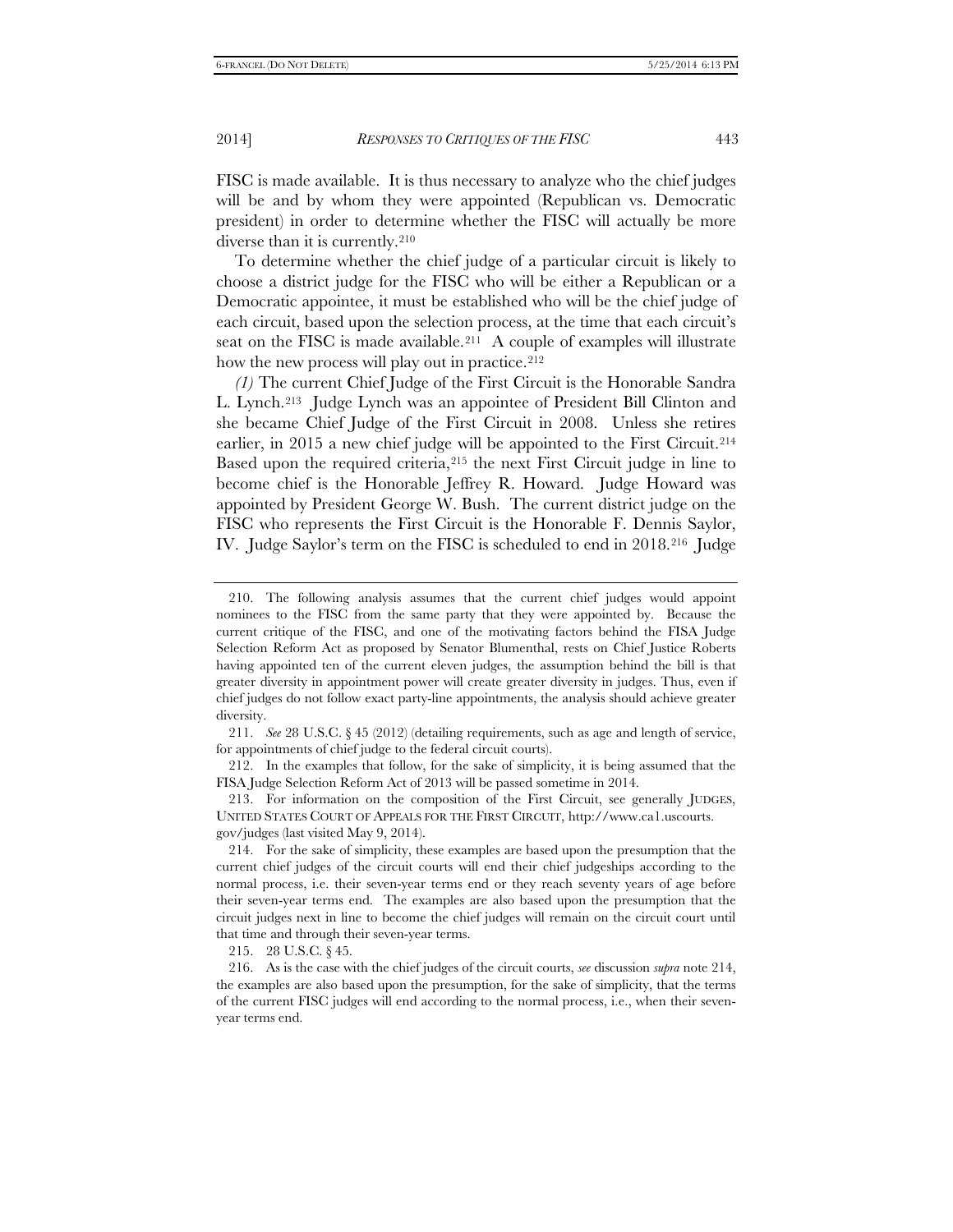Howard, therefore, would be the chief judge from the First Circuit who would be selecting the next district judge from the First Circuit to be represented on the FISC. Because Judge Howard was a Republican appointee, it is assumed that he would also appoint a Republican appointee to the FISC.[217](#page-35-0)

*(2)* The current chief judge of the Second Circuit is the Honorable Robert A. Katzmann.[218](#page-35-1) Judge Katzmann was an appointee of President Bill Clinton and he became Chief Judge of the Second Circuit in 2013, where he is scheduled to remain until 2020. The current district judge on the FISC who represents the Second Circuit is the Honorable Raymond J. Dearie. Judge Dearie's term on the FISC is scheduled to end in 2019. Judge Katzmann, therefore, would be the Chief Judge from the Second Circuit who would be selecting the next district judge from the Second Circuit to be represented on the FISC. Because Judge Katzmann was a Democratic appointee, it is assumed that his selection to the FISC will also be a Democratic appointee.

These two examples illustrate how the process of selecting the next FISC judges will take place under the FISA Judge Selection Reform Act. At times it will be a Republican-appointed chief judge who will be selecting the next FISC judge from any one circuit and at other times it will be a Democrat-appointed chief judge who would be making the selection, based upon when each circuit's FISC seat becomes available. If the full analysis is followed for each circuit, the final number of presumably Democratappointed FISC judges for the next round of selection to the court would be five and the final number of presumably Republican-appointed FISC judges would be three. There are several reasons why there are only eight FISC judges in total, and not the required thirteen.

The current composition of the FISC does not have representative district judges from the Fourth, Sixth, or Eleventh Circuit Courts. It is unknown, therefore, exactly when the position for a new FISC judge from these circuits will be available. Currently on the FISC are three representative judges from the District of Columbia Circuit.[219](#page-35-2) A new procedure has been established through the Act for the selection of a FISC judge from the District of Columbia Circuit;[220](#page-35-3) thus, when the first District of Columbia Circuit FISC seat becomes available in 2014, a new district judge from the District of Columbia Circuit will not be chosen. At that

<sup>217.</sup> *See* discussion *supra* note 210.

<span id="page-35-3"></span><span id="page-35-2"></span><span id="page-35-1"></span><span id="page-35-0"></span><sup>218.</sup> For information on the composition of the Second Circuit, see generally JUDGES, UNITED STATES COURT OF APPEALS FOR THE SECOND CIRCUIT, http://www.ca2.uscourts.gov/judges/judges.html (last visited May 9, 2014).

<sup>219.</sup> As required under 50 U.S.C. § 1803.

<sup>220.</sup> S. 1460 § 3(a).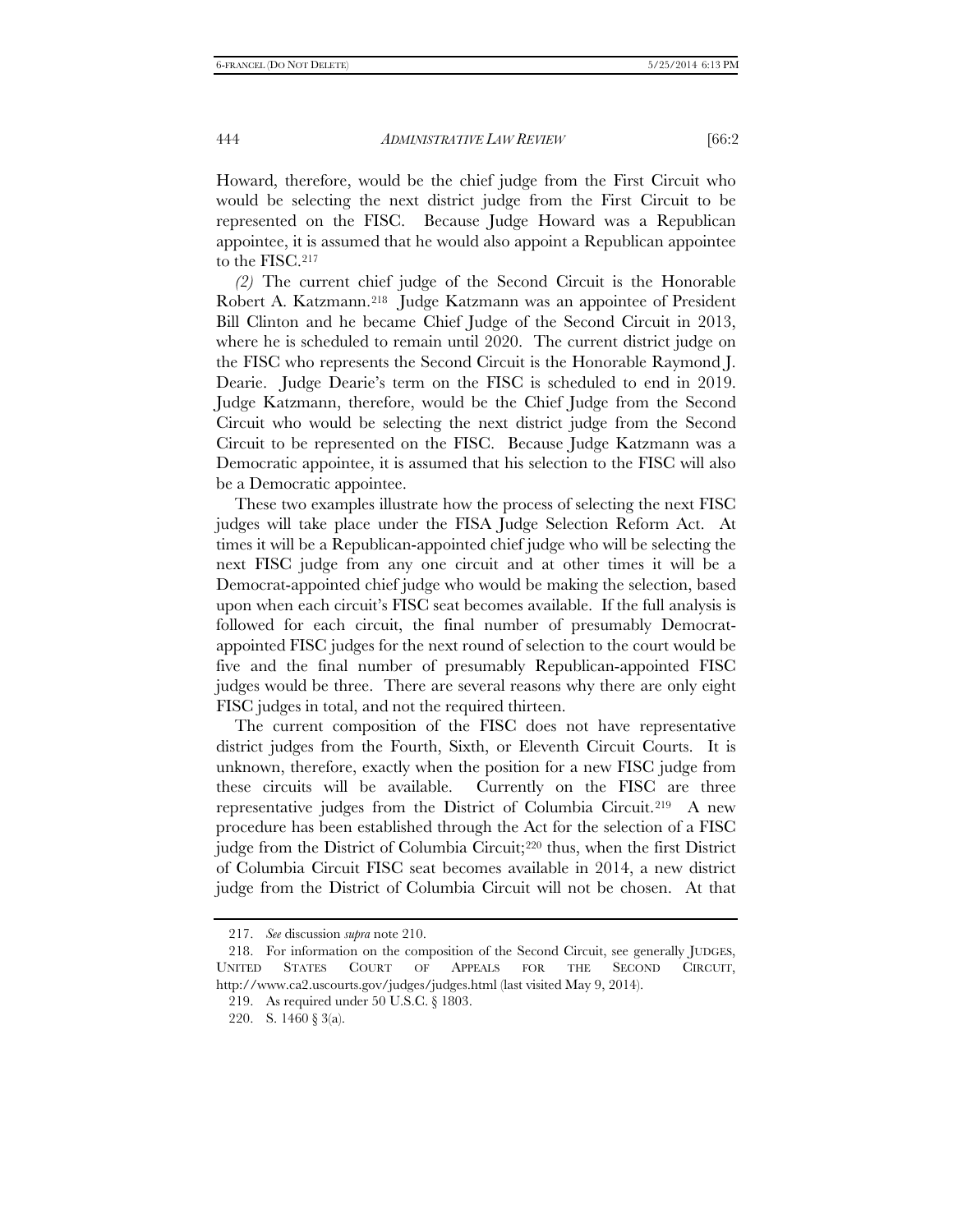time, presumably, one of the three numbered circuits without a current representative on the FISC (the Fourth, Sixth, or Eleventh Circuits) will take this position and then, as the other two seats currently occupied by District of Columbia Circuit district judges become available in 2016 and 2020, the other two numbered circuits that were not chosen in 2014 will take those positions. The Act, however, does not include any provision to address this scenario. Indeed, the Act does not state when and how any of these three circuit representatives will be added. Consequently, it cannot be determined whether the representatives from the Fourth, Sixth, and Eleventh Circuits will be selected by Republican- or Democrat-appointed chief judges.

Additionally, who the representatives to the FISC from the District of Columbia and Federal Circuits (who are selected through a slightly different procedure)<sup>[221](#page-36-0)</sup> will be is largely dependent on when the FISA Judge Selection Reform Act would come into effect. If the Act takes effect some time in 2014, then, within 180 days after the date of enactment, the Chief Justice would have to designate the representatives from the District of Columbia and Federal Circuits from selections of the Circuits' chief judge. The current Chief Judge of the District of Columbia Circuit is the Honorable Merrick B. Garland, a President Clinton appointee, who was appointed Chief Judge in 2013 and whose seven-year term will expire in 2020.[222](#page-36-1) The current Chief Judge of the Federal Circuit is the Honorable Randall R. Rader, a President George H. W. Bush appointee, who was appointed Chief Judge in 2010 and whose seven-year term will expire in 2017.[223](#page-36-2) The representatives from these circuits, therefore, would include one Republican-appointed judge and one Democrat-appointed judge. This would bring the current total up to six Democrat-appointed FISC judges and four Republican-appointed judges, with the final three seats unknown.

This analysis demonstrates that, if the process goes perfectly, the next round of FISC judges will consist of an almost even split of Republicanand Democrat-appointed district judges, or, at the least, the selections to the FISC will be made by an almost even split of Republican- and Democrat-appointed circuit chief judges. Does this mean that the new system of selecting FISC judges is a resounding success that achieves the

<sup>221.</sup> *Id.*

<span id="page-36-1"></span><span id="page-36-0"></span><sup>222.</sup> For information on the composition of the U.S. Court of Appeals for the District of Columbia Circuit, see generally JUDGES, UNITED STATES COURT OF APPEALS FOR THE DISTRICT OF COLUMBIA CIRCUIT, http://www.cadc.uscourts.gov/internet/home.nsf/ Content/Judges (last visited May 9, 2014).

<span id="page-36-2"></span><sup>223.</sup> For information on the composition of the Federal Circuit, see generally JUDGES, UNITED STATES COURT OF APPEALS FOR THE FEDERAL CIRCUIT, http://www.cafc. uscourts.gov/judges/randall-r-rader-chief-judge.html (last visited May 9, 2014).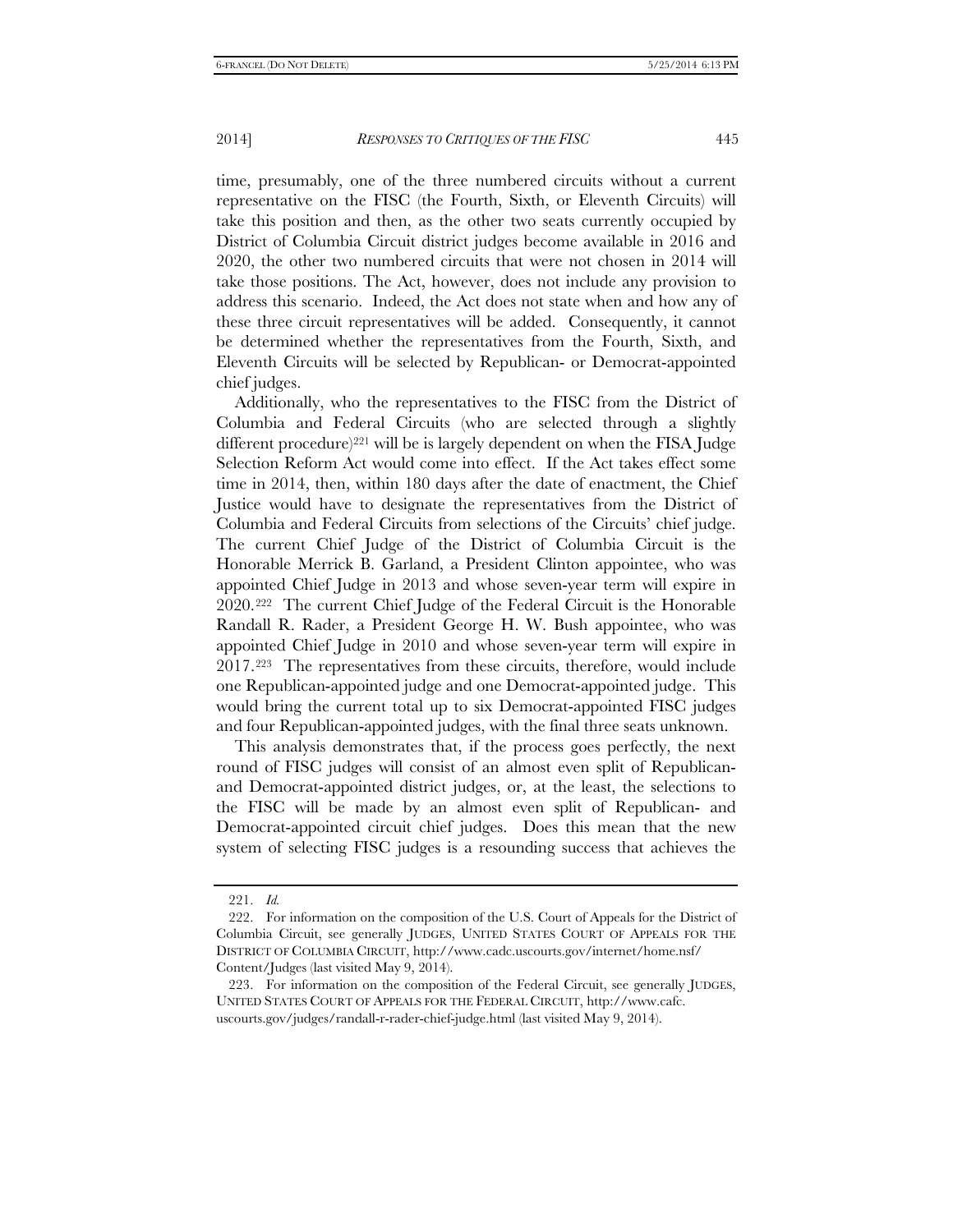"geographical<sup>[]</sup> and ideological<sup>[]</sup> divers<sup>[ity]"[224](#page-37-0)</sup> that Senator Blumenthal was seeking? Not necessarily; other considerations may be involved.

In 2007, Professor Theodore Ruger analyzed the appointments that Chief Justice Rehnquist made to the FISC during his tenure as Chief Justice from 1986 until his death in 2005[.225](#page-37-1) In an effort to discover whether Chief Justice Rehnquist typically appointed judges to the FISC who were politically conservative and more likely to side with the government, Professor Ruger reviewed hundreds of Fourth Amendment rulings made by the twenty-five judges that Chief Justice Rehnquist appointed to the court.[226](#page-37-2) He also looked at the political parties of the presidents who appointed those district judges[.227](#page-37-3) This analysis led to "a picture of twenty-five Rehnquist-selected judges who are primarily Republican appointees, who skew in a conservative direction . . . [and] who ruled in the government's favor in a large majority of the Fourth Amendment questions presented to them."<sup>[228](#page-37-4)</sup>

Professor Ruger took the analysis further, and selected a random group of twenty-five district judges from the same pool from which the Chief Justice selected his FISC judges and analyzed them in the same manner. Professor Ruger found that "the Rehnquist [FISC] judges may be conservative both in general, and on Fourth Amendment issues in particular, but this conservatism appears to reflect the baseline of the federal judiciary rather than an unrepresentative cohort chosen by the Chief Justice."[229](#page-37-5) Though the FISC judges appeared not to be an anomaly in terms of their political parties and Fourth Amendment decisions, Chief Justice Rehnquist may have taken a couple of factors into account in his selections, including FISC judges' divergence in Fourth Amendment cases and the number of Fourth Amendment cases they heard.[230](#page-37-6) Chief Justice Rehnquist's FISC judges had a much lower standard deviation in terms of the government win rate in Fourth Amendment cases than the random group, meaning that the judges showed less variance in their Fourth

<sup>224.</sup> Press Release, Sen. Richard Blumenthal, *supra* note 18.

<span id="page-37-2"></span><span id="page-37-1"></span><span id="page-37-0"></span><sup>225.</sup> *See* Theodore W. Ruger, *Chief Justice Rehnquist's Appointments to the FISA Court: An Empirical Perspective*, 101 NW. U. L. REV. 239 (2007).

<sup>226.</sup> *Id.* at 242, 257.

<sup>227.</sup> *Id.* at 243.

<sup>228.</sup> *Id.*

<span id="page-37-5"></span><span id="page-37-4"></span><span id="page-37-3"></span><sup>229.</sup> *Id.* For example, of Chief Justice Rehnquist's twenty-five FISC appointees, sixteen were Republican appointees  $(64%)$ ; of the twenty-five randomly selected district judges, fifteen were Republican appointees (60%). *Id.* at 253. Similarly, in Fourth Amendment rulings of Chief Justice Rehnquist's FISC appointees, the government won about 87% of the time; in Fourth Amendment rulings of the randomly selected district judges, the government won about 83% of the time. *Id.* at 255.

<span id="page-37-6"></span><sup>230.</sup> *See generally id.* at 255–57.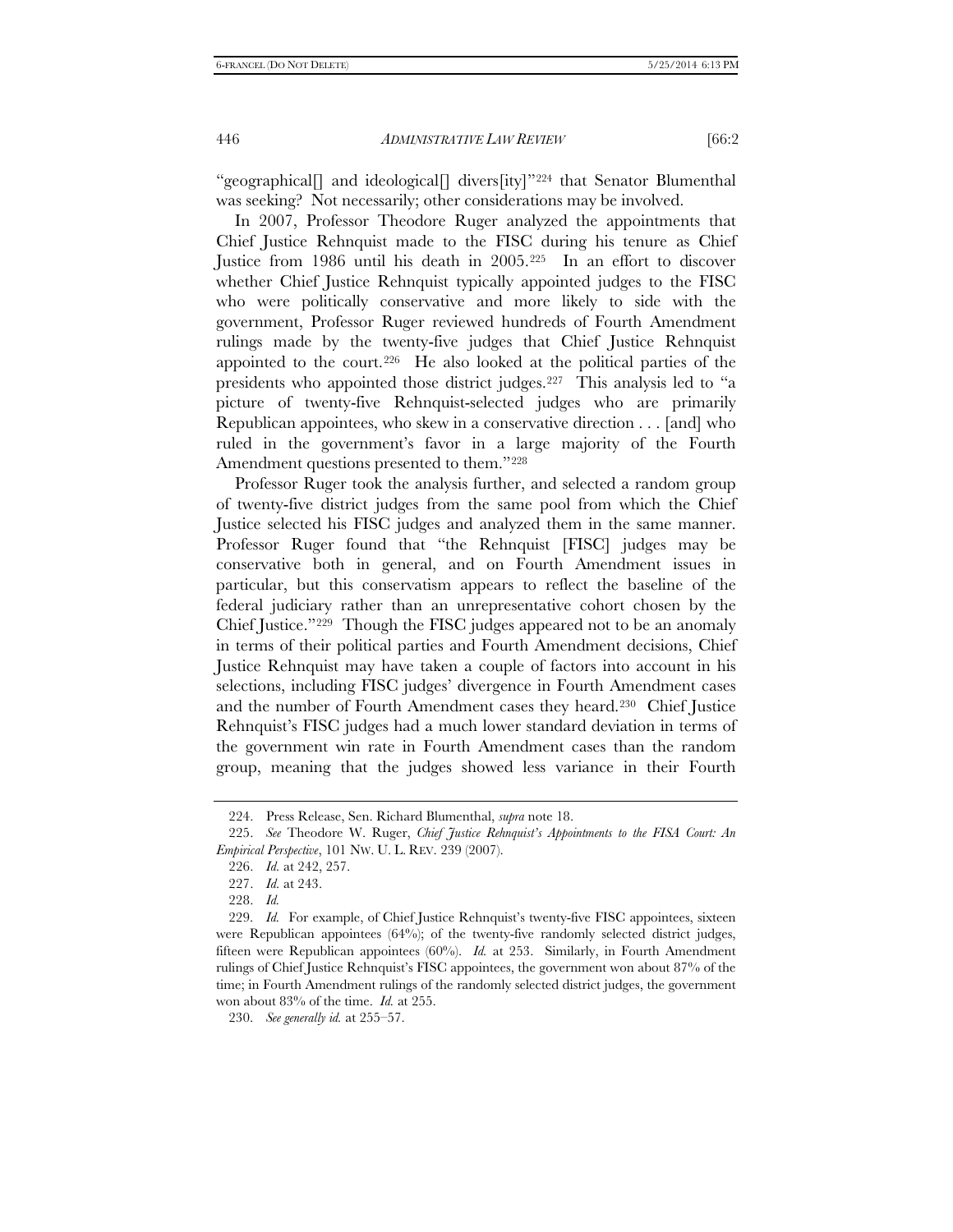Amendment decisions and more consistently held in the government's favor.[231](#page-38-0) Chief Justice Rehnquist's appointments also heard more Fourth Amendment cases altogether compared to Professor Ruger's randomly selected group[.232](#page-38-1)

A complete analysis of all the district judges currently seated across the country and their decisions in Fourth Amendment cases, such as the one that Professor Ruger performed, is beyond the scope of this writing; however, Professor Ruger's conclusions speak to the general demographic of the federal district courts and there is no reason to believe that today, only seven years after Professor Ruger's analysis, the demographics have substantially changed. The current federal district judges may, therefore, on the whole be Republican appointees and may decide in favor of the government in the majority of Fourth Amendment cases. If that is the case, then the fact that Chief Justice Roberts's FISC judges are predominantly Republican appointees and that the FISC largely grants the government's surveillance requests is not altogether surprising.<sup>233</sup> Additionally, it must not be forgotten that this criticism of FISC judges is based on the assumption that, because the majority of judges were appointed as district judges by Republican presidents, the FISC judges themselves are Republicans, and that party affiliation will impact rulings. Presidents do not always appoint federal judges that necessarily follow their own political views, whether intentionally or not.[234](#page-38-3)

<span id="page-38-0"></span><sup>231.</sup> *Id.* at 255–56. Professor Ruger suggests that the "less dramatic variation" in Rehnquist's appointments' Fourth Amendment decisions in favor of the government demonstrates "a strategic choice [by the Chief Justice] to avoid preference outliers, particularly in a pro-defendant direction." *Id.* at 256.

<sup>232.</sup> *Id.* at 256. Rehnquist may have taken this "notoriety" in Fourth Amendment decisions into account in making his appointments to the FISC. *Id.*

<span id="page-38-2"></span><span id="page-38-1"></span><sup>233.</sup> Chief Justice Roberts' most recent selection to the FISA Court of Review was Judge José A. Cabranes. Though Judge Cabranes was appointed to the Court of Appeals for the Second Circuit by President Bill Clinton, "he is considered among the more conservativeleaning Democratic appointees on crime and security issues." Charlie Savage, *Newest Spy Court Pick Is a Democrat but Not a Liberal*, N.Y. TIMES, Aug. 20, 2013, http://www.nytimes.com/2013/08/21/us/roberts-varies-pattern-in-choice-for-spycourt.html?pagewanted=all&\_r=1&.

<span id="page-38-3"></span><sup>234.</sup> One interesting example of this is President Eisenhower's appointment of Earl Warren as Chief Justice of the Supreme Court in 1953. Although they were both Republicans, the Warren Court became "synonymous with liberal activism." DOUGLAS CLOUATRE, PRESIDENTS AND THEIR JUSTICES 102–03 (2010). When asked by his biographer Stephen E. Ambrose what his biggest mistake was, Eisenhower answered: "The appointment of that S.O.B. Earl Warren." Bernard Schwartz, *Chief Justice Earl Warren: Super Chief in Action*, 33 TULSA L.J. 477, 477 (1997) (footnote omitted) (internal quotation marks omitted).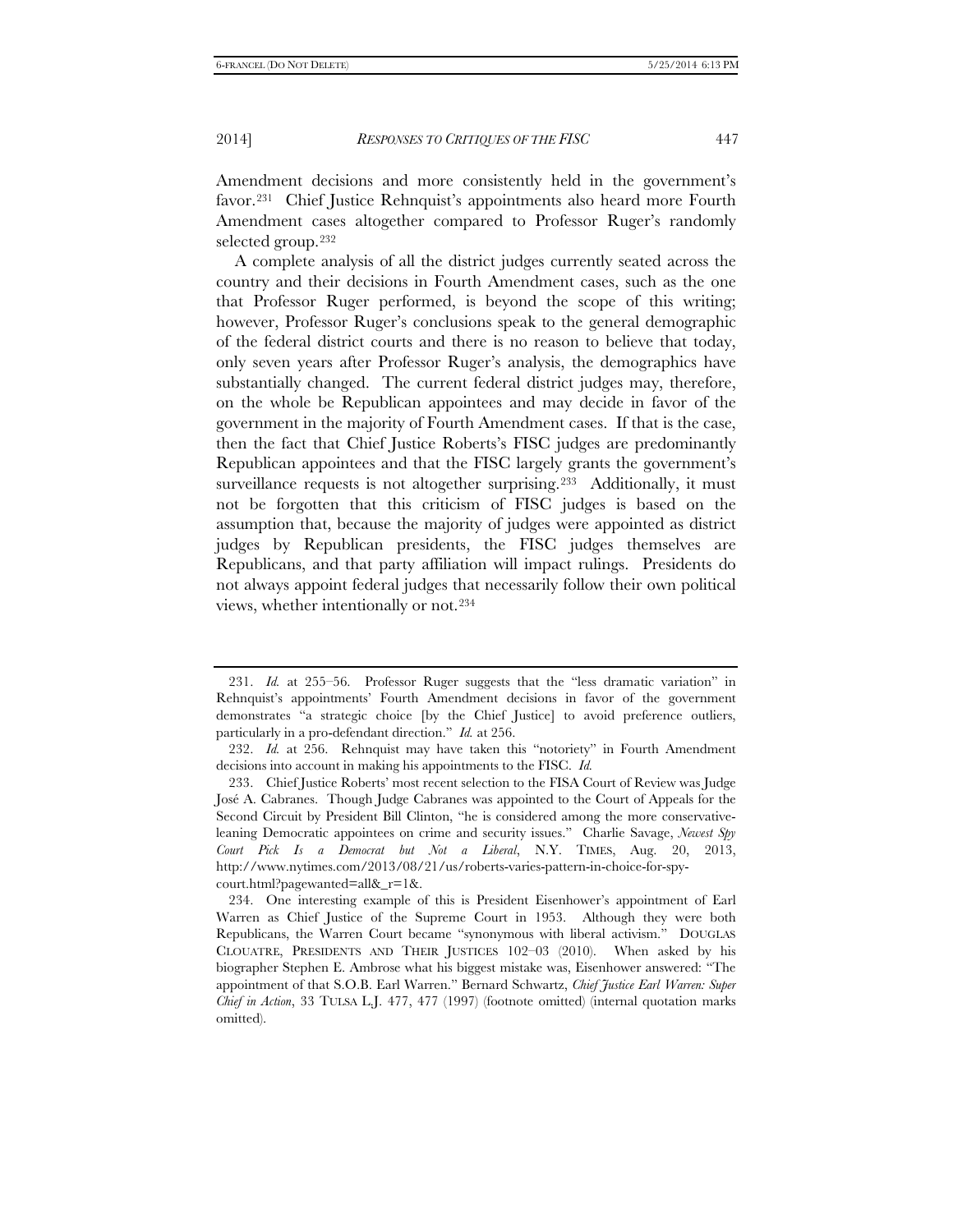## IV. AN EXECUTIVE REVIEW

Senator Blumenthal's proposals in the form of the FISA Court Reform Act and FISA Judge Selection Reform Act were just a couple of the many similarly themed bills introduced in Congress. As part of its efforts to assess the steps required to address the calls for reform in light of competing national security and privacy interests, the Executive Branch instituted a review mechanism through which an Executive body evaluated the need for and viability of changes to the government surveillance programs and the proceedings before the FISC. The review was performed by the newlycreated President's Review Group on Intelligence and Communications Technologies (Review Group).[235](#page-39-0) Additionally, after the release of the Review Group's findings, President Obama made a speech to the nation addressing the intelligence review and his plan for reforming the surveillance programs and FISC operations.

*President's Review Group*. Shortly after Senator Blumenthal announced the introduction of his reform proposals, on August 12, 2013, President Obama announced the establishment of the Review Group. The Review Group was tasked with assessing "how . . . the United States can employ its technical collection capabilities in a way that optimally protects our national security . . . while respecting our commitment to privacy and civil liberties, recognizing our need to maintain the public trust, and reducing the risk of unauthorized disclosure."[236](#page-39-1) The Review Group released its findings on December 12, 2013.[237](#page-39-2)

The Review Group's Report consisted of a series of forty-six recommendations relating to, among other topics, reforming governmental domestic surveillance, determining what type of intelligence to collect, how to collect it, and reforming the FISC.[238](#page-39-3) The Review Group even briefly addressed the rubber-stamping critique of the court. The Review Group

<span id="page-39-0"></span><sup>235.</sup> Press Release, The White House, Presidential Memorandum—Reviewing Our Global Signals Intelligence Collection and Communications Technologies (Aug. 12, 2013), *available at* http://www.whitehouse.gov/the-press-office/2013/08/12/presidentialmemorandum-reviewing-our-global-signals-intelligence-collec.

<span id="page-39-1"></span><sup>236.</sup> Press Release, The White House, Statement by the Press Sec'y on the Review Group on Intelligence and Communications Technology (Aug. 27, 2013), *available at*  http://www.whitehouse.gov/the-press-office/2013/08/27/statement-press-secretaryreview-group-intelligence-and-communications-t.

<span id="page-39-2"></span><sup>237.</sup> PRESIDENT'S REVIEW GROUP, LIBERTY AND SECURITY IN A CHANGING WORLD: REPORT AND RECOMMENDATIONS OF THE PRESIDENT'S REVIEW GROUP ON INTELLIGENCE AND COMMUNICATIONS TECHNOLOGIES (Dec. 12, 2013) [hereinafter REVIEW GROUP REPORT], *available at* http://www.whitehouse.gov/sites/default/files/docs/2013-12-12 \_rg\_final\_report.pdf.

<span id="page-39-3"></span><sup>238.</sup> *See generally id.* at 14–42.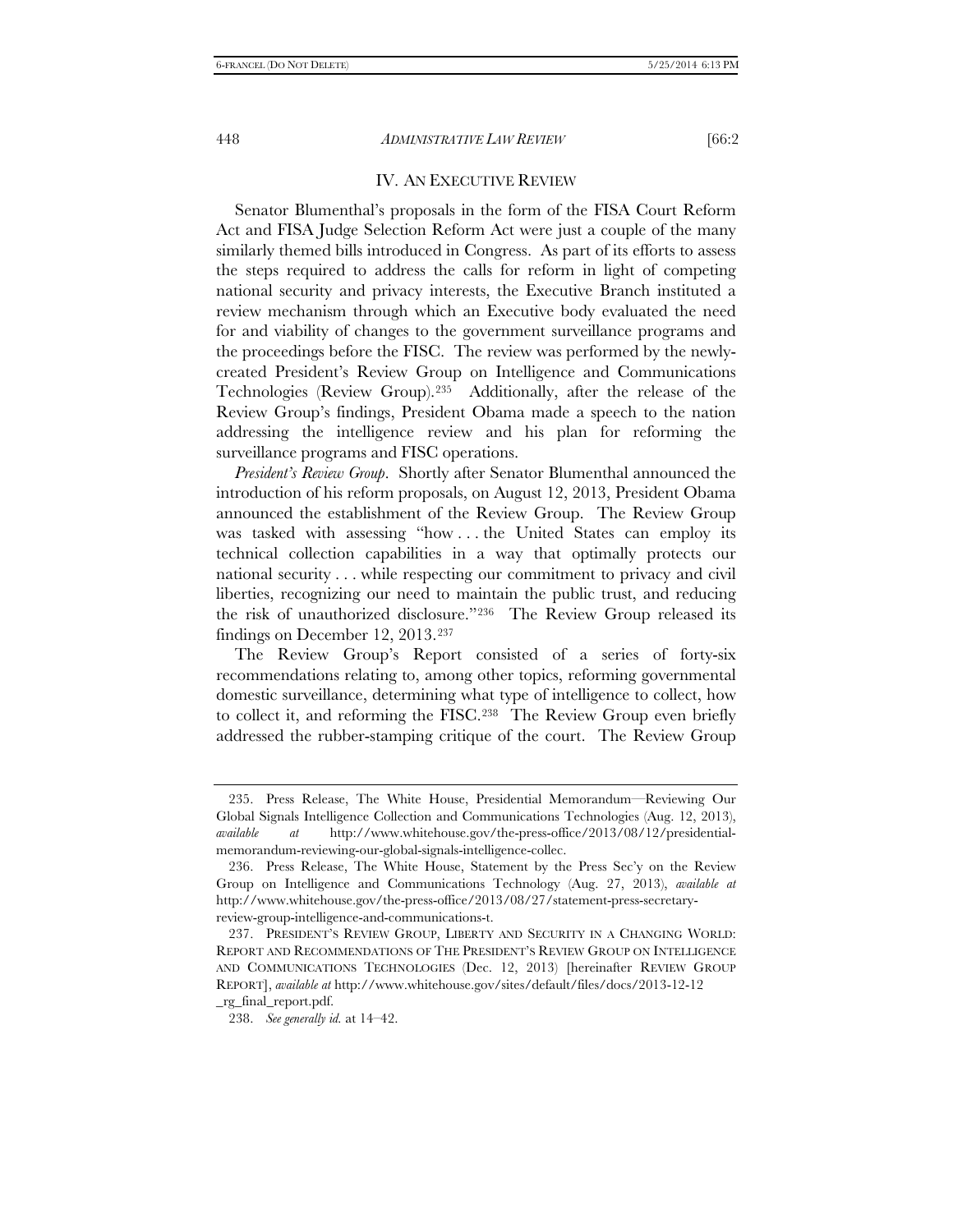cited to Judge Walton's letter to Senator Leahy from July 29, 2013[239](#page-40-0) and stated that Judge Walton's insight that many government surveillance applications to the FISC are changed before being approved "seem[] quite credible.["240](#page-40-1) Additionally, the Review Group recognized "the FISC's strong record in dealing with non-compliance issues" and the FISC taking "seriously its responsibilities to hold the government accountable for its errors."[241](#page-40-2) Nonetheless, the Review Group recommended changes to the FISC including: (1) the creation of a Public Interest Advocate, (2) making greater technological expertise available to FISC judges, (3) increasing transparency through declassification of FISC opinions, and (4) reforming the appointment process of FISC judges.[242](#page-40-3)

The Review Group first recommended that Congress create a Public Interest Advocate who would "represent the interests of those whose rights of privacy or civil liberties might be at stake" and who could either be invited to participate in FISC proceedings by a FISC judge or could intervene on her own accord.[243](#page-40-4) However, the Public Interest Advocate would not have the authority to participate in all matters before the FISC. It could only intervene in cases involving "novel and complex issues of law" that "would benefit from an adversary proceeding" and would be "likely to result in a better decision."[244](#page-40-5) The idea behind allowing the Advocate to participate in such proceedings would be to give the FISC judge a more

<span id="page-40-0"></span><sup>239.</sup> *See supra* text accompanying notes 88–106 (discussing Judge Walton's July 29, 2013 and Oct. 11, 2013 letters to Senator Leahy).

<sup>240.</sup> REVIEW GROUP REPORT, *supra* note 237, at 260.

<span id="page-40-2"></span><span id="page-40-1"></span><sup>241.</sup> *Id*; *see also supra* text accompanying notes 107–118 (positing that many of the recently declassified FISC opinions contain instances of the FISC rebuking the government for not complying with the court's orders).

<span id="page-40-3"></span><sup>242.</sup> REVIEW GROUP REPORT, *supra* note 237, at 200–201 (encompassing the suggested FISC reforms in Recommendation no. 28).

<sup>243.</sup> *Id.* at 204.

<span id="page-40-5"></span><span id="page-40-4"></span><sup>244.</sup> *Id.* at 203–04. An example of a case that would raise a "novel and complex issue] of law" would be the  $\S$  215 authorizations for bulk telephony metadata, which "posed serious and difficult questions of statutory and constitutional interpretation about which reasonable lawyers and judges could certainly differ." *Id.* at 203. The Review Group's recommended role for the Advocate appears to be much narrower than the role that the Special Advocate would play in Senator Blumenthal's FISA Court Reform Act, under which the Special Advocate could review every FISC application and could participate in FISC proceedings without being limited by any specific issues of law. *See generally* S. 1467, 113th Cong. § 3(d)(1) (2013). This aspect of the Review Group's proposal appears quite similar to Representative Schiff's Ensuring Adversarial Process in the FISA Court Act, however. *See* H.R. 3159, 113th Cong. § 2(b) (2013), *supra* note 16 (proposing that the Public Interest Advocate should be appointed in any matter involving "any novel legal, factual, or technological issue").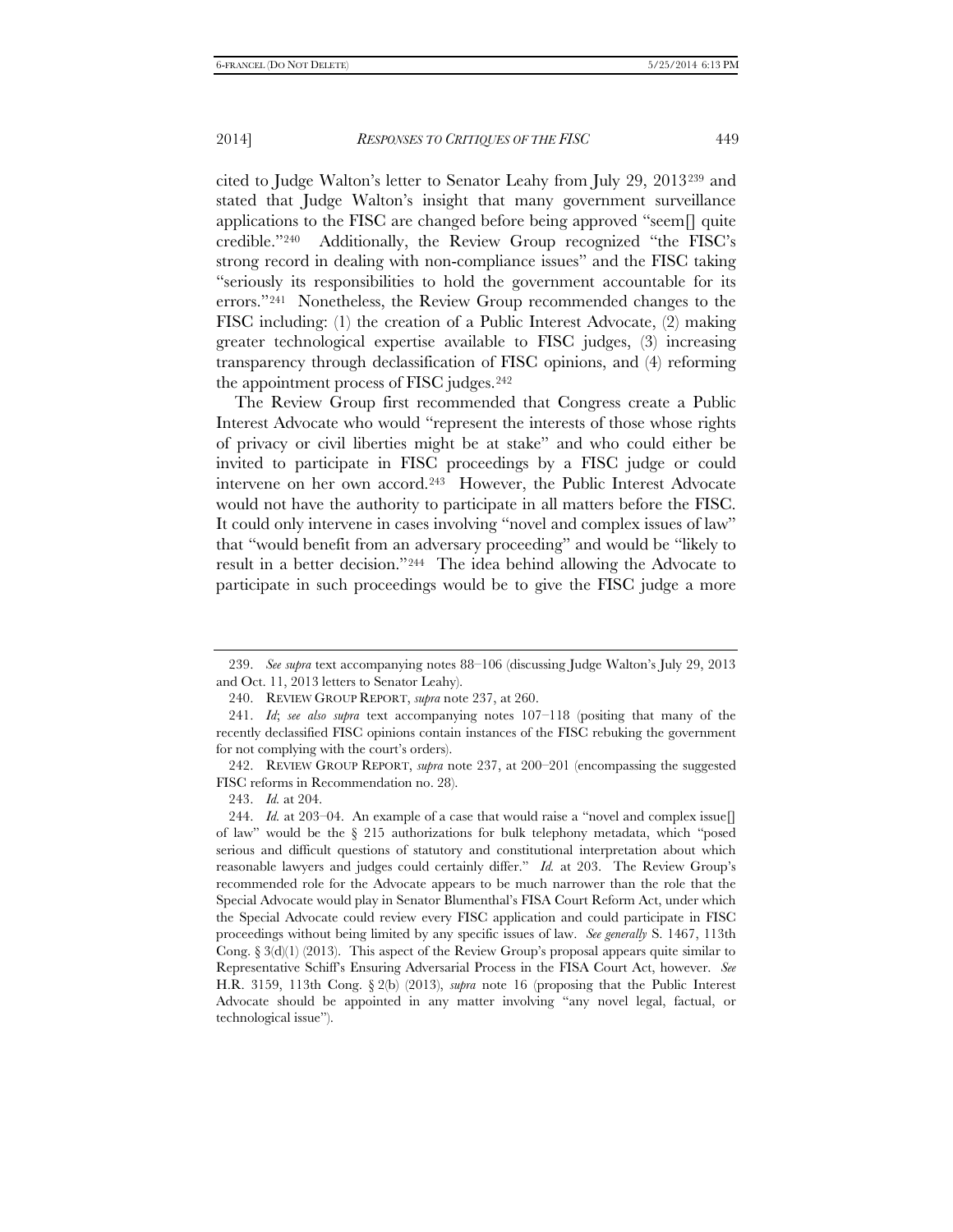"researched and informed presentation of an opposing view."[245](#page-41-0) The Review Group, while recognizing the difficulties of doing so, recommended that the Advocate could either be housed in the Civil Liberties and Privacy Protection Board (CLPP Board) or could be outsourced to a law firm or public interest group[.246](#page-41-1)

Concerned about the ever-evolving complexity of many of the legal issues that the FISC must examine, the Review Group, as its second FISC reform recommendation, suggested that the FISC "should be able to call on independent technologists . . . who do not report to NSA or Department of Justice," who would be able to assist the judges in overseeing these complex legal issues.[247](#page-41-2) Going along with many of the legislative reform proposals, the Review Group then recommended that, "unless secrecy of the opinion is essential to the effectiveness of a properly classified program," whole FISC opinions or redacted versions should be publicized.<sup>248</sup> The Review Group pointed out that the ODNI determined "that the gains from transparency outweighed the risk to national security" when it decided to begin releasing various FISC opinions in their entirety.<sup>[249](#page-41-4)</sup>

Finally, the Review Group, reflecting concerns over the Republicanappointed FISC judges, recommended a plan to change the way that FISC judges are appointed, allowing each Supreme Court justice the ability to nominate judges from their own circuits.[250](#page-41-5)

The Review Group's Report was met with mixed reviews. Some commentators appeared to agree with the overall thrust of the Report[,251](#page-41-6) 

<sup>245.</sup> REVIEW GROUP REPORT, *supra* note 237, at 204.

<span id="page-41-1"></span><span id="page-41-0"></span><sup>246.</sup> *Id.* at 204–05. The Civil Liberties and Privacy Protection Board (CLPP Board) is a new creation of the Review Group that would replace the existing PCLOB and which would "have broad authority to review government activity relating to foreign intelligence and counterterrorism whenever that activity has implications for civil liberties and privacy." *Id.* at 21.

<span id="page-41-3"></span><span id="page-41-2"></span><sup>247.</sup> *Id.* at 205. No such provision is included in Senator Blumenthal's proposal. *See generally* S. 1467.

<sup>248.</sup> REVIEW GROUP REPORT, *supra* note 237, at 207; *accord* S. 1467 § 6.

<sup>249.</sup> REVIEW GROUP REPORT, *supra* note 237, at 207.

<span id="page-41-5"></span><span id="page-41-4"></span><sup>250.</sup> *Id.* at 208. This suggestion for the appointment of FISC judges is substantially different from Senator Blumenthal's proposal in the FISA Judge Selection Reform Act, in which the chief judge of each federal circuit would appoint one FISC judge. *See* S. 1460, 113th Cong. § 3(a)(1)(C) (2013).

<span id="page-41-6"></span><sup>251.</sup> *E.g.*, Jack Goldsmith, *40,000 Foot Reactions to President's Review Group Report and Recommendations*, LAWFARE (Dec. 20, 2013, 10:25 AM), http://www.lawfareblog.com/

<sup>2013/12/40000-</sup>foot-reactions-to-presidents-review-group-report-and-

recommendations/#.UwlnKfldU6Y ("I find myself in wild agreement with the basic approach at the heart of the Report."); Benjamin Wittes, *Assessing the Review Group Recommendations: Final Thoughts*, LAWFARE (Jan. 13, 2014, 8:16 AM), http://www.lawfareblog. com/2014/01/assessing-the-review-group-recommendations-final-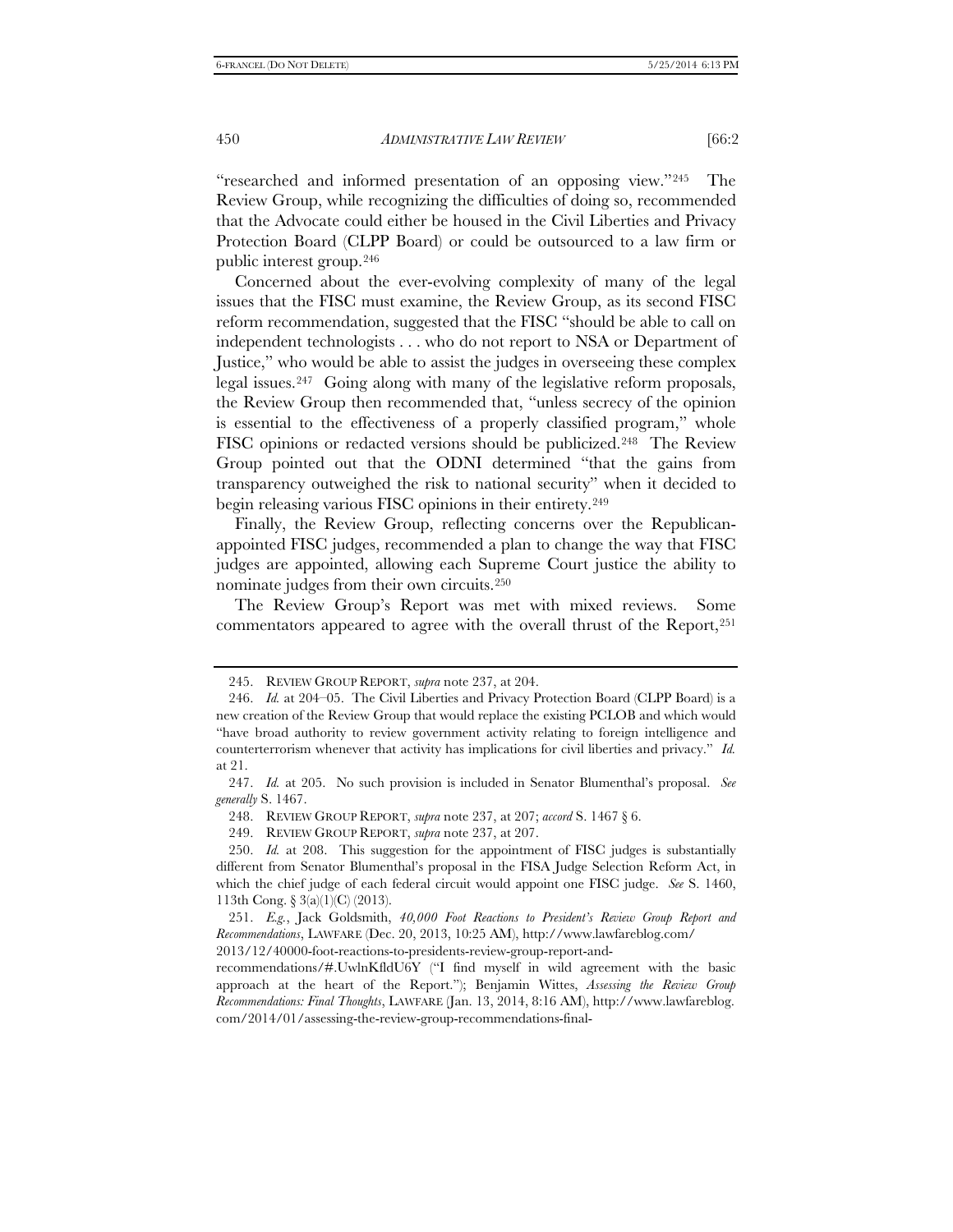but the same and other commentators also found the Report critically flawed.<sup>[252](#page-42-0)</sup> Indeed, the Report is over 300 pages long with comparatively very few citations explaining on what bases the Review Group made its assertions[.253](#page-42-1)

#### V. AN INDEPENDENT REVIEW

The Review Group Report, authorized by the President, was not the sole review taking place with increased calls for legislative reform. The PCLOB, on its own initiative and with congressional encouragement, conducted an investigation into the reform proposals and produced its own set of recommendations.

The PCLOB is an "independent, bipartisan agency within the executive branch" with the authority to "ensure that liberty concerns are appropriately considered in the development and implementation of laws, regulations, and policies related to efforts to protect the Nation against terrorism."[254](#page-42-2) The PCLOB oversees Executive Branch policies, procedures, regulations, and actions and advises the Executive Branch on policy creation and application.[255](#page-42-3)

In the immediate aftermath of the original NSA disclosures, on June 7, 2013, the PCLOB sent a letter to DNI James Clapper requesting a classified background briefing on the government surveillance programs.[256](#page-42-4)  Shortly thereafter, on June 12, 2013, a group of senators requested that the PCLOB investigate the surveillance programs mentioned in the NSA leaks

253. *See generally* REVIEW GROUP REPORT, *supra* note 237.

SiteAssets/newsroom/ PCLOB\_ODNI%20FISA%20PRISM%20Briefing%20Request.pdf.

thoughts/#.UwgIk\_ldU6Y ("On the good side, the Review Group report offers a lot of sound ideas. It thinks boldly. And it offers the President cover for dramatic change to the extent he wants to pursue it.").

<span id="page-42-0"></span><sup>252.</sup> *E.g.*, Goldsmith, *supra* note 251 (describing at least one of the Review Group Report recommendations as "pie-in-the-sky"); Michael Leiter, *Too Much and Too Little*, LAWFARE (Dec. 26, 2013, 10:39 AM), http://www.lawfareblog.com/2013/12/too-much-and-toolittle/#.UwgB9vldU6Z (arguing that the breadth of reform topics and proposals in the Review Group Report "may sound good in isolation—but they can combine to form a deadly and inefficient bureaucratic mix" that "will almost certainly have an intelligence 'cost' even if they simultaneously produce a transparency and privacy 'benefit'"); Wittes, *supra* note 251 ("I think on balance the Review Group did the President, and the country, a disservice. . . . [It is a] document that is at once aggravatingly long-winded yet simultaneously badly underdeveloped.").

<span id="page-42-2"></span><span id="page-42-1"></span><sup>254.</sup> PRIVACY AND CIVIL LIBERTIES OVERSIGHT BOARD, http://www.pclob.gov/ (last visited May 9, 2014); *see also supra* note 126 (discussing the other authority of the PCLOB).

<span id="page-42-3"></span><sup>255.</sup> PRIVACY AND CIVIL LIBERTIES OVERSIGHT BOARD, http://www.pclob.gov/ (last visited May 9, 2014).

<span id="page-42-4"></span><sup>256.</sup> Letter from David Medine, Chairman, PCLOB, to the Honorable James R. Clapper, Dir. of Nat'l. Intel. (June 7, 2013), *available at* http://www.pclob.gov/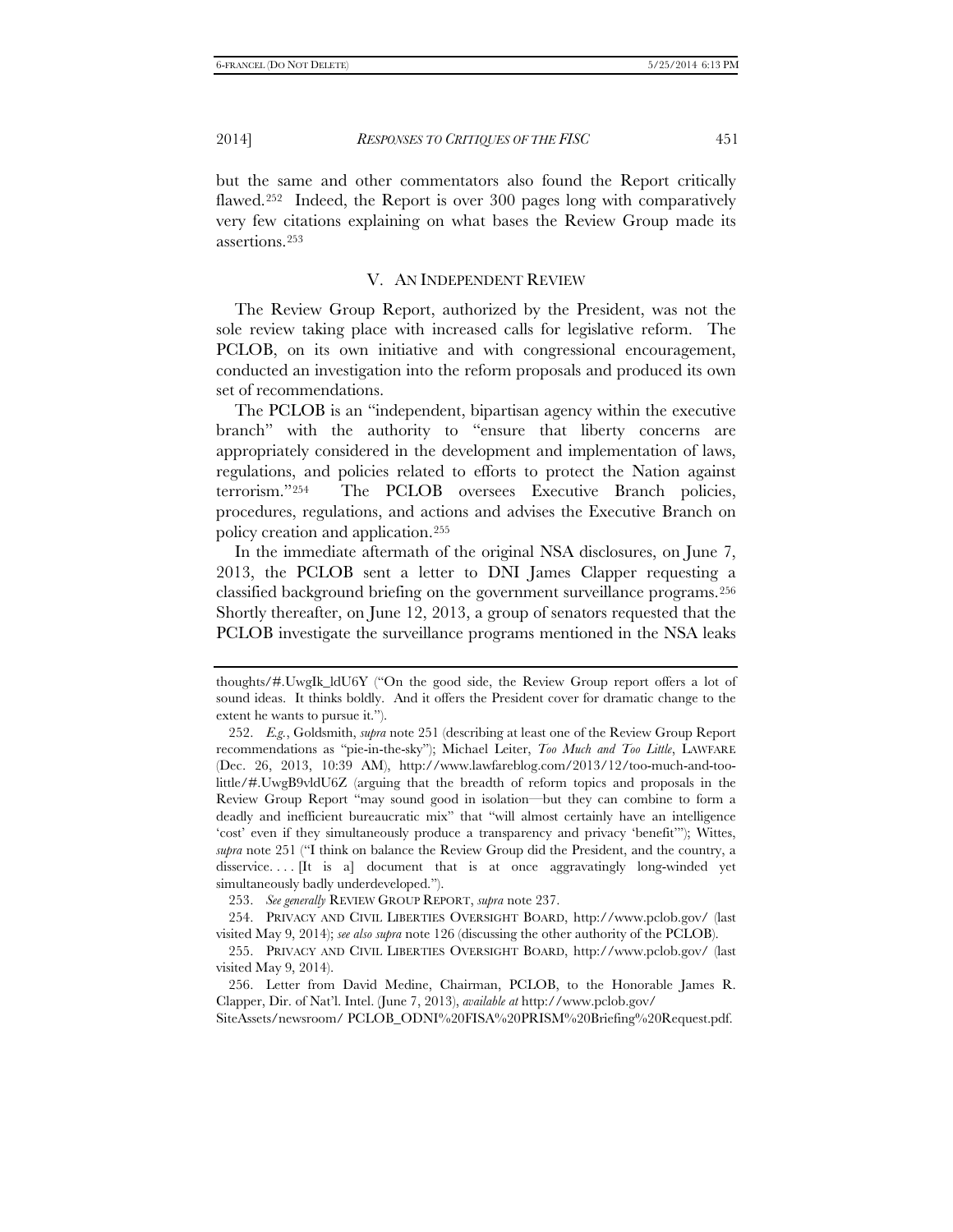and provide an unclassified report on its findings.[257](#page-43-0) The Board responded, stating that, "to the greatest extent possible," it would provide the senators with the requested unclassified report.<sup>[258](#page-43-1)</sup> Additionally, on July 11, 2013, House Minority Leader Nancy Pelosi requested that the Board examine the operations of the FISC.[259](#page-43-2) One week after the President gave his speech on reforming the surveillance programs, the PCLOB released its final report on January 23, 2014.[260](#page-43-3) Prior to his speech on surveillance reform programs, the President met with the Board to hear its conclusions and had access to near final drafts of the PCLOB report.[261](#page-43-4)

*PCLOB Report*. The PCLOB Report focused on transparency issues at the FISC, and addressed some of the same concerns that the President's Review Group did in its report.[262](#page-43-5) The PCLOB report briefly discussed how the FISC pushes back against the government when compliance issues come to its attention. The report also discussed how the media figures about the FISC application approval rate are misleading.[263](#page-43-6)

Turning to the Board's recommendations, the PCLOB report gave great weight to two considerations: "that the FISC, its judges, their staff, and the government lawyers who appear before the court operate with integrity and give fastidious attention and review to surveillance applications; but also that it is critical to the integrity of the process that the public have confidence in its impartiality and rigor."[264](#page-43-7) The PCLOB report furnished three recommendations for reforming the FISC process: (1) allowing the FISC to hear an independent voice on "novel and significant applications,"

261. *Id.* at 6.

<span id="page-43-0"></span><sup>257.</sup> Letter from Sen. Tom Udall et al., to Members of PCLOB (June 12, 2013), *available at* http://www.pclob.gov/SiteAssets/newsroom/6.12.13%20Senate%20letter%20to% 20PCLOB.pdf.

<span id="page-43-1"></span><sup>258.</sup> Letter from David Medine, Chairman, PCLOB, to Sen. Tom Udall (June 20, 2013), *available at* http://www.pclob.gov/SiteAssets/newsroom/PCLOB\_TUdall.pdf.

<span id="page-43-2"></span><sup>259.</sup> Letter from Rep. Nancy Pelosi, Minority Leader, U.S. House of Representatives, to David Medine, Chairman, PCLOB (July 11, 2013), *available at* http://www.pclob.gov/ SiteAssets/newsroom/Pelosi%20Letter%20to%20PCLOB.pdf.

<span id="page-43-3"></span><sup>260.</sup> PCLOB, REPORT ON THE TELEPHONE RECORDS PROGRAM CONDUCTED UNDER SECTION 215 OF THE USA PATRIOT ACT AND ON THE OPERATIONS OF THE FOREIGN INTELLIGENCE SURVEILLANCE COURT (Jan. 23, 2014) [hereinafter PCLOB REPORT], *available at* http://www.pclob.gov/SiteAssets/Pages/default/PCLOB-Report-on-the-Telephone-Records-Program.pdf.

<span id="page-43-5"></span><span id="page-43-4"></span><sup>262.</sup> *See* REVIEW GROUP REPORT, *supra* note 237, at 202. *See generally* PCLOB REPORT, *supra* note 260, at 8–17 (summarizing the Board's analysis of the surveillance programs and recommending that the government end its  $\S 215$  bulk telephone records program and implement additional privacy safeguards in operating the program).

<span id="page-43-7"></span><span id="page-43-6"></span><sup>263.</sup> PCLOB REPORT, *supra* note 260, at 177–80 (citing to Judge Walton's letters of July 29, 2013 and Oct. 11, 2013).

<sup>264.</sup> *Id.* at 182.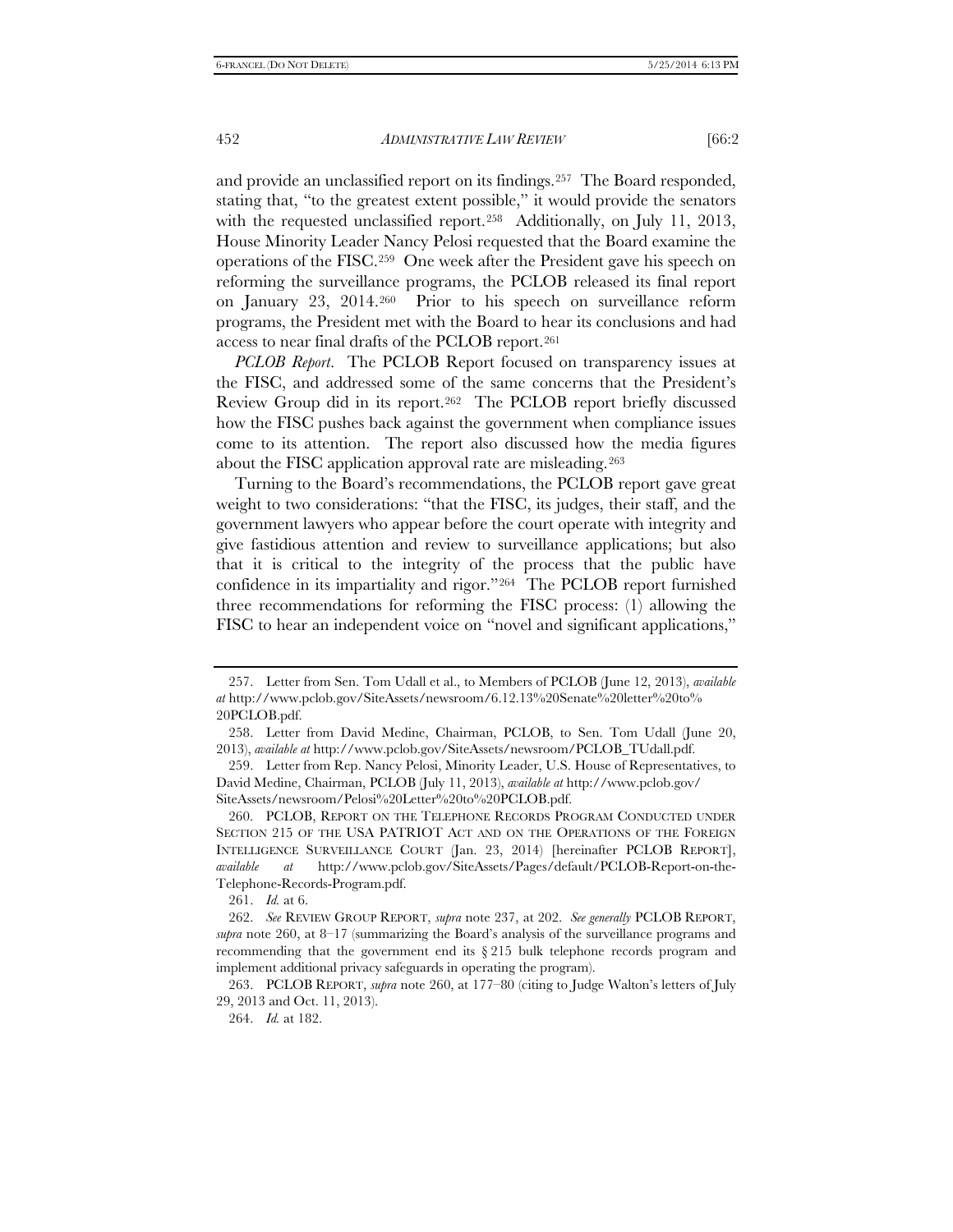(2) expanding appellate review of FISC decisions, and (3) giving the FISC the opportunity to obtain technical assistance and legal input from outside parties.[265](#page-44-0)

To add an independent voice to the FISC proceedings, PCLOB recommended that Congress authorize the FISC to create a panel of Special Advocates who would serve before the FISC in "important" cases.[266](#page-44-1) "Important" cases would include cases in which "FISC judges are considering requests for programmatic surveillance affecting numerous individuals or applications presenting novel issues."[267](#page-44-2) This provision is largely in line with the recommendations of the Review Group.[268](#page-44-3) The panel of Special Advocates would be national security, privacy, and civil liberties experts from the private sector who would be selected by the presiding judge of the FISC.[269](#page-44-4) Participation of the Special Advocate would be determined at the discretion of the FISC. The PCLOB report does "not mandate the participation of the Special Advocate in any particular case"; rather, the FISC "should have the option of seeking input when such applications present novel legal or technical questions."<sup>270</sup> The role of the Special Advocate under this system would be much narrower compared to the Review Group's recommendation of the role of the Public Interest Advocate, who would be permitted to participate when invited by a FISC judge but who would also have the authority "to intervene on her own initiative."[271](#page-44-6) The role of the PCLOB report's Special Advocate would be substantially similar to the role of Senator Blumenthal's Special Advocate under the FISA Court Reform Act, who could review every FISC application but participate in proceedings only if the FISC appoints the Special Advocate to do so or grants the Special Advocate's request.<sup>[272](#page-44-7)</sup> The Special Advocate under Senator Blumenthal's proposal, however, is not limited by any specific issues of law.[273](#page-44-8)

<span id="page-44-8"></span><span id="page-44-7"></span><span id="page-44-6"></span>273. *See generally id.* The proposed bill does not limit Special Advocate participation only to "novel and complex issues of law" or "important" cases. Of course, if the Special Advocate can only participate if the FISC grants permission, then the FISC is unlikely to grant permission to participate when the court is handling only routine individual search

<sup>265.</sup> *Id.* at 183–89.

<sup>266.</sup> *Id.* at 184.

<sup>267.</sup> *Id.*

<span id="page-44-3"></span><span id="page-44-2"></span><span id="page-44-1"></span><span id="page-44-0"></span><sup>268.</sup> *See* REVIEW GROUP REPORT, *supra* note 237, at 203–204 (permitting the Public Interest Advocate to participate in cases involving "novel and complex issues of law").

<sup>269.</sup> PCLOB REPORT, *supra* note 260, at 184.

<span id="page-44-5"></span><span id="page-44-4"></span><sup>270.</sup> *Id.* at 185; *see also id.* at 186 ("The Board does not intend this proposal to confer on the Special Advocate any absolute right to participate in any matter. Instead, the Board intends that Special Advocate participation would be at the discretion of the court.").

<sup>271.</sup> REVIEW GROUP REPORT, *supra* note 237, at 204.

<sup>272.</sup> *See generally* S. 1467, 113th Cong. §§ 3(d)(1) & 4(a) (2013).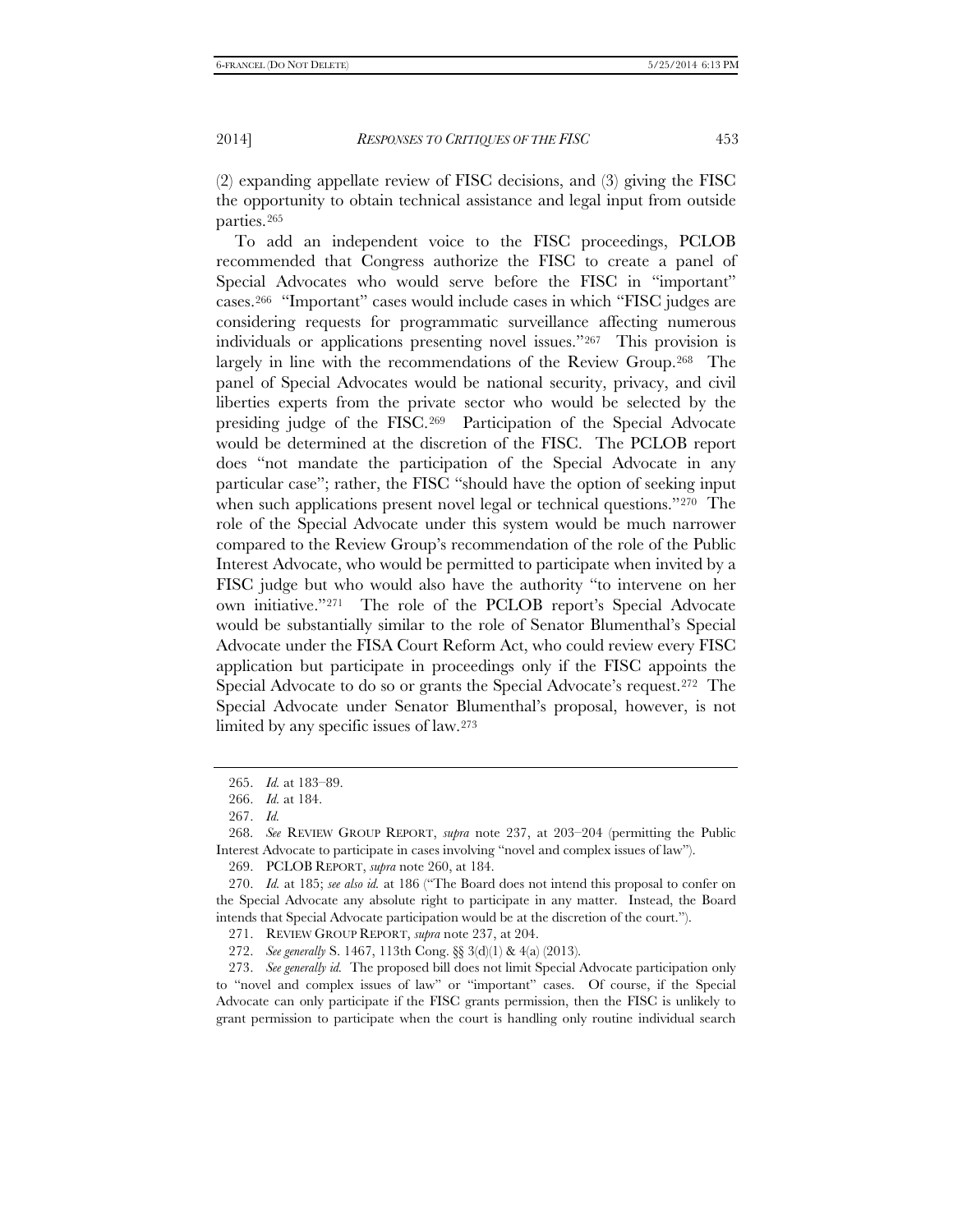The PCLOB report's second recommendation was to expand the occasions for appellate review of FISC decisions by both the FISA Court of Review and the Supreme Court to "strengthen the integrity of judicial review under FISA" and "further increase public confidence in the integrity of the process."[274](#page-45-0) The Board suggested two potential ways that judicial review could be sought. The Special Advocate could either (1) directly file a petition for review with the FISA Court of Review or (2) request that the FISC certify an appeal.<sup>[275](#page-45-1)</sup> This proposal appears to raise the same standing concerns that Senator Blumenthal's FISA Court Reform Act did[.276](#page-45-2)

The Board, however, did not seem concerned about standing issues. Though the PCLOB report states that the Special Advocate "would not be considered an adversary in the traditional sense," which would imply that he has not suffered any injury in fact, the Board was confident that both of its mechanisms for appellate review "avoid concerns by some commentators that a Special Advocate lacks Article III standing to directly appeal a FISC decision."[277](#page-45-3) The Board, although convinced that no standing issues would arise, nonetheless covered its bases, stating in a footnote that "The Board does not take a position on whether these concerns about lack of standing would ultimately prevail in litigation."[278](#page-45-4) It is hard to understand how, since the PCLOB report is not "requiring the Special Advocate to serve as the government's adversary, as opposing lawyers would do in traditional litigation,"<sup>[279](#page-45-5)</sup> the Special Advocate meets the injury in fact standing requirement and thus has a basis to appeal any FISC decision.

As its last recommendation for reforming the FISC process, the PCLOB report suggests, similar to the Review Group Report[,280](#page-45-6) that FISC judges should be able to appoint technical experts to help with the applications.<sup>281</sup> Participation of amici curiae should also be made available and

<span id="page-45-0"></span>warrant requests that do not implicate complex legal issues.

<sup>274.</sup> PCLOB REPORT, *supra* note 260, at 187. The Review Group Report does not advance any recommendation for appellate review of FISC decisions. *See generally* REVIEW GROUP REPORT, *supra* note 237, at 200–208.

<sup>275.</sup> PCLOB REPORT, *supra* note 260, at 187.

<span id="page-45-2"></span><span id="page-45-1"></span><sup>276.</sup> *See supra* text accompanying notes 167–79 (laying out the Article III appellate standing concerns for the Special Advocate).

<span id="page-45-5"></span><span id="page-45-4"></span><span id="page-45-3"></span><sup>277.</sup> PCLOB REPORT, *supra* note 260, at 188 n.64 (citing the CRS REPORT, *see supra* note 145, and Lederman & Vladeck, *The Constitutionality of a FISA "Special Advocate"*, *see supra* note 146).

<sup>278.</sup> *Id.* at 189 n.641.

<sup>279.</sup> *Id.* at 185.

<span id="page-45-6"></span><sup>280.</sup> *See* REVIEW GROUP REPORT, *supra* note 237, at 205.

<span id="page-45-7"></span><sup>281.</sup> PCLOB REPORT, *supra* note 260, at 189.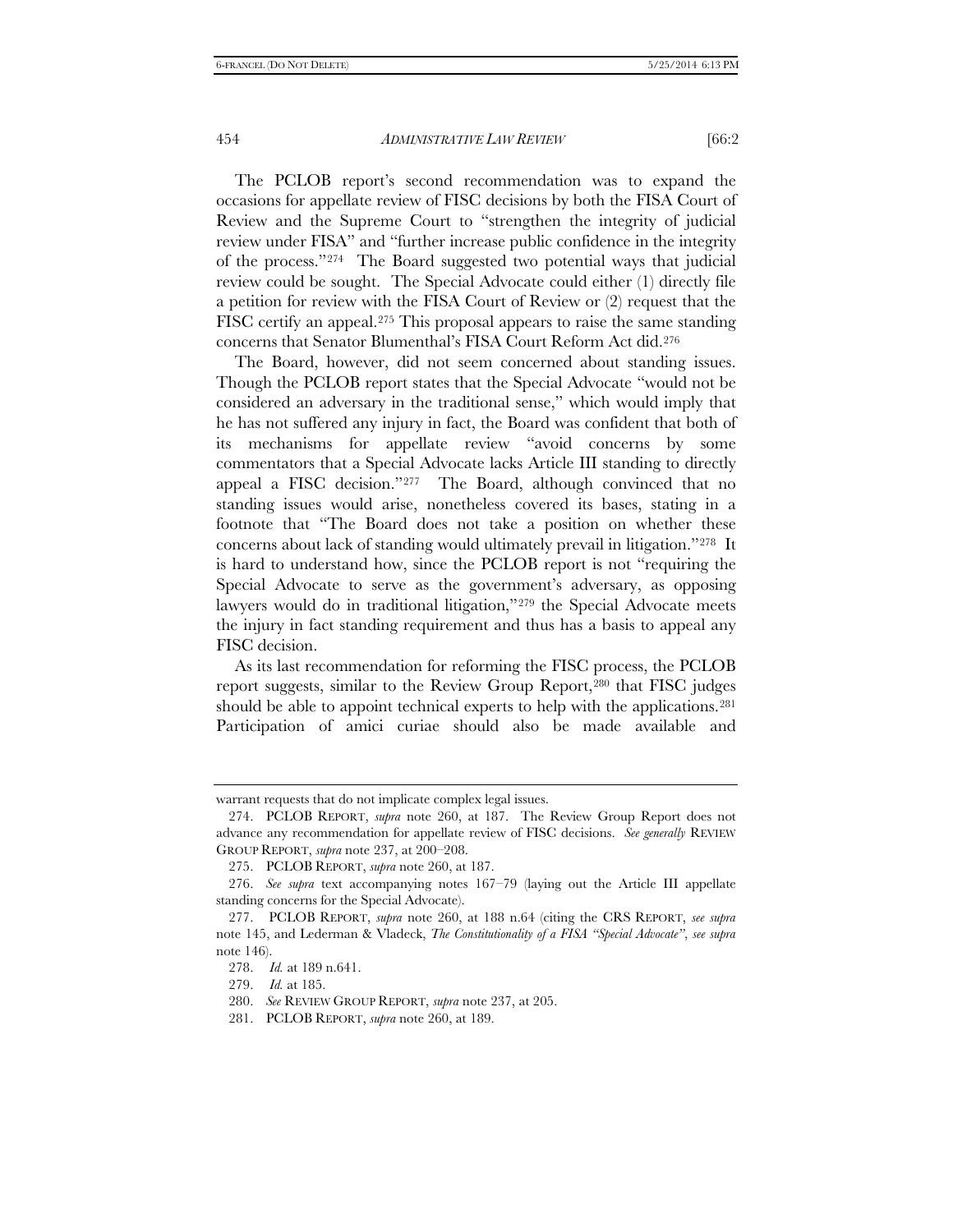encouraged.[282](#page-46-0)

Concerning transparency, the PCLOB report gave three recommendations for FISC decisions and process: (1) the government should release future FISC documents with minimal redactions, (2) the government should review previously written FISC documents with an eye toward declassification, and (3) the government should publicly report on the operation of the Special Advocate program.[283](#page-46-1) Looking forward, the PCLOB report suggests that FISC judges should draft their opinions expecting they will be released publically so that FISC opinions and orders can be released with minimal redactions.[284](#page-46-2) Statistics should be released chronicling the involvement of the Special Advocate in FISC proceedings, including when the Special Advocate was and was not invited to participate.[285](#page-46-3) The PCLOB report's transparency proposals are generally consistent with the other reform proposals[.286](#page-46-4)

The PCLOB report did not mention or give any recommendations relating to whether or how the FISC judges should be appointed, thus differing from the Review Group Report and Senator Blumenthal's FISA Judge Selection Reform Act. The recommendations encompassed in the PCLOB report as a whole constituted only a majority viewpoint of the Board; two of the five members of the Board filed dissenting statements to the PCLOB report.[287](#page-46-5) The two Board members who filed the separate statements, however, did not disagree with the majority's recommendations in relation to reforming the operations of the FISC or increasing transparency; rather, they largely disagreed with the majority's opinion that the § 215 bulk collection program should be shut down.[288](#page-46-6)

<span id="page-46-0"></span><sup>282.</sup> *Id.* For a thorough treatment of the issues surrounding the participation of amici curiae before the FISC, see generally ANDREW NOLAN & RICHARD M. THOMPSON II, CONG. RESEARCH SERV., R43362, REFORM OF THE FOREIGN INTELLIGENCE SURVEILLANCE COURTS: PROCEDURAL AND OPERATIONAL CHANGES (2014), *available at* http:// www.fas.org/sgp/crs/intel/R43362.pdf.

<sup>283.</sup> *See* PCLOB REPORT, *supra* note 260, at 203–04.

<sup>284.</sup> *Id.* at 203.

<sup>285.</sup> *Id.* at 203–204.

<span id="page-46-4"></span><span id="page-46-3"></span><span id="page-46-2"></span><span id="page-46-1"></span><sup>286.</sup> *See, e.g.*, REVIEW GROUP REPORT, *supra* note 237, at 205–07; S. 1467, 113th Cong. § 6 (2013).

<sup>287.</sup> *See generally* PCLOB REPORT, *supra* note 260, at 208–18.

<span id="page-46-6"></span><span id="page-46-5"></span><sup>288.</sup> *See id.* Board member Rachel Brand stated: "Although I believe the FISC already operates with the same integrity and independence as other federal courts, I agree with the Board that some involvement by an independent third party will bolster public confidence in the FISC's integrity and strengthen its important role." *Id.* at 208. Similarly, Board member Elisebeth Cook stated: "I also agree with the Board that modifications to the operations of the [FISC] and an increased emphasis on transparency are warranted—to the extent such changes are implemented in a way that would not harm our national security efforts." *Id.* at 214.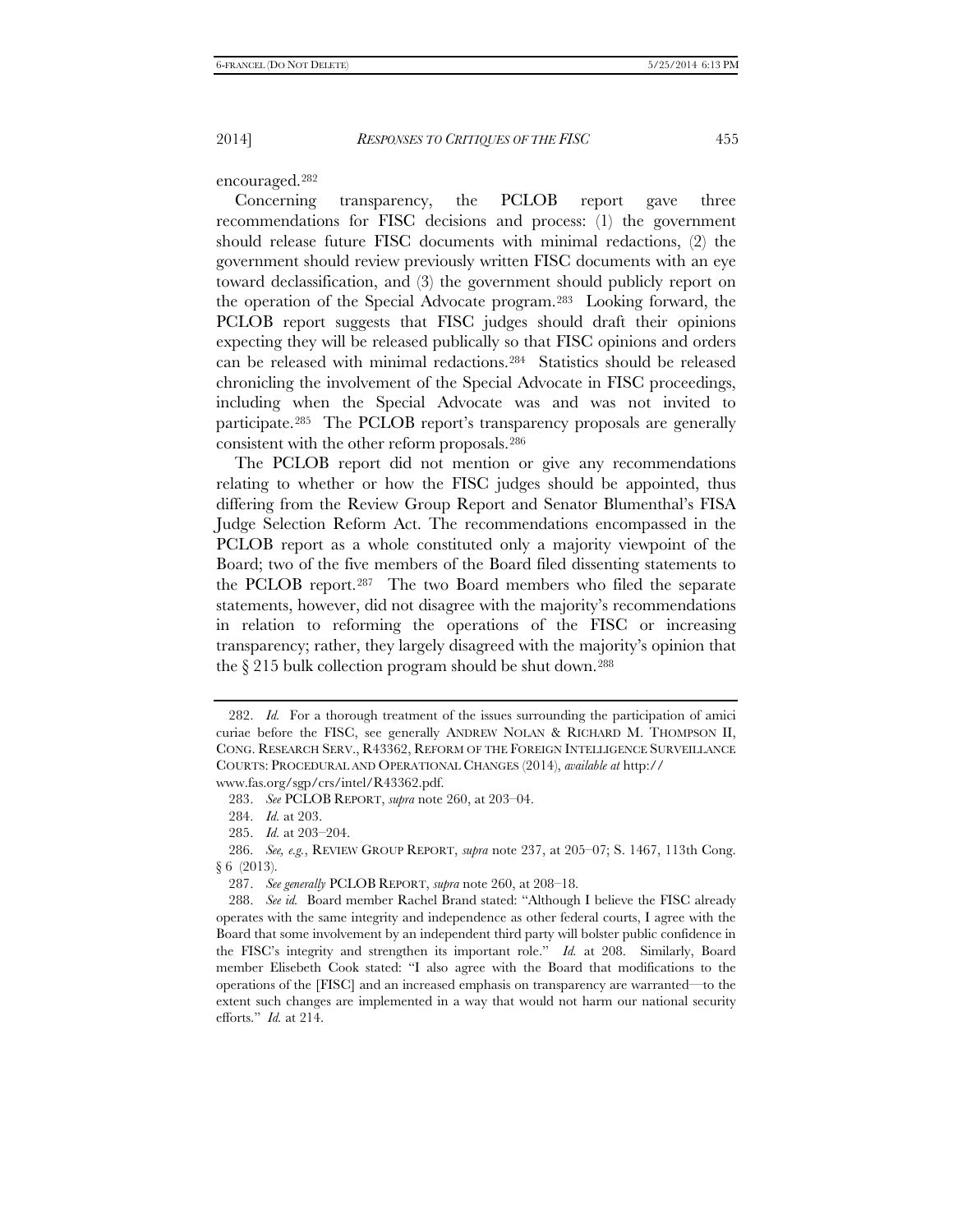# VI. A JUDICIAL RESPONSE

After the President's Review Group released its findings, and shortly before President Obama addressed the nation on reforming the surveillance programs and the FISC, Judge John Bates, the Director of the Administrative Office of the United States Courts and former presiding judge of the FISC, sent a letter and accompanying documentation to Senator Dianne Feinstein setting forth some of the judiciary's comments on the FISC reform proposals.[289](#page-47-0) In preparing this commentary, Judge Bates consulted with current and former judges of both the FISC and FISA Court of Review.[290](#page-47-1) The purpose of the commentary was "to explain how certain proposals for substantive or procedural changes to FISA would significantly affect the operations of the FISC and the [FISA] Court of Review . . . in an effort to enhance the political branches' ability to assess whether, on balance, it would be wise to adopt those proposals."291 Stressing the need for a "commensurate augmentation of resources" if the proposed reforms were to take effect, Judge Bates<sup>[292](#page-47-3)</sup> reviewed the effects of four general FISC operations reform plans: (1) an independent advocate, (2) substantive proposals, (3) selection of FISC judges, and (4) declassification of FISC decisions and orders[.293](#page-47-4)

Judge Bates began by pointing out that the vast majority of proceedings before the FISC are simple ex parte government search warrant requests, electronic surveillance orders, and requests for production of records, not requests for bulk collection of data by the NSA[.294](#page-47-5) Thus, the majority of government applications "do not implicate the privacy interests of many U.S. persons because the collections at issue are narrowly targeted at particular individuals . . . that have been found to satisfy the applicable legal standards."[295](#page-47-6) Judge Bates concluded, therefore, that having the participation of an independent advocate "in the large majority of cases"

<span id="page-47-0"></span><sup>289.</sup> Letter from the Hon. John D. Bates, Dir., Admin. Office of the United States Courts, to Sen. Dianne Feinstein, Chairwoman, S. Select Comm. on Intel. (Jan. 13, 2014), *available at* http://www.fas.org/irp/news/2014/01/bates.pdf; Judge John D. Bates, *Comments of the Judiciary on Proposals Regarding the Foreign Intelligence Surveillance Act* (Jan. 10, 2014) [hereinafter *Comments of the Judiciary*], *available at* http://www.fas.org/irp/news/2014/01/ bates.pdf.

<sup>290.</sup> *Comments of the Judiciary*, *supra* note 289, at 1.

<sup>291.</sup> *Id.*

<span id="page-47-4"></span><span id="page-47-3"></span><span id="page-47-2"></span><span id="page-47-1"></span><sup>292.</sup> Although the comments in the document are the comments of the Judiciary and not solely the comments of Judge Bates, because Judge Bates compiled the comments and penned the letter to Senator Feinstein, Judge Bates will be referred to throughout this discussion.

<sup>293.</sup> *See generally Comments of the Judiciary*, *supra* note 289.

<span id="page-47-5"></span><sup>294.</sup> *Id.* at 3.

<span id="page-47-6"></span><sup>295.</sup> *Id.*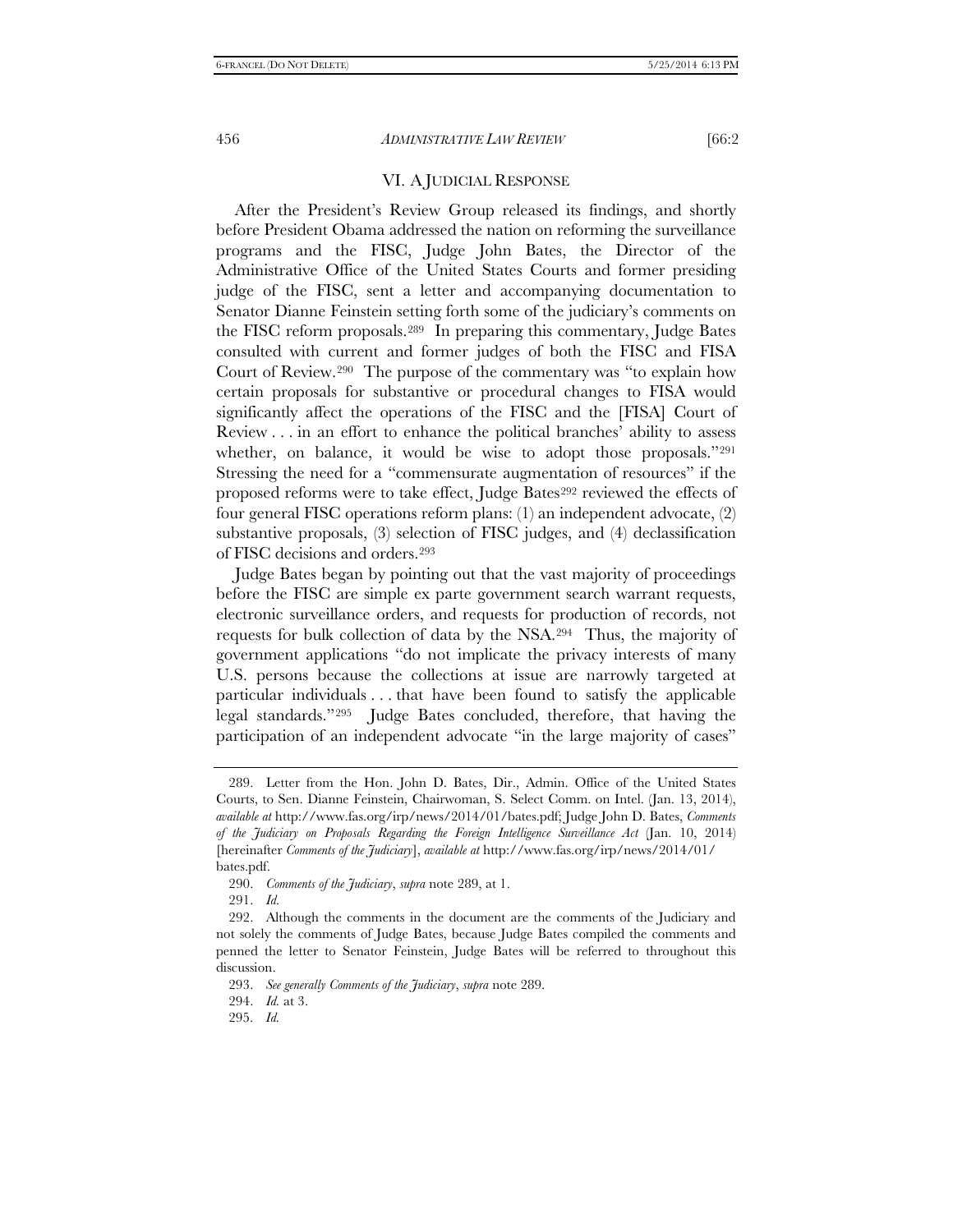would be unnecessary and would give suspected terrorists greater due process protections than U.S. citizens would receive in criminal investigations.[296](#page-48-0)

Judge Bates also raised practical concerns to the functioning of the FISC, including, complicating the gathering of information in fact- and timeintensive cases by necessitating all information to be supplied to the advocate, requiring the duty judge to extend his or her normal duty week (thus disrupting the judge's regular district court duties), and preventing the FISC from receiving all relevant facts from the government due to intelligence agency concerns over providing sensitive information "to a permanent bureaucratic adversary."[297](#page-48-1) In terms of appellate review, Judge Bates was concerned with "standing and other constitutional issues," as well as practical "scheduling and logistical challenges" to the FISC and the potential need to increase the number of judges on staff on the FISA Court of Review to handle the extra caseload[.298](#page-48-2)

Turning to the selection of FISC judges, Judge Bates emphasized the need for a "smoothly functioning selection process" that would "become even more imperative if other legislative changes result in a heavier workload for the [FISC and FISA Court of Review]."[299](#page-48-3) One potential implication of any changes to the selection process concerns the requirement that at least three FISC judges reside within twenty miles of Washington, D.C., as is necessitated under FISA.<sup>300</sup> In particular, under Senator Blumenthal's approach in the FISA Judge Selection Reform Act, this would be a concern because only two of the FISC judges would be selected from the Washington, D.C. area—the District of Columbia and Federal Circuits, both located in D.C.[301](#page-48-5) Judge Bates also pointed out the "unique role" that the Chief Justice maintains within the Judicial Branch[.302](#page-48-6)  As President of the Judicial Conference of the United States, the Chief Justice is tasked with "the responsibility to assign federal judges across the country to the various Conference committees . . . including service on

<span id="page-48-0"></span><sup>296.</sup> *Id.* at 4. *But see* Stephen Vladeck, *Judge Bates and a FISA "Special Advocate"*, LAWFARE (Feb. 4, 2014, 9:24 AM), http://www.lawfareblog.com/2014/02/judge-bates-and-a-fisaspecial-advocate/#.UweBePldU6Y (contending that most of the reform proposals do not anticipate participation by the independent advocate in routine individualized warrant applications).

<span id="page-48-3"></span><span id="page-48-2"></span><span id="page-48-1"></span><sup>297.</sup> *Comments of the Judiciary*, *supra* note 289, at 5–7. *But see* Vladeck, *supra* note 295 (offering three responses to Judge Bates' concern that the government will not be as willing to share classified information with the FISC).

<sup>298.</sup> *Comments of the Judiciary*, *supra* note 289, at 8–9.

<sup>299.</sup> *Id.* at 12.

<span id="page-48-4"></span><sup>300.</sup> 50 U.S.C. § 1803(a)(1) (2006).

<sup>301.</sup> *See* S. 1460, 113th Cong. § 3(a)(1)(B) (2013).

<span id="page-48-6"></span><span id="page-48-5"></span><sup>302.</sup> *Comments of the Judiciary*, *supra* note 289, at 13.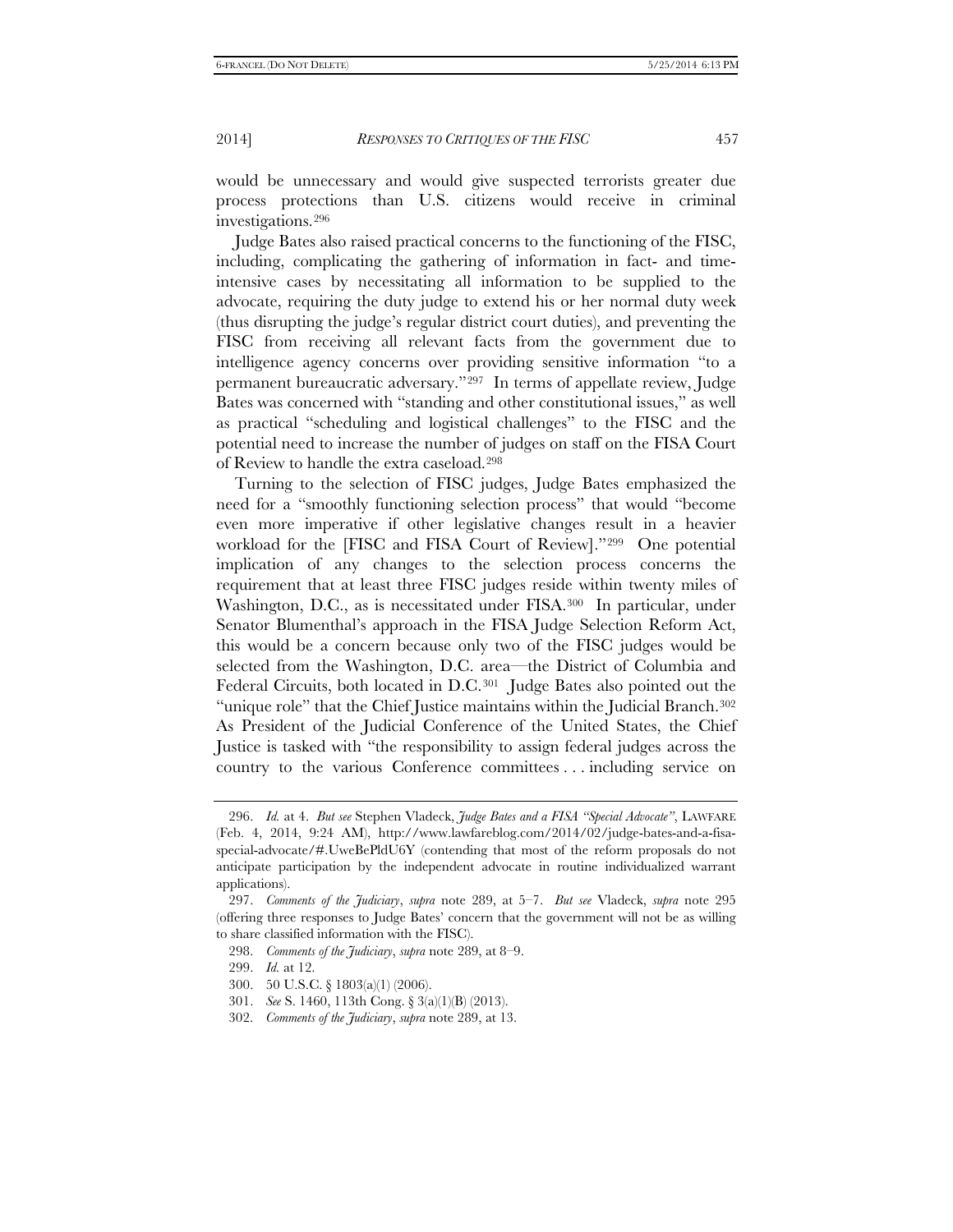special courts," thus making the Chief Justice "uniquely positioned . . . [to] select qualified judges for additional work on the FISC or [FISA] Court of Review."[303](#page-49-0)

Judge Bates, much like Judge Walton before him,[304](#page-49-1) also dealt with some of the practical limitations in requiring extensive declassification of FISC opinions and orders, including that declassification is predominantly reserved to the Executive Branch and that redacted opinions will largely give legal analysis devoid of any factual information.[305](#page-49-2)

As can be seen from its comments, the Judiciary, at least those judges for whom Judge Bates spoke, sees many functional, practical, and constitutional difficulties in many proposals calling for change to operations of the FISC.

#### VII. AN EXECUTIVE PROPOSAL

On December 18, 2013, President Obama met with the Review Group to discuss its Report. The White House reported that "the President will work with his national security team to study the Review Group's report, and to determine which recommendations we should implement. The President will also continue consulting with Congress as reform proposals are considered in each chamber."[306](#page-49-3) The Review Group Report was intended to become the basis for the Obama Administration's recommendations concerning the government surveillance programs. At least one commentator, however, points out that the Review Group Report put President Obama in a difficult position because it sought to rein in some of the aspects of the program that the President did not believe needed curtailing, including the § 215 program and the structure of the FISC.[307](#page-49-4) Additionally, the media was not thrilled with the President's

<span id="page-49-0"></span><sup>303.</sup> *Id.* For a detailed analysis of the many positions for which the Chief Justice appoints judges, see generally Russell Wheeler, *John Roberts Appoints Judges to More Than the FISA Court*, BROOKINGS (Aug. 8, 2013), http://www.brookings.edu/research/articles/2013/ 08/08-john-roberts-judges-appointees-wheeler.

<sup>304.</sup> *See generally* Walton Mar. 27, 2013 Letter, *supra* note 184.

<span id="page-49-2"></span><span id="page-49-1"></span><sup>305.</sup> *Comments of the Judiciary*, *supra* note 289, at 14. Releasing redacted opinions would create "the risk of distorting, rather than illuminating, the reasoning and result of [FISC] opinions." *Id.*

<span id="page-49-3"></span><sup>306.</sup> Press Release, The White House, President Obama's Meeting with the Review Group on Intelligence and Communications Technologies (Dec. 18, 2013), http://www. whitehouse.gov/the-press-office/2013/12/18/president-obama-s-meeting-review-groupintelligence-and-communications-t.

<span id="page-49-4"></span><sup>307.</sup> *See* Benjamin Wittes, *The Very Awkward President Review Group Report*, LAWFARE (Dec. 18, 2013, 4:36 PM), http://www.lawfareblog.com/2013/12/the-very-awkward-presidentreview-group-report/#.UwgRgvldU6Y ("This presumably was not the report Obama was imagining when he asked this group to take this on. . . . To put the matter bluntly, there is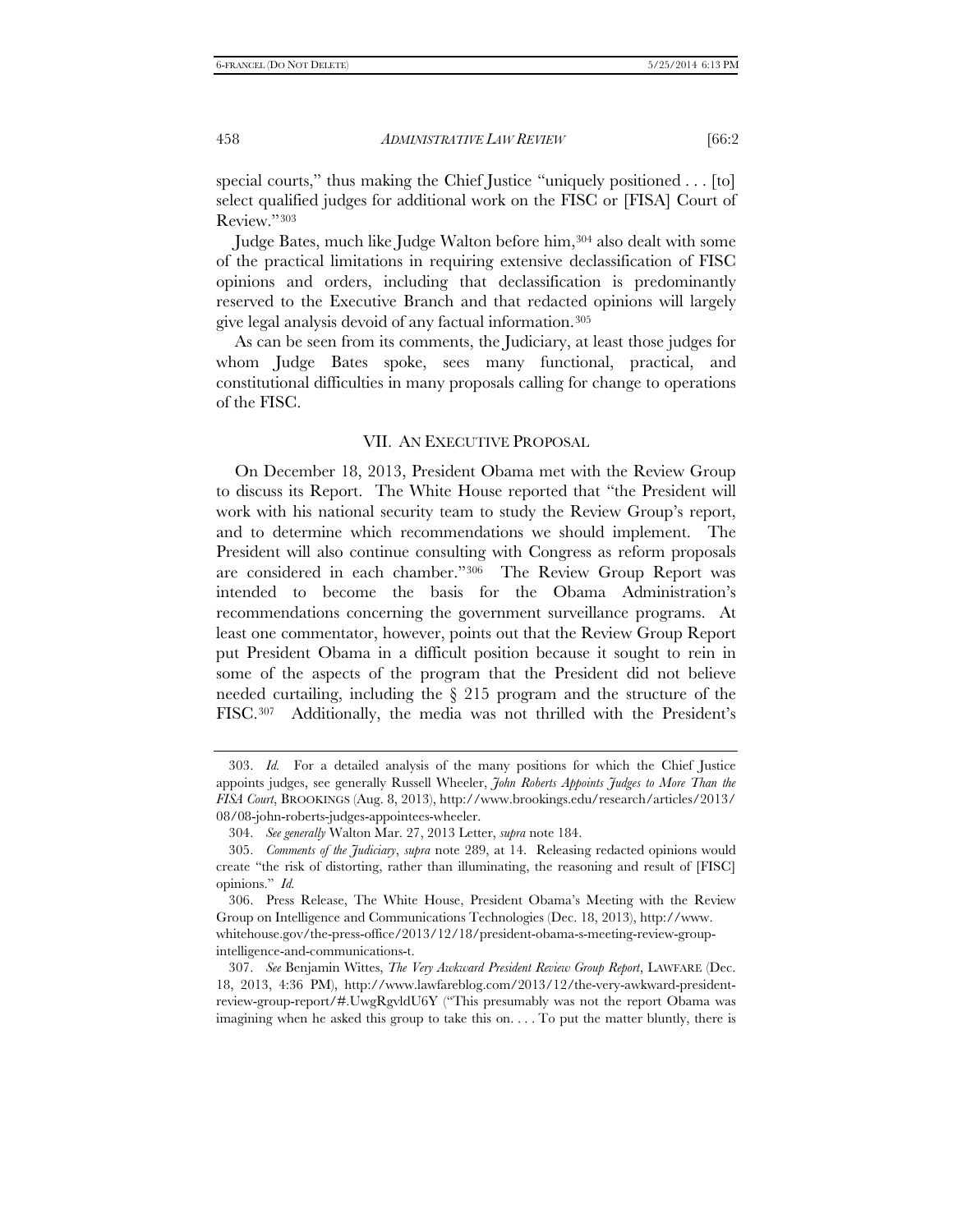immediate response to the Review Group Report, contending that he should have instituted the Review Group's recommendations before the end of the year.[308](#page-50-0)

In addition to meeting with his Review Group, on January 8, 2014, the President also met with the PCLOB to discuss its findings and recommendations before it released its final report on January 23, 2014[.309](#page-50-1)

*President's Speech*. Against this backdrop, President Obama addressed the nation on January 17, 2014 to discuss the results of the Signals Intelligence Review.[310](#page-50-2) In the midst of calling for reforms to the substance of the surveillance programs under §§ 215 and 702, the President also addressed some of the concerns over the FISC. In this regard, the President called for (1) reforms to increase transparency through an annual review "for the purposes of declassification [of] any future opinions of the [FISC] with broad privacy implications" and (2) the creation of "a panel of advocates from outside government" to add "a broader range of privacy perspectives" to the FISC proceedings.[311](#page-50-3) The President also envisioned an increased role of the FISC by requiring a judicial finding before any information can be queried from the § 215 bulk metadata program database.<sup>312</sup> The President did not offer any reforms to the structure of the FISC for an alternative judge selection process, but he did state that he would be open to working with Congress to address these issues.<sup>[313](#page-50-5)</sup>

Reactions to the President's speech were largely peppered with uncertainty and more questions.[314](#page-50-6) Particularly with regard to his proposal

<span id="page-50-0"></span>no way the administration will embrace a bunch of these recommendations.").

<sup>308.</sup> *E.g.*, Editorial Board, *Mr. Obama's Disappointing Response*, N.Y. TIMES, Dec. 20, 2013, http://www.nytimes.com/2013/12/21/opinion/mr-obamas-disappointing-

response.html?\_r=0 ("There was really only one course to take on surveillance policy from an ethical, moral, constitutional and even political point of view. And that was to embrace the recommendations of his handpicked panel on government spying—and bills pending in Congress—to end the obvious excesses. . . . He did not do any of that.").

<sup>309.</sup> *See* PCLOB REPORT, *supra* note 260, at 6.

<span id="page-50-3"></span><span id="page-50-2"></span><span id="page-50-1"></span><sup>310.</sup> Press Release, The White House, Remarks by the President on Review of Signals Intelligence (Jan. 17, 2014), http://www.whitehouse.gov/the-press-office/2014/01/17/ remarks-president-review-signals-intelligence.

<sup>311.</sup> *Id.*

<sup>312.</sup> *Id.*

<sup>313.</sup> *Id.*

<span id="page-50-6"></span><span id="page-50-5"></span><span id="page-50-4"></span><sup>314.</sup> *E.g.*, Wells Bennett, *The President's Speech: A Quick Reaction*, LAWFARE (Jan. 17, 2014, 3:53 PM), http://www.lawfareblog.com/2014/01/the-presidents-speech-a-quickreaction/#.UwmFR\_ldU6Y ("The devil is in the details . . . but details did not figure prominently in today's remarks, and some important ones will not come into focus for a while."); Editorial Board, *The President on Mass Surveillance*, N.Y. TIMES, Jan. 17, 2014, http://www.nytimes.com/2014/01/18/opinion/the-president-on-mass-

surveillance.html?hp&rref=opinion ("Most of [the President's] reforms were frustratingly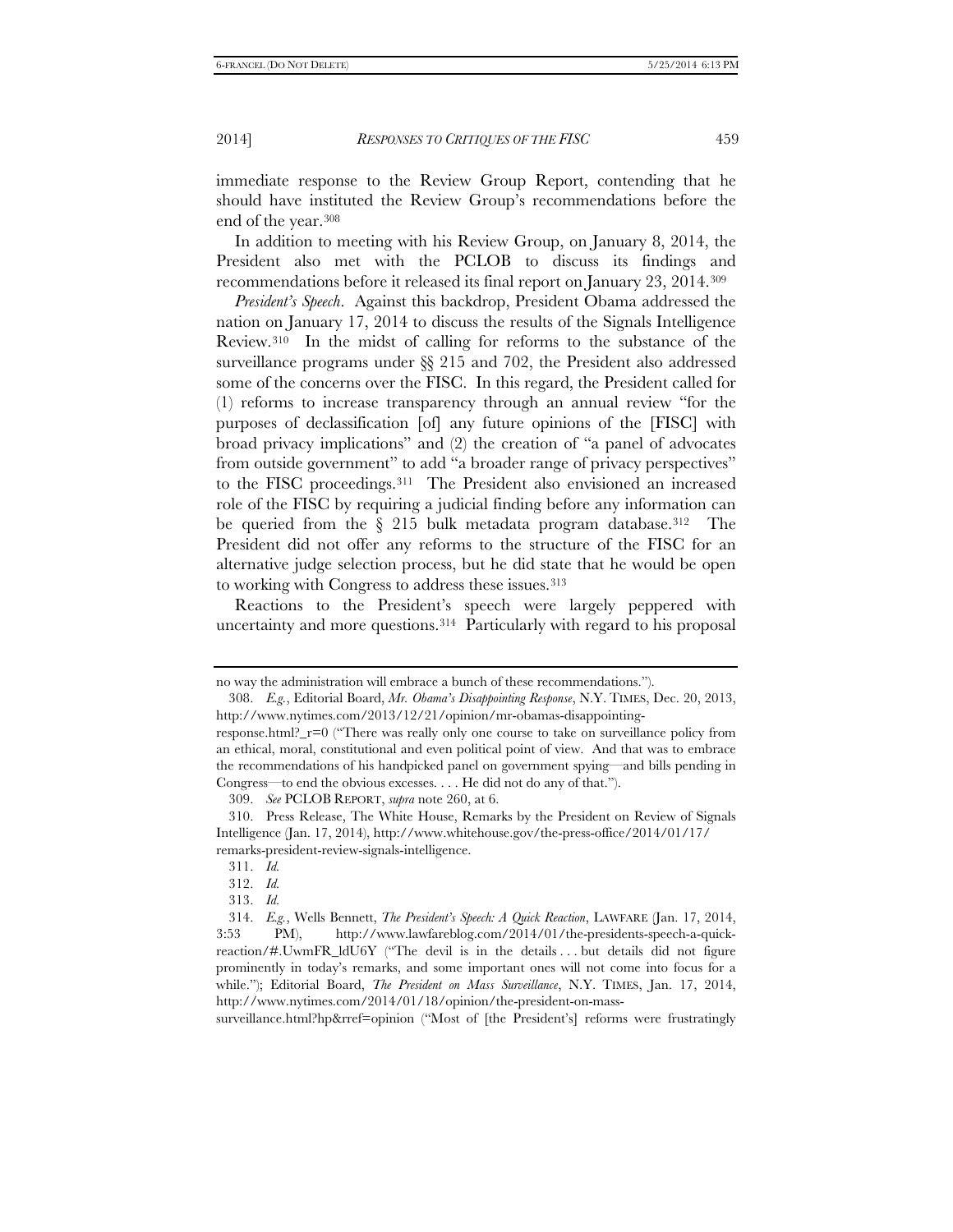to include an adversarial process to the FISC proceedings, the President's remarks left the public with little guidance on what this measure would entail. With all of the different possible reform proposals, including his own Reform Group's submission, the President left the specifics for Congress to hash out and the experts to speculate and debate.<sup>[315](#page-51-0)</sup>

#### **CONCLUSION**

The NSA leaks in the summer of 2013 implanted fear and anxiety into the American public over the extent and power of the government's surveillance programs. Commentators, scholars, and reporters were outspoken over the seemingly unrestrained Foreign Intelligence Surveillance Court. Senators and Representatives, "like greyhounds in the slips, straining upon the start," hurriedly drafted legislative reforms to overhaul FISA and the FISC "[a]t the first sound of a new argument over the United States Constitution and its interpretation."[316](#page-51-1) The proposals, however, come up short of creating a perfect system that is able to protect both the national security of the United States and every privacy interest of the American people effectively. Establishing an independent advocate to participate in FISC proceedings brings with it appointment and standing difficulties, as well as practical implications for the FISC itself. Overhauling the FISC is based upon misplaced assumptions and concerns about the ideologies of Republican- and Democrat-appointed federal judges and the

<span id="page-51-1"></span>316. Youngstown Sheet & Tube Co. v. Sawyer, 343 U.S. 579, 594 (1952) (Frankfurter, J., concurring) (quoting THE ECONOMIST, at 370, May 10, 1952).

short on specifics and vague on implementation."); David Cole, *Just the Data, Ma'am*, FOREIGN POL'Y (Jan. 17, 2014), http://www.foreignpolicy.com/articles/2014/01/17/

just\_the\_data\_ma\_am\_nsa\_surveillance\_speech (asserting that the President's proposals do not go far enough); Stephen Vladeck, *Which Congressional NSA Reform Proposals Will the Obama Administration Now Support?* JUST SECURITY (Jan. 18, 2014, 3:51 PM), http://justsecurity.org/2014/01/18/congressional-nsa-reform-proposals-obama-

administration-support/ (stating, while contending that the President's speech could be just one step in the Administration's larger plan, that the speech contained "frustratingly equivocal language").

<span id="page-51-0"></span><sup>315.</sup> *See, e.g.*, Bennett, *supra* note 314 ("Its [sic] anyone's guess what the legislature might come up with here: a stable of trusted attorneys who can file amicus briefs, when called upon to do so in especially important FISC cases? A slate of lawyers who will play a wider role in FISC proceedings? Something else?"); Vladeck, *supra* note 314 ("Does the Administration have no view on how those questions should be answered? Or will we hear more specifics in the days and weeks to come, either affirmatively or in response to questions at congressional hearings?"). *But see* Joel Brenner, *President Obama's Speech and PPD-28*, LAWFARE (Jan. 17, 2014, 7:30 PM), http://www.lawfareblog.com/2014/01/president-obamas-speech-andppd-28/#.UwmFefldU6Y ("There [was no] point in being more detailed than he was on the nature of the privacy advocates panel for the FISC. Anything he did in that regard would be hashed over on the Hill anyway.").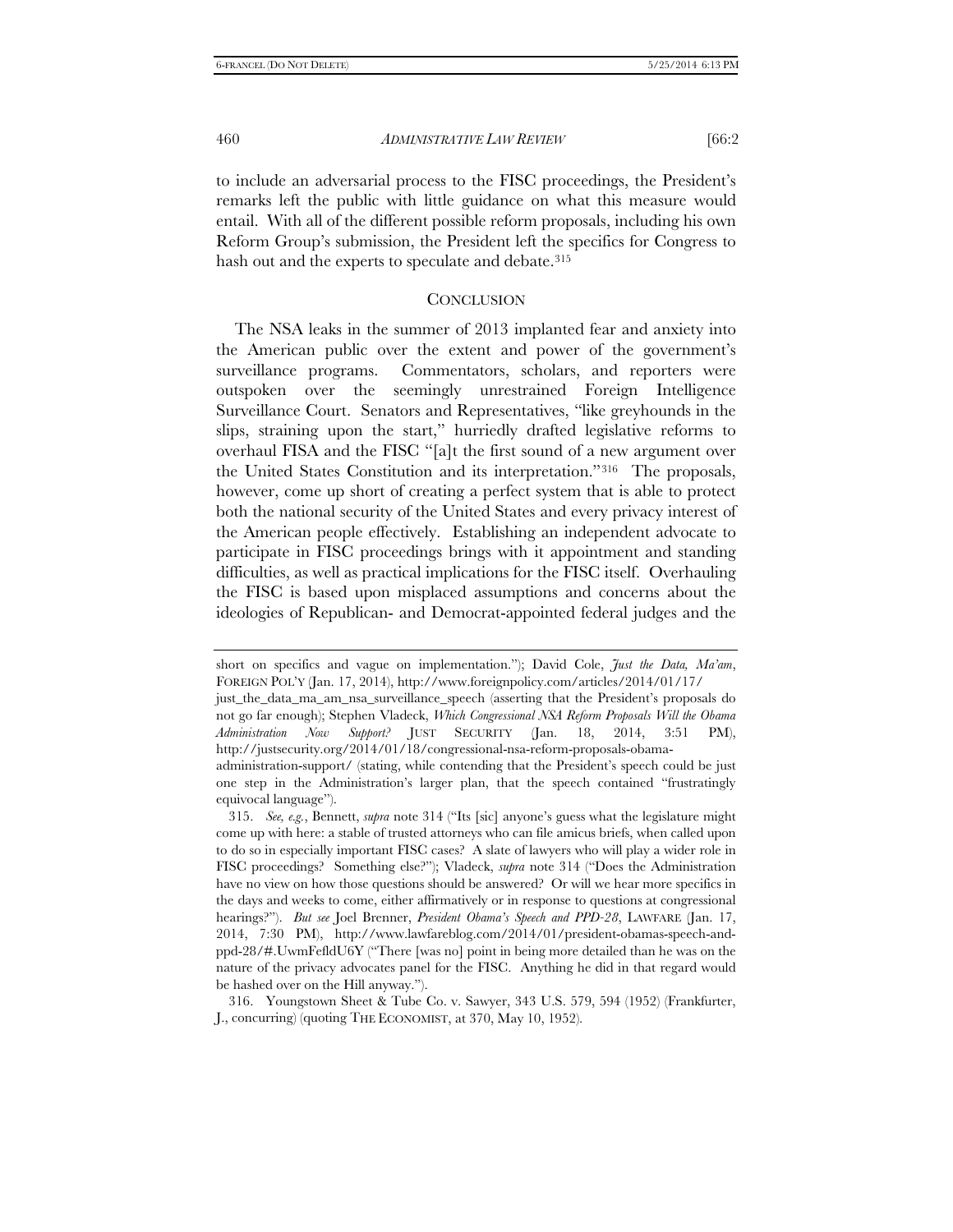amount of pushback the government receives from the court. The court is not merely a rubber stamp for the government surveillance programs; it takes a hard look at the information that it receives and makes complicated decisions based upon the law.

The court or its process, however, may need to be reformed to provide greater trust to the American people. After the quick reactions to the NSA disclosures in the form of the Legislative Branch proposals died down, the Executive and Judicial Branches, as well as an independent agency, were given the opportunity to produce more thoughtful responses after thorough analyses of all the issues and options. Now, almost one year after the first NSA leaks propelled the surveillance programs into the public debate, many choices are available, but few decisions have been made. Greater transparency has occurred through the increase in declassified FISC opinions and orders, but many are still left wondering what the future of the surveillance programs and the role of the FISC will be and in what direction the Executive,[317](#page-52-0) Legislative,[318](#page-52-1) and Judicial[319](#page-52-2) Branches will

<span id="page-52-0"></span><sup>317.</sup> A request was made by President Obama following his January 17 speech for a report from the intelligence agencies and the Attorney General on alternative options to remove the phone surveillance program from the hands of the NSA. The DOJ and Office of the Director of National Intelligence provided the President with four options: (1) having the phone companies retain the metadata themselves; (2) having another agency besides the NSA, such as the Federal Bureau of Investigation, retain the metadata; (3) having a third party besides a government agency or the phone companies hold the data; or (4) abolish the program altogether. *See* Siobhan Gorman & Devlin Barrett, *White House Weighs Options for Revamping NSA Surveillance*, WALL ST. J., Feb. 25, 2014, http://online.wsj.com/news/articles /SB1000142405270230388060457940564062440974. In March 2014 the Executive Branch announced that the bulk collection of telephony metadata under § 215 would be overhauled. *See* Charlie Savage, *Obama to Call for End to N.S.A.'s Bulk Data Collection*, N.Y. TIMES, Mar. 24, 2014, http://www.nytimes.com/2014/03/25/us/obama-to-seek-nsa-curbon-call-data.html?hp&\_r=2. Under the President's proposal, the NSA would no longer collect the telephone records; instead, the telephone companies would retain the metadata themselves and the government could only obtain the records after receiving individual FISC orders approving the querying of specific telephone numbers. Press Release, The White House, FACT SHEET: The Administration's Proposal for Ending the Section 215 Bulk Telephony Metadata Program (Mar. 27, 2014), http://www.whitehouse.gov/thepress-office/2014/03/27/fact-sheet-administration-s-proposal-ending-section-215-bulktelephony-m. The proposal did not mention any changes to the structure or proceedings of the FISC. Jameel Jaffer, Deputy Legal Director at the ACLU, while still having questions, heralded the Administration's proposal as a "milestone." Jameel Jaffer, *Some Questions About* 

*the President's Phone-Records Proposal*, JUST SECURITY (Mar. 25, 2014, 1:42 PM), http://justsecurity.org/2014/03/25/questions-presidents-phone-records-proposal. 318. One day after the *New York Times* reported the Executive Branch's proposal to end

<span id="page-52-2"></span><span id="page-52-1"></span>the NSA's collection of metadata, *see supra* note 317, the House Intelligence Committee unveiled its own bill similar to the Administration's plan. *See* Frank Thorp V, *House Intel Panel Unveils NSA Metadata Overhaul Bill*, NBC NEWS, Mar. 25, 2014, 1:33 PM, http://www.nbcnews.com/storyline/nsa-snooping/house-intel-panel-unveils-nsa-metadata-